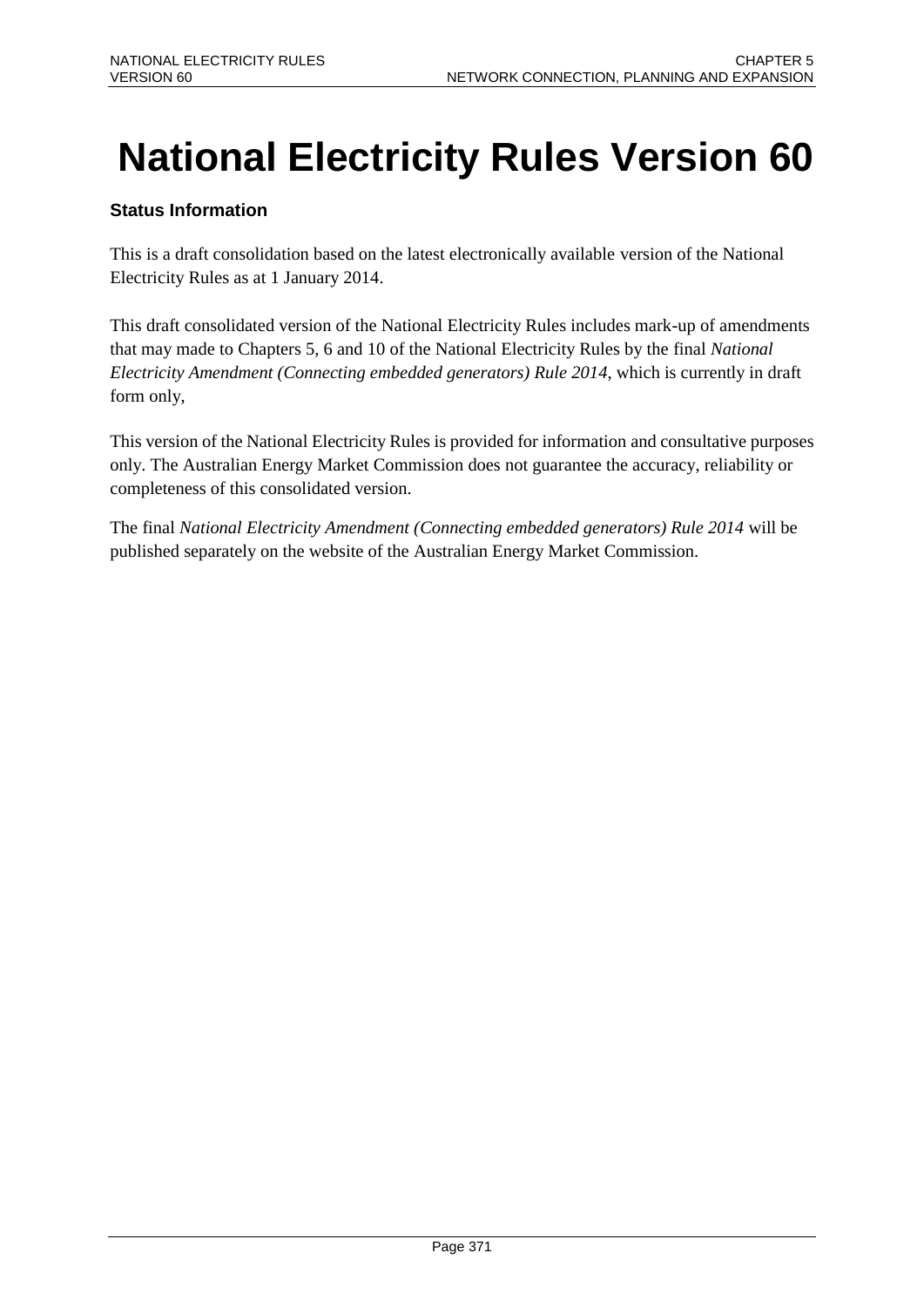### **CHAPTER 5**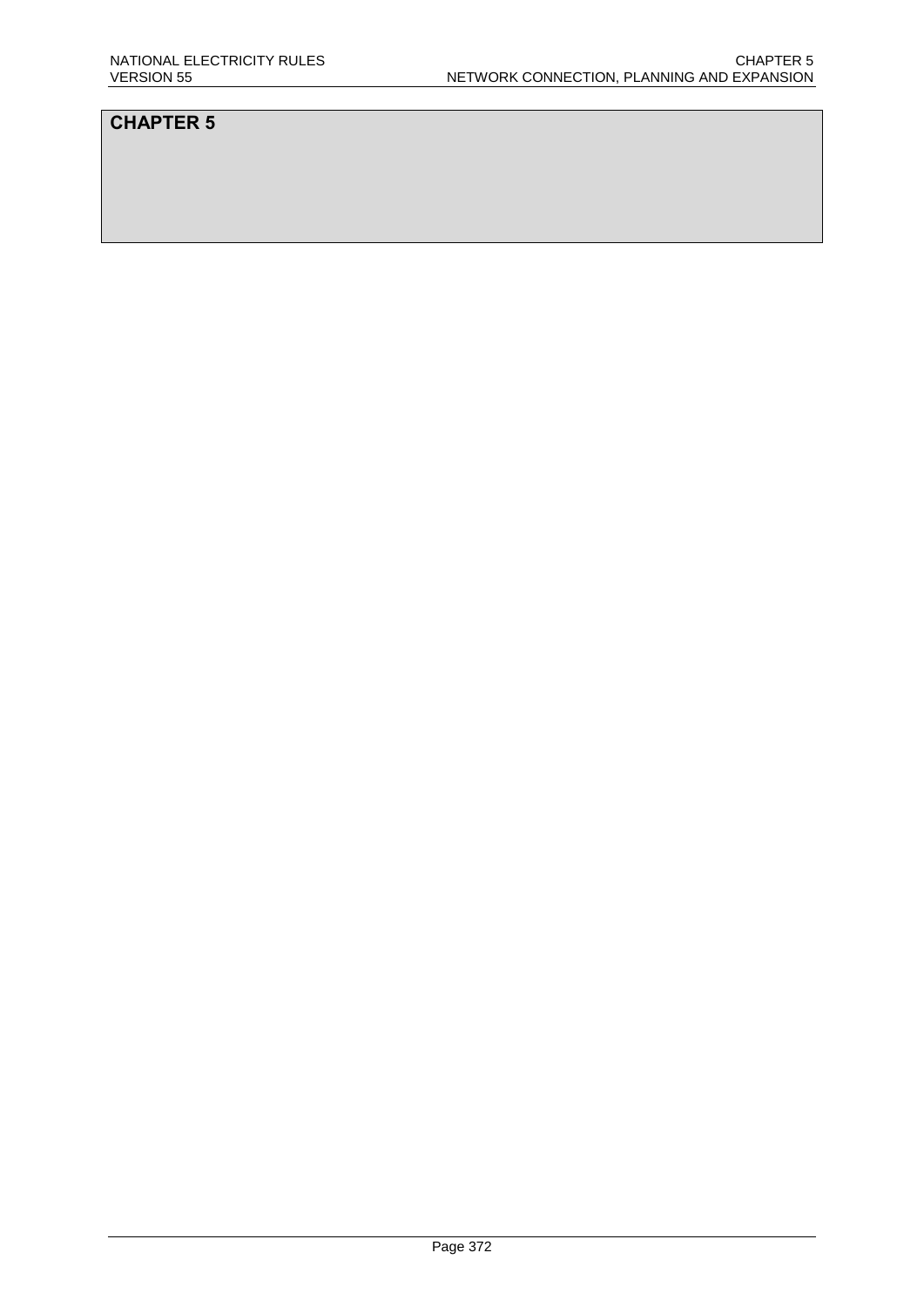# **5. Network Connection, Planning and Expansion**

### **Part A Network Connection**

### **5.1 Statement of Purpose**

**5.1.1 [Deleted]**

### **5.1.2 Purpose and Application**

- (a) This Part A:
	- (1) provides the framework for *connection* to a *transmission network* or a *distribution network* and access to the *national grid*; and
	- (2) has the following aims:
		- (i) to detail the principles and guidelines governing *connection* and access to a *network*;
		- (ii) to establish the process to be followed by a *Registered Participant* or a person intending to become a *Registered Participant* for establishing or modifying a *connection* to a *network* or for altering *generating plant connected* to a *network*;
		- (iii) to address a *Connection Applicant's* reasonable expectations of the level and standard of *power transfer capability* that the relevant *network* should provide; and
		- (iv) to establish processes to ensure ongoing compliance with the technical requirements of this Part A to facilitate management of the *national grid*.
	- (b) Any person who is not a *Registered Participant* may agree with a *Network Service Provider* to comply with this Part A as part of a *connection agreement*.
- (c) Nothing in the *Rules* is to be read or construed as preventing any person from constructing any *network* or *connection assets*.
- (d) Subject to paragraphs (e) and (g), the following *Rules* apply in the application of this Part A to *transmission services* provided by means of, or in connection with, the *declared transmission system* of an *adoptive jurisdiction*:
	- (1) a reference to a *Network Service Provider* is, in relation to the provision of *connection services*, to be read as a reference to a *declared transmission system operator*; and
	- (2) a reference to a *Network Service Provider* is, in relation to the provision of *shared transmission services*, to be read as a reference to *AEMO*.
- (e) A reference in any of the following provisions to a *Network Service Provider* will, in relation to the *declared transmission system* of an *adoptive jurisdiction*, be construed as a reference to *AEMO*:
	- (1) clause 5.2.3(b);
	- (2) clause 5.2.6;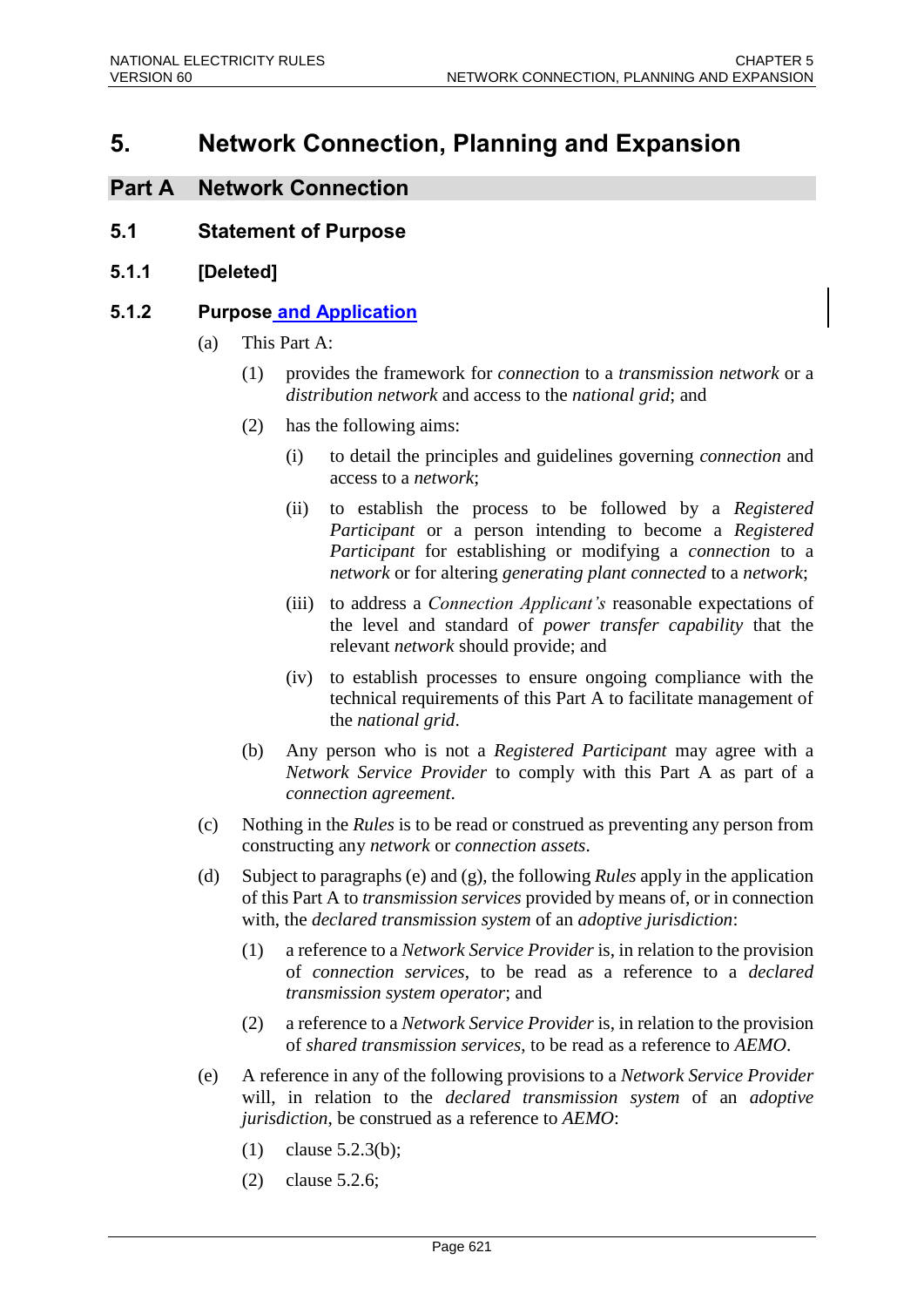- (3) rule 5.4AA;
- (4) clause 5.7.6;
- (5) clause 5.7.7 (except clause 5.7.7(c));
- (6) rule 5.11;
- (7) clause 5.12.1;
- (8) clause 5.12.2 (except clause 5.12.2(b)(2));
- (9) clause 5.14.1;
- (10) schedule 5.1, clause S5.1.2.3;
- (11) schedule 5.3, clause S5.3.5.
- (f) A reference in any of the following provisions to a *Transmission Network Service Provider* will, in relation to the *declared transmission system* of an *adoptive jurisdiction*, be construed as a reference to *AEMO*:
	- (1) clause 5.16.4;
	- (2) clause 5.16.5;
	- (3) rule 5.18;
	- (4) rule 5.19.
- (g) A reference in any of the following provisions to a *Network Service Provider* will, in relation to the *declared transmission system* of an *adoptive jurisdiction*, be construed as a reference to the relevant *declared transmission system operator*:
	- (1) clause  $5.2.3(d)(12)$ , (e) and (e1)(except  $5.2.3(e1)(2)$ );
	- (2) clause  $5.3.4A(c)$  and (d);
	- (3) clause 5.9.3;
	- (4) clause 5.9.4;
	- (5) clause 5.9.6;
	- (6) Schedule 5.1, clause S5.1.10.3(a);
	- (7) Schedule 5.2 clause S5.2.3(a)(8).

### **5.2 Obligations**

**……**

### **5.2.3 Obligations of network service providers**

- (a) To be registered by *AEMO* as a *Network Service Provider*, a person must satisfy the relevant requirements specified in Chapter 2 and submit an application to *AEMO* in such form as *AEMO* may require.
- (b) A *Network Service Provider* must comply with the *power system* performance and quality of *supply* standards:
	- (1) described in schedule 5.1;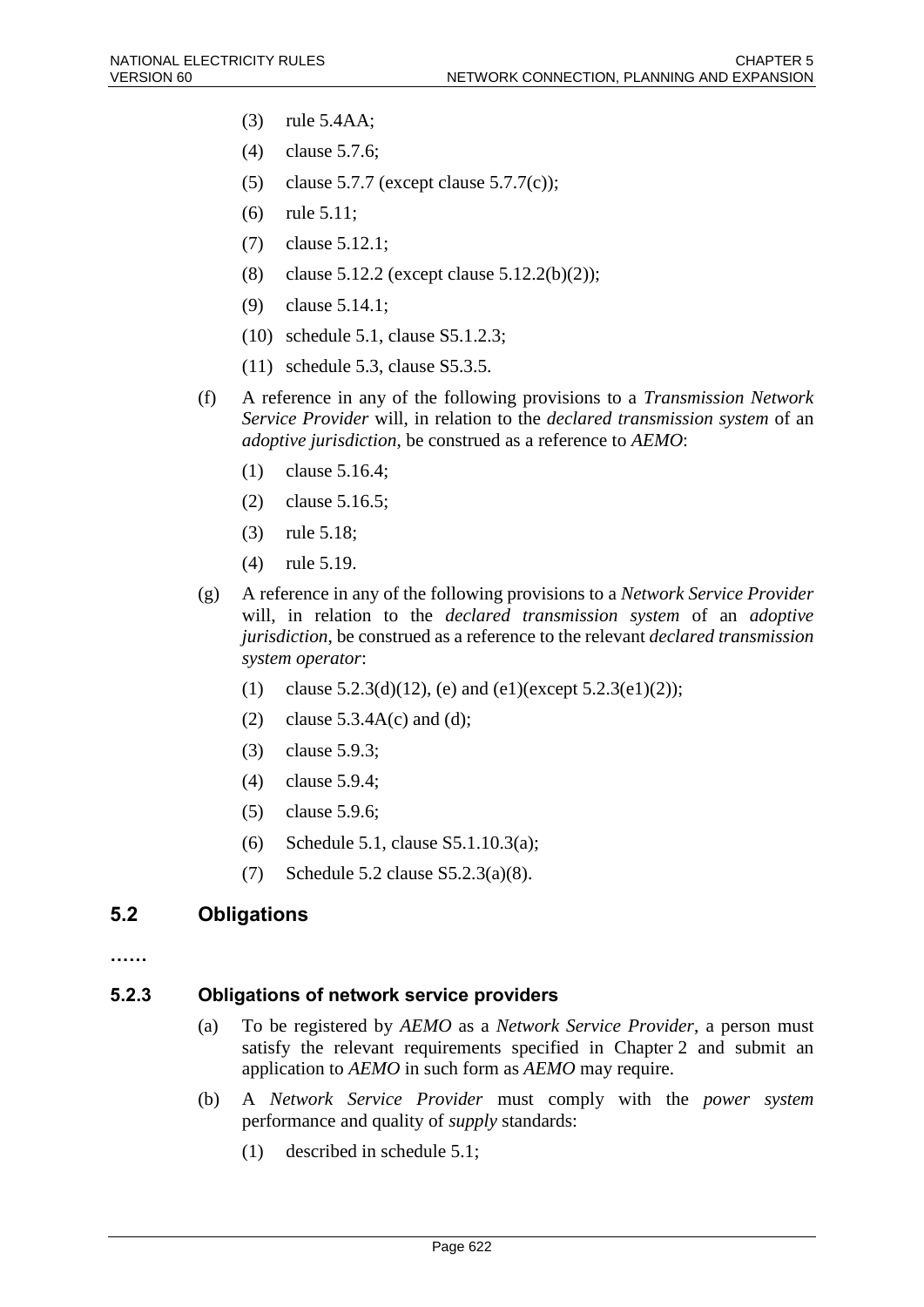(2) in accordance with any *connection agreement* with a *Registered Participant*,

and if there is an inconsistency between schedule 5.1 and such a *connection agreement*:

- (3) if compliance with the relevant provision of the *connection agreement* would adversely affect the quality or security of *network service* to other *Network Users*, schedule 5.1 is to prevail;
- (4) otherwise the *connection agreement* is to prevail.

#### **Note**

This clause is classified as a civil penalty provision under the National Electricity (South Australia) Regulations. (See clause 6(1) and Schedule 1 of the National Electricity (South Australia) Regulations.)

(c) Where the provisions of the *connection agreement* vary the technical requirements set out in the schedules to this Chapter, the relevant *Network Service Provider* must report on such variations to *AEMO* on an annual basis. *AEMO* must allow access to such information to all other *Network Service Providers* and the *Network Service Providers* must keep such information confidential.

#### **Note**

- (d) A *Network Service Provider* must:
	- (1) review and process *applications to connect* or modify a *connection* which are submitted to it and must enter into a *connection agreement* with each *Registered Participant* and any other person to which it has provided a *connection* in accordance with rule 5.3 or 5.3A (as is relevant) to the extent that the *connection point* relates to its part of the *national grid*;
	- (1A) co-operate with any other *Network Service Provider* who is processing a *connection* enquiry or *application to connect* to allow that *connection* enquiry or *application to connect* to be processed expeditiously and in accordance with rule 5.3 or 5.3A (as is relevant);
	- (2) ensure that, to the extent that a *connection point* relates to its part of the *national grid*, every arrangement for *connection* with a *Registered Participant* or any other arrangement involving a *connection agreement* with that *Network Service Provider* complies with all relevant provisions of the *Rules*;
	- (3) co-ordinate the design aspects of equipment proposed to be *connected* to its *networks* with those of other *Network Service Providers* in accordance with rule 5.4 in order to seek to achieve *power system* performance requirements in accordance with schedule 5.1;
	- (4) together with other *Network Service Providers*, arrange for and participate in planning and development of their *networks* and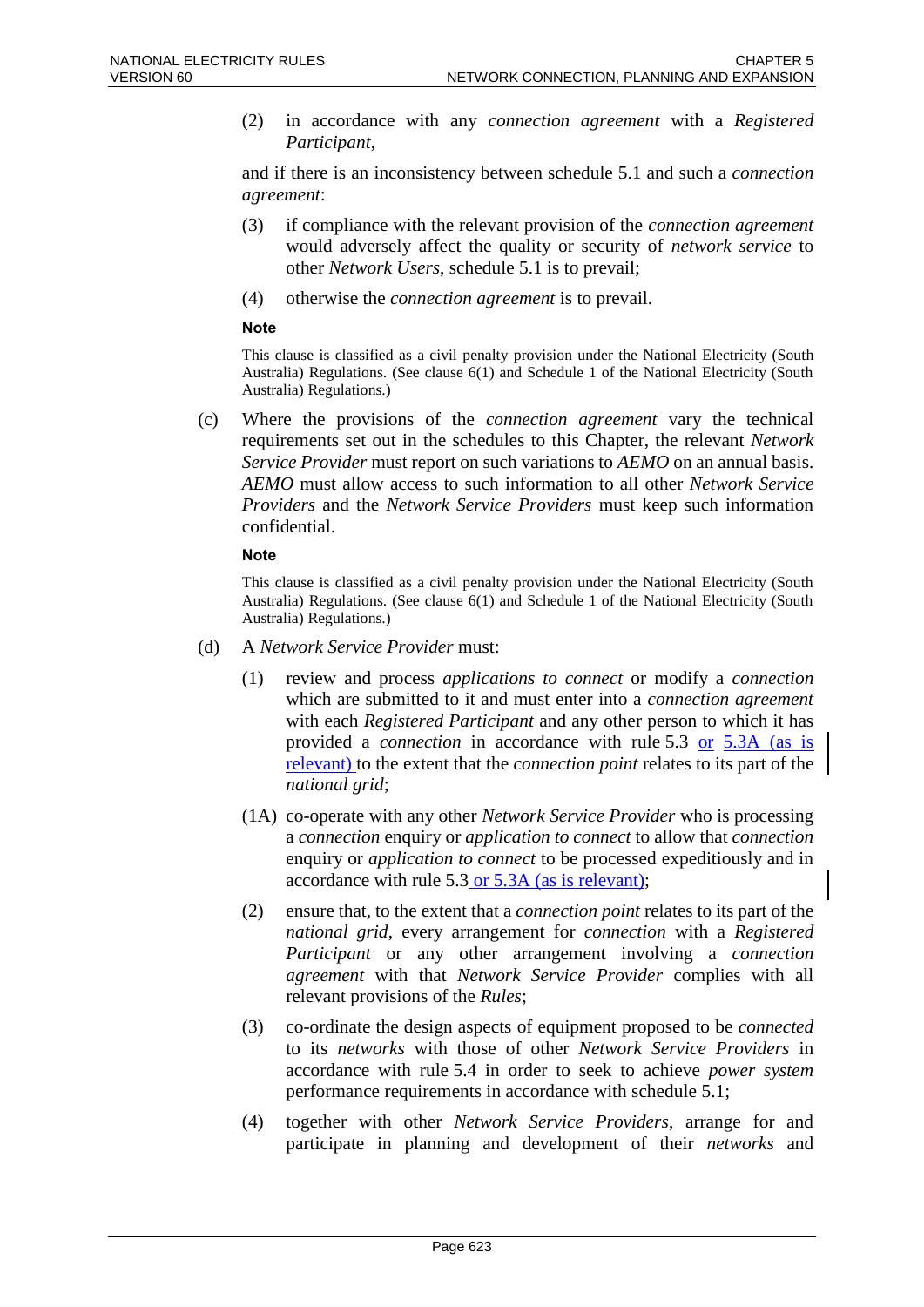*connection points* on or with those *networks* in accordance with Part B of Chapter 5;

- (5) permit and participate in inspection and testing of *facilities* and equipment in accordance with rule 5.7;
- (6) permit and participate in commissioning of *facilities* and equipment which are to be *connected* to its *network* in accordance with rule 5.8;
- (7) advise a *Registered Participant* or other person with whom there is a *connection agreement* upon request of any expected interruption characteristics at a *connection point* on or with its *network* so that the *Registered Participant* or other person may make alternative arrangements for *supply* during such interruptions, including negotiating for an alternative or backup *connection*;

#### **Note**

This clause is classified as a civil penalty provision under the National Electricity (South Australia) Regulations. (See clause 6(1) and Schedule 1 of the National Electricity (South Australia) Regulations.)

(8) use its reasonable endeavours to ensure that modelling data used for planning, design and operational purposes is complete and accurate and order tests in accordance with rule 5.7 where there are reasonable grounds to question the validity of data;

#### **Note**

This clause is classified as a civil penalty provision under the National Electricity (South Australia) Regulations. (See clause 6(1) and Schedule 1 of the National Electricity (South Australia) Regulations.)

- (9) provide to *AEMO* and other *Network Service Providers* all data available to it and reasonably required for modelling the static and *dynamic performance* of the *power system*;
- (10) forward to *AEMO* and other *Network Service Providers* subsequent updates of the data referred to in clause  $5.2.3(d)(9)$  and, to the best of its ability and knowledge, ensure that all data used for the purposes referred to in rule 5.3 or 5.3A (as is relevant) is consistent with data used for such purposes by other *Network Service Providers*;

#### **Note**

This clause is classified as a civil penalty provision under the National Electricity (South Australia) Regulations. (See clause 6(1) and Schedule 1 of the National Electricity (South Australia) Regulations.)

(11) provide to *AEMO* the information required from *Generators* under schedule 5.2 and from *Customers* under schedule 5.3 and from *Market Network Service Providers* under schedule 5.3a in relation to a *connection agreement* and details of any *connection points* with other *Network Service Providers*; and

#### **Note**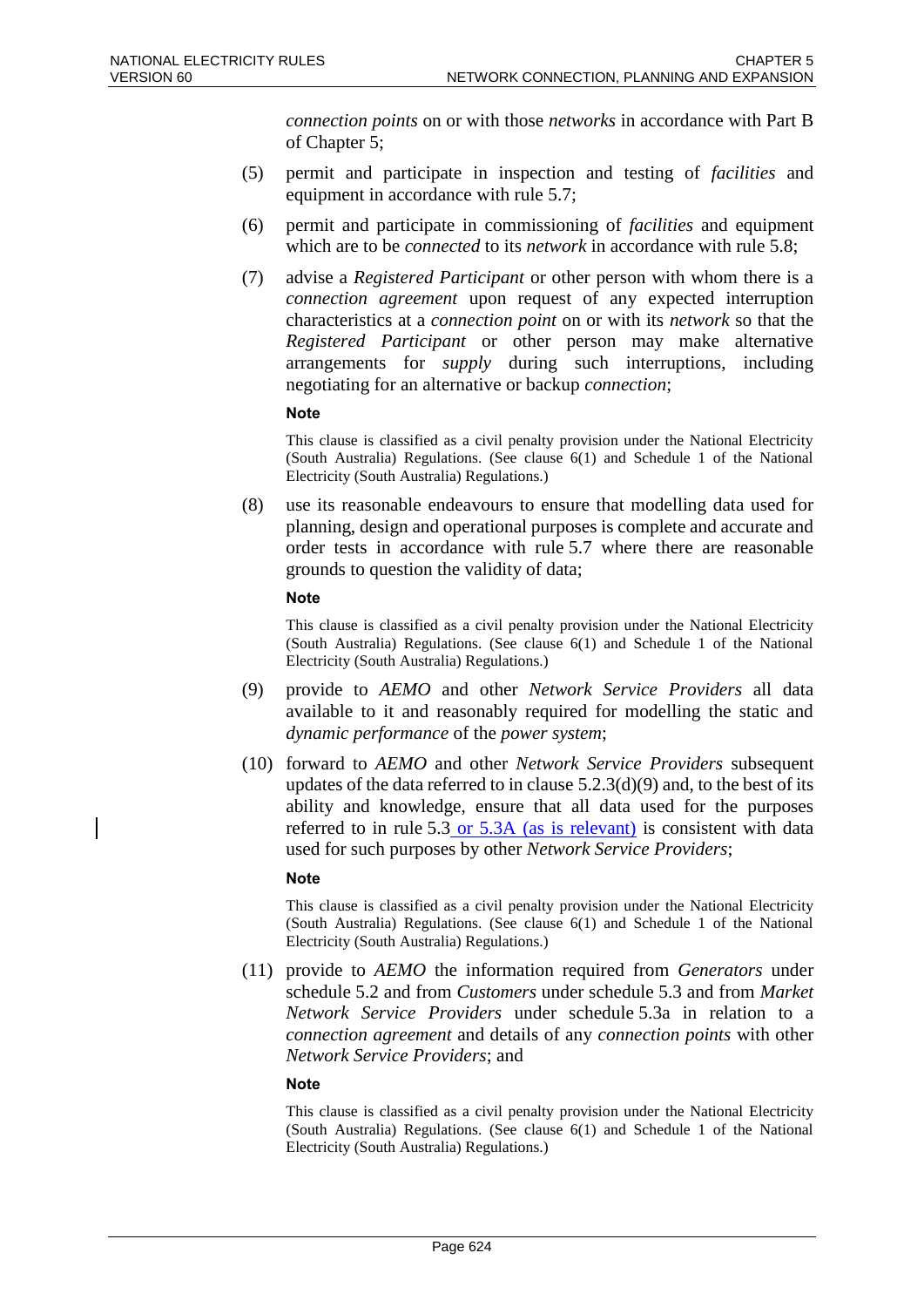(12) where *network augmentations*, setting changes or other technical issues arise which could impact across *regional* boundaries, provide *AEMO* with a written report on the impact and its effects.

#### **Note**

This clause is classified as a civil penalty provision under the National Electricity (South Australia) Regulations. (See clause 6(1) and Schedule 1 of the National Electricity (South Australia) Regulations.)

(e) A *Network Service Provider* must arrange for operation of that part of the *national grid* over which it has control in accordance with instructions given by *AEMO*.

#### **Note**

This clause is classified as a civil penalty provision under the National Electricity (South Australia) Regulations. (See clause 6(1) and Schedule 1 of the National Electricity (South Australia) Regulations.)

- (e1) A *Network Service Provider* must, except in so far as its *market network services* and parts of its *network* which are used solely for the provision of *market network services* are concerned, arrange for:
	- (1) management, maintenance and operation of its part of the *national grid* such that, in the *satisfactory operating state*, electricity may be transferred continuously at a *connection point* on or with its *network* up to the *agreed capability*;
	- (2) operation of its *network* such that the fault level at any *connection point* on or with that *network* does not exceed the limits that have been specified in a *connection agreement*;
	- (3) management, maintenance and operation of its *network* to minimise the number of interruptions to *agreed capability* at a *connection point* on or with that *network* by using *good electricity industry practice*; and
	- (4) restoration of the *agreed capability* at a *connection point* on or with that *network* as soon as reasonably practicable following any interruption at that *connection point*.

#### **Note**

This clause is classified as a civil penalty provision under the National Electricity (South Australia) Regulations. (See clause 6(1) and Schedule 1 of the National Electricity (South Australia) Regulations.)

(f) A *Network Service Provider* must comply with *applicable regulatory instruments*.

#### **Note**

- (g) Each *Network Service Provider* must in respect of new or altered equipment owned, operated or controlled by it for the purpose of providing a *market network service*:
	- (1) submit an *application to connect* and enter into a *connection agreement* with a *Network Service Provider* in accordance with rule 5.3 prior to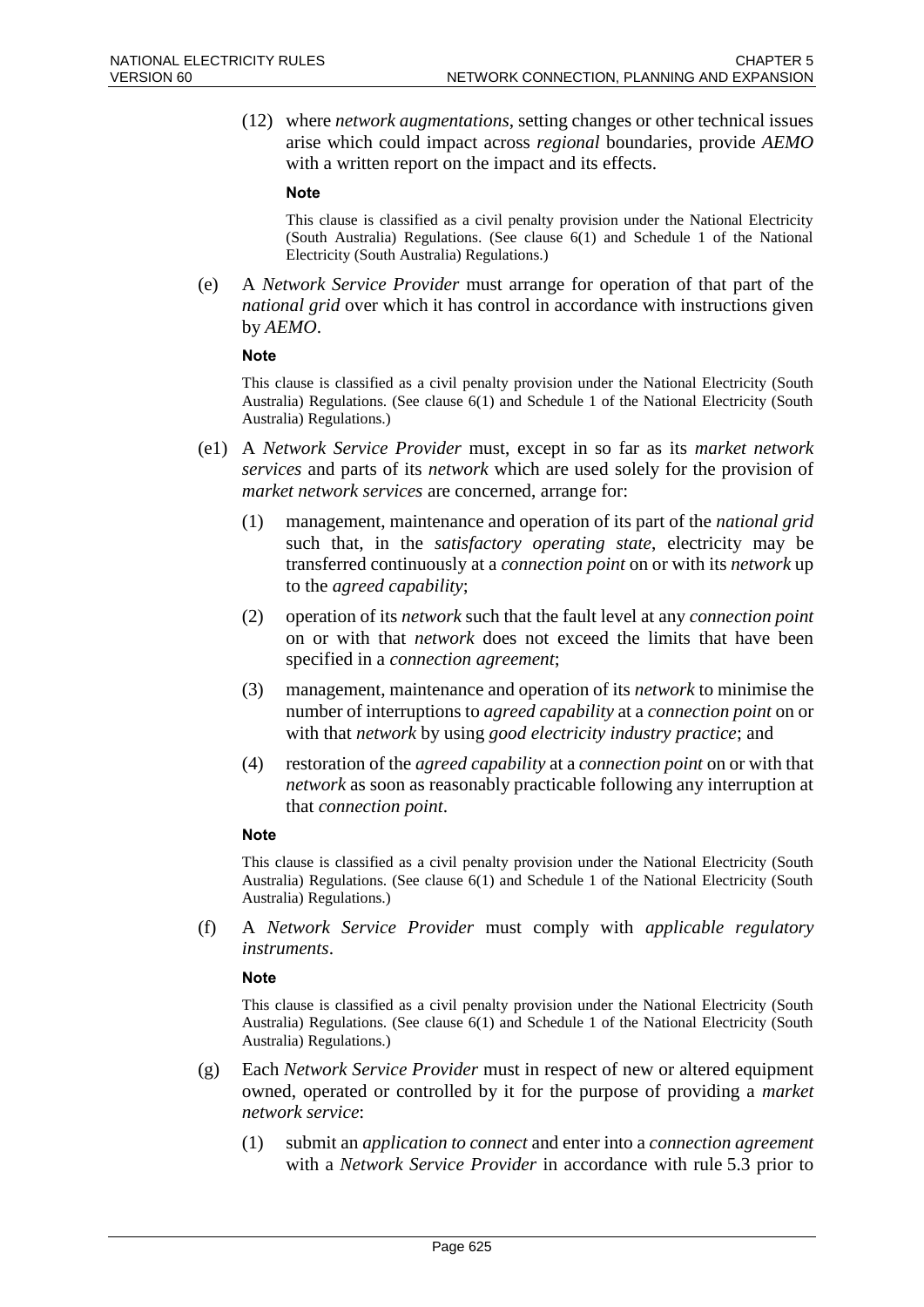that equipment being connected to the *network* of that *Network Service Provider* or altered (as the case may be);

- (2) comply with the reasonable requirements of *AEMO* and the relevant *Network Service Provider* in respect of design requirements of equipment proposed to be *connected* to the *network* of that *Network Service Provider* in accordance with rule 5.4 and schedule 5.3a;
- (3) provide forecast information to the relevant *Network Service Provider* in accordance with Part B of Chapter 5;
- (4) permit and participate in inspection and testing of *facilities* and equipment in accordance with rule 5.7;
- (5) permit and participate in commissioning of *facilities* and equipment which are to be *connected* to a *network* for the first time in accordance with rule 5.8; and
- (6) **[Deleted]**
- (7) give notice of intended voluntary permanent *disconnection* in accordance with rule 5.9.

#### **Note**

This clause is classified as a civil penalty provision under the National Electricity (South Australia) Regulations. (See clause 6(1) and Schedule 1 of the National Electricity (South Australia) Regulations.)

- (h) **[Deleted]**
- (h1) **[Deleted]**
- (h2) **[Deleted]**
- (h3) **[Deleted]**
- (i) This Chapter is neither intended to require, nor is it to be read or construed as having the effect of requiring, a *Network Service Provider* to permit *connection* to or to *augment* any part of its *network* which is solely used for the provision of *market network services*.

**….**

### **5.2.5 Obligations of Generators**

- (a) A *Generator* must plan and design its *facilities* and ensure that they are operated to comply with:
	- (1) the *performance standards* applicable to those *facilities*;
	- (2) subject to subparagraph (1), its *connection agreement* applicable to those *facilities*; and
	- (3) subject to subparagraph (2), the *system standards*.

#### **Note**

This clause is classified as a civil penalty provision under the National Electricity (South Australia) Regulations. (See clause 6(1) and Schedule 1 of the National Electricity (South Australia) Regulations.)

(b) A *Generator* must: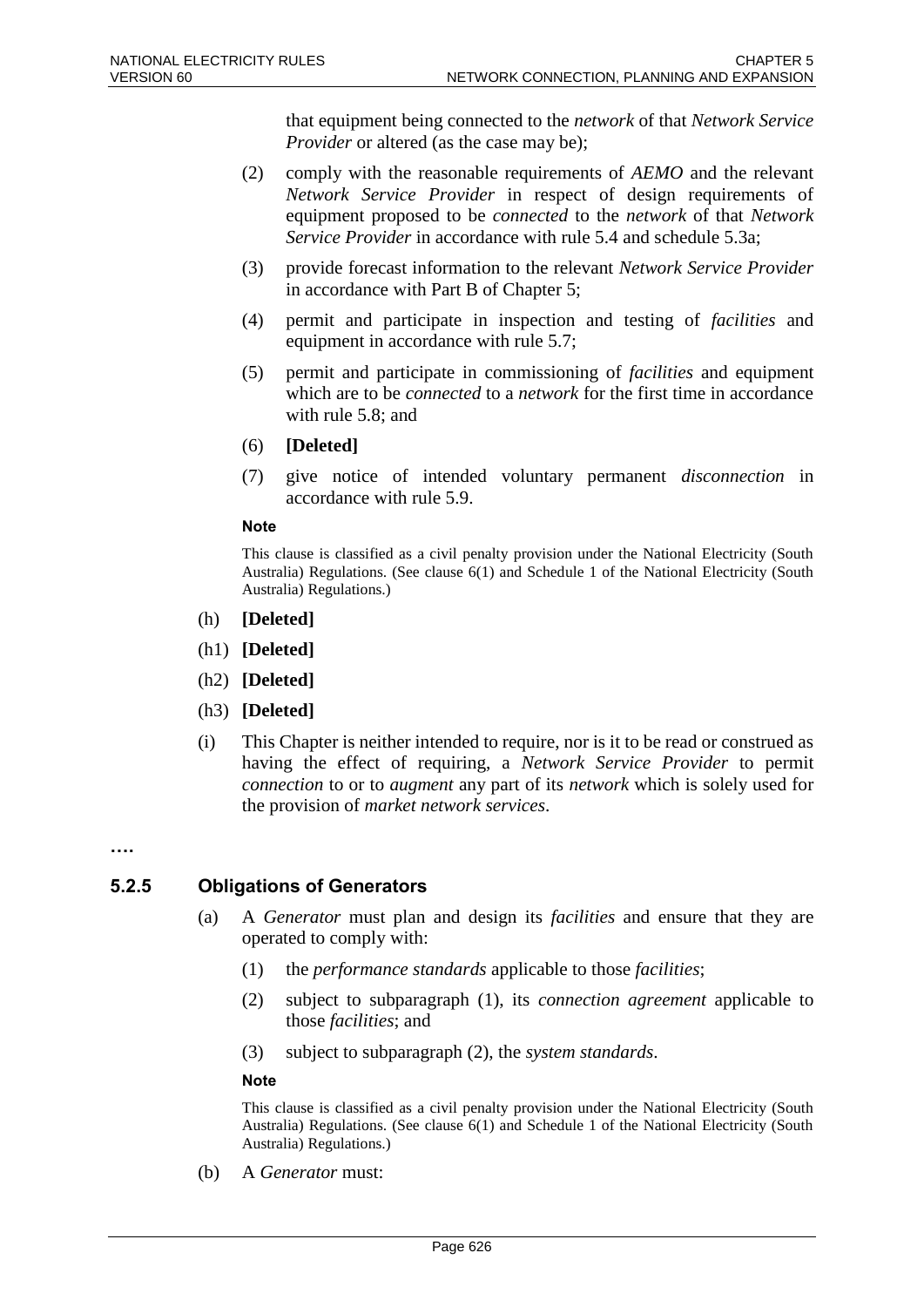- (1) submit an *application to connect* in respect of new *generating plant* owned, operated or controlled by the *Generator*, or to be owned, operated or controlled by the *Generator*, and enter into a *connection agreement* with a *Network Service Provider* in accordance with rule 5.3 prior to that *generating plant* being *connected* to the *network* of that provider;
- (2) comply with the reasonable requirements of the relevant *Network Service Provider* in respect of design requirements of *generating plant* proposed to be *connected* to the *network* of that provider in accordance with rule 5.4 and schedule 5.2;
- (3) provide *generation* forecast information to the relevant *Network Service Provider* in accordance with Part B of Chapter 5;
- (4) permit and participate in inspection and testing of *facilities* and equipment in accordance with rule 5.7;
- (5) permit and participate in commissioning of *facilities* and equipment which are to be *connected* to a *network* for the first time in accordance with rule 5.8; and
- (6) give notice of intended voluntary permanent *disconnection* in accordance with rule 5.9.

### **5.3 Establishing or Modifying Connection**

#### **5.3.1 Process and procedures**

(a) For the purposes of this rule 5.3:

**establish a connection** includes modify an existing *connection* or alter *plant* but does not include alterations to *generating plant* in the circumstances set out in clause 5.3.9.

- (b) A *Registered Participant* or person intending to become a *Registered Participant* who wishes to establish a *connection* to a *network* must follow the procedures in this rule 5.3.
- (c) A *Generator* wishing to alter *connected generating plant* must comply with clause 5.3.9.
- (d) *AEMO* must comply with clause 5.3.11 in relation to requests to change *normal voltage*.

### **5.3.1A Application of rule to connection to embedded generating units**

- (a) If a *Connection Applicant* wishes to *connect* an *embedded generating unit*, then unless otherwise provided:
	- (1) rule 5.3A applies to the proposed *connection* and clauses 5.3.2, 5.3.3, 5.3.4 and 5.3.5 do not apply to the proposed *connection*; and
	- (2) for the avoidance of doubt, the application of the balance of Chapter 5, Part A to the *Connection Applicant* is otherwise unaffected by this clause 5.3.1A.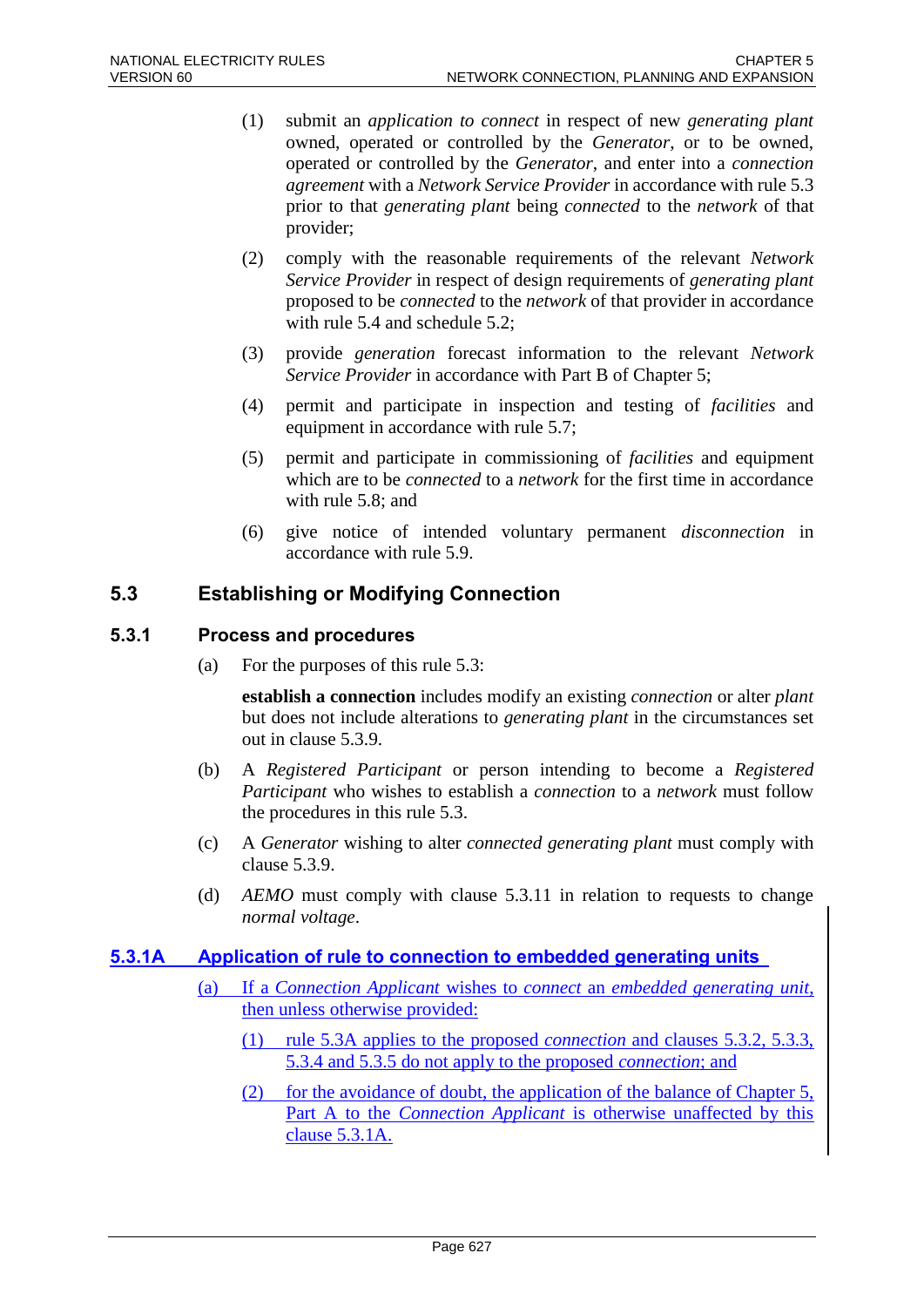(b) A reference to a *Connection Applicant* in paragraph (a) is to a person who intends to be an *Embedded Generator* and who makes a *connection* enquiry under clause 5.3A.5 or an *application to connect* under clause 5.3A.9 in relation to any *generating units* or group of *generating units,* or any *network elements* used in the provision of *network service,* as the case may be.

**….**

#### **5.3.3 Response to connection enquiry**

- (a) In preparing a response to a *connection* enquiry, the *Network Service Provider* must liaise with other *Network Service Providers* with whom it has *connection agreements*, if the *Network Service Provider* believes, in its reasonable opinion, that compliance with the terms and conditions of those *connection agreements* will be affected. The *Network Service Provider* responding to the *connection* enquiry may include in that response the reasonable requirements of any such other *Network Service Providers* for information to be provided by the *Connection Applicant*.
- (b) The *Network Service Provider* must:
	- (1) within 10 *business days* after receipt of the *connection* enquiry and all such additional information (if any) advised under clause 5.3.2(b); or
	- (2) within 10 *business days* after receipt of a request from the *Connection Applicant* to the *Local Network Service Provider* to process the *connection* enquiry under clause 5.3.2(d),

provide the following information in writing to the *Connection Applicant*:

- (3) the identity of other parties that the *Network Service Provider* considers:
	- (i) will need to be involved in planning to make the *connection* or must be involved under clause 5.3.5(e); and
	- (ii) must be paid for *transmission services* or *distribution services* in the appropriate jurisdiction;
- (4) whether it will be necessary for any of the parties identified in subparagraph (3) to enter into an agreement with the *Connection Applicant* in respect of the provision of *connection* or other *transmission services* or *distribution services* or both, to the *Connection Applicant*;
- (5) whether any service the *Network Service Provider* proposes to provide is *contestable* in the relevant *participating jurisdiction*; and
- (6) a *preliminary program* showing proposed milestones for *connection* and access activities which may be modified from time to time by agreement of the parties, where such agreement must not be unreasonably withheld.

#### **Note**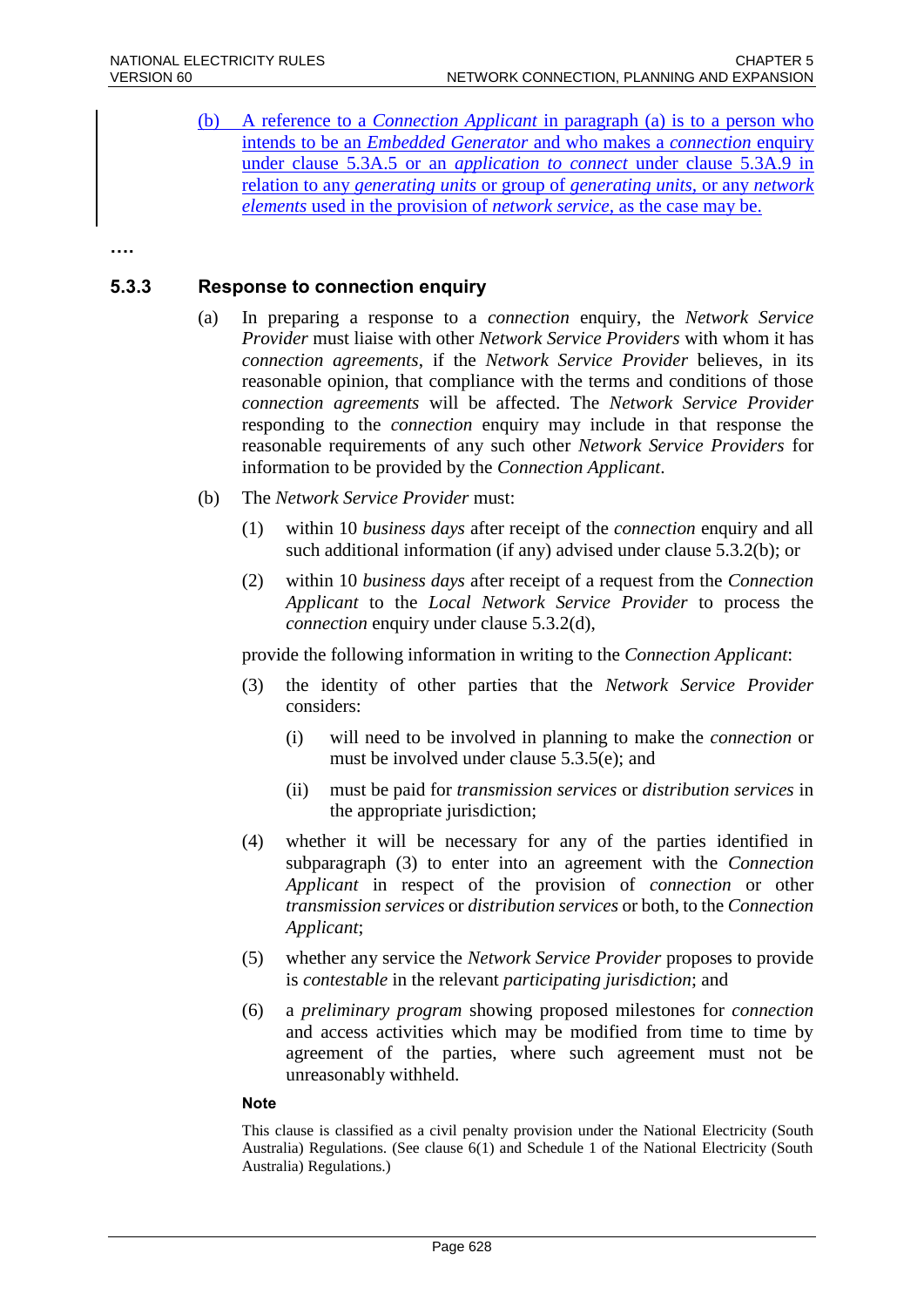- (b1) The *Network Service Provider* must:
	- (1) within 20 *business days* after receipt of the *connection* enquiry and all such additional information (if any) advised under clause 5.3.2(b); or
	- (2) within 20 *business days* after receipt of a request from the *Connection Applicant* to the *Local Network Service Provider* to process the *connection* enquiry under clause 5.3.2(d),

provide the *Connection Applicant* with the following written details of each technical requirement relevant to the proposed *plant*:

- (3) the *automatic access standards*;
- (4) the *minimum access standards*;
- (5) the applicable *plant standards*;
- (6) the *negotiated access standards* that will require *AEMO's* involvement in accordance with clause 5.3.4A(c); and
- (7) the *normal voltage* level, if that is to change from the *nominal voltage* level.

#### **Note**

- (b2) A *Registered Participant*, *AEMO* or *interested party* may request the *Reliability Panel* to determine whether, in respect of one or more technical requirements for access, an existing Australian or international standard, or a part thereof, may be adopted as a *plant standard* for a particular class of *plant*.
- (b3) Where, in respect of a technical requirement for access, the *Reliability Panel* determines a *plant standard* for a particular class of *plant* in accordance with clause 8.8.1(a)(8) as an acceptable alternative to a particular *minimum access standard* or *automatic access standard*, a *plant* which meets that *plant standard* is deemed to meet the applicable *automatic access standard* or *minimum access standard* for that technical requirement.
- (b4) In making a determination in accordance with clause 5.3.3(b2) the *Reliability Panel* must consult *Registered Participants* and *AEMO* using the *Rules consultation procedures*.
- (c) Within 20 *business days* after receipt of the *connection* enquiry and all such additional information (if any) advised under clause 5.3.2(b) or, if the *Connection Applicant* has requested the *Local Network Service Provider* to process the *connection* enquiry under clause 5.3.2(d), within 20 *business days* after receipt of that request, the *Network Service Provider* must provide to the *Connection Applicant* written advice of all further information which the *Connection Applicant* must prepare and obtain in conjunction with the *Network Service Provider* to enable the *Network Service Provider* to assess an *application to connect* including:
	- (1) details of the *Connection Applicant's connection* requirements, and the *Connection Applicant's* specifications of the *facility* to be connected,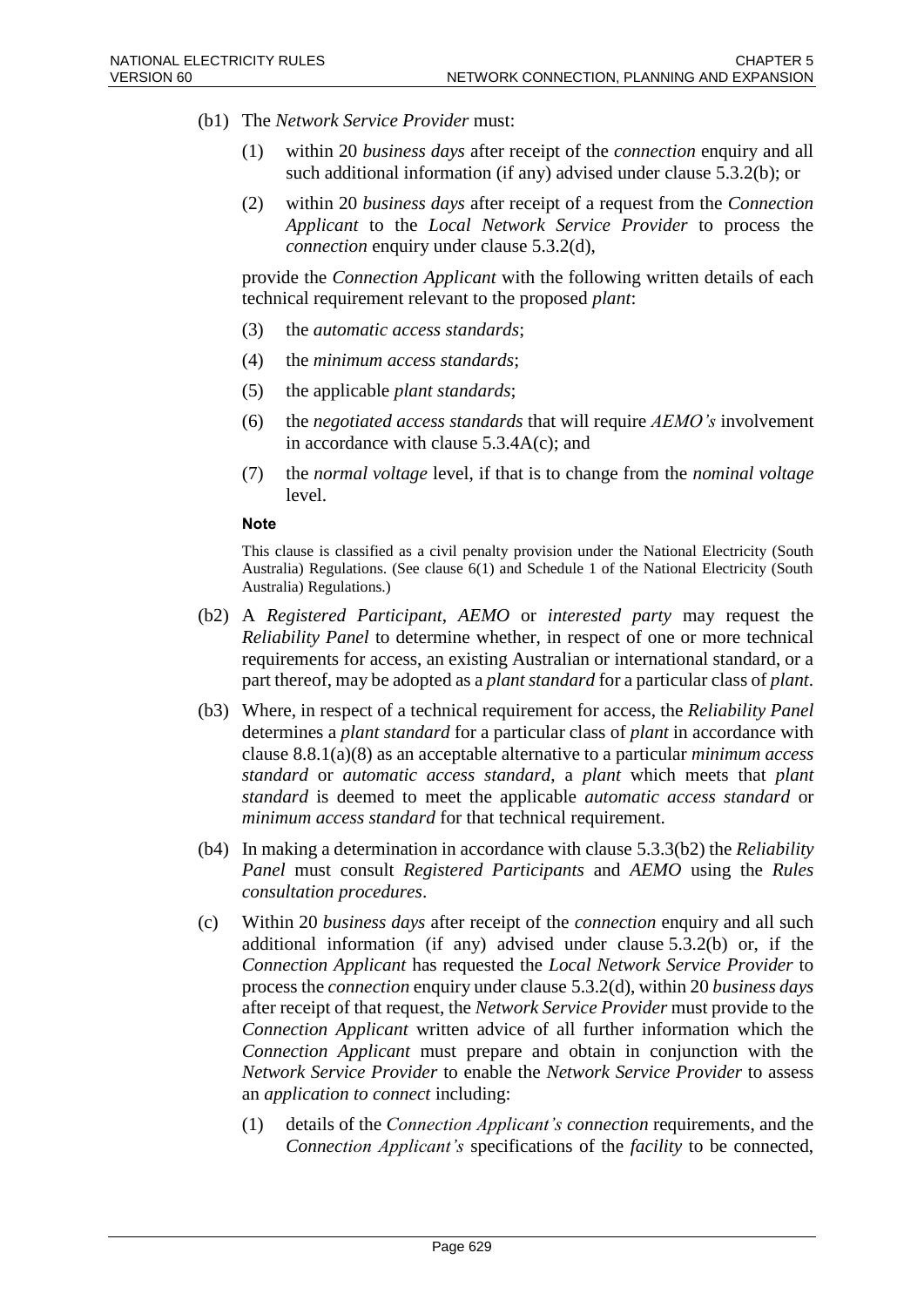consistent with the requirements advised in accordance with clause 5.3.3(b1);

- (2) details of the *Connection Applicant's* reasonable expectations of the level and standard of service of *power transfer capability* that the *network* should provide;
- (3) a list of the technical data to be included with the *application to connect*, which may vary depending on the *connection* requirements and the type, rating and location of the *facility* to be *connected* and will generally be in the nature of the information set out in schedule 5.5 but may be varied by the *Network Service Provider* as appropriate to suit the size and complexity of the proposed *facility* to be *connected*;
- (4) commercial information to be supplied by the *Connection Applicant* to allow the *Network Service Provider* to make an assessment of the ability of the *Connection Applicant* to satisfy the prudential requirements set out in rules 6.6 and 6.7 6.21 and 6A.28;
- (5) the amount of the application fee which is payable on lodgement of an *application to connect*, such amount not being more than necessary to:
	- (i) cover the reasonable costs of all work anticipated to arise from investigating the *application to connect* and preparing the associated offer to *connect*; and
	- (ii) meet the reasonable costs anticipated to be incurred by *AEMO* and other *Network Service Providers* whose participation in the assessment of the *application to connect* will be required; and
- (6) any other information relevant to the submission of an *application to connect*.

#### **Note**

This clause is classified as a civil penalty provision under the National Electricity (South Australia) Regulations. (See clause 6(1) and Schedule 1 of the National Electricity (South Australia) Regulations.)

#### **….**

### **5.3.4A Negotiated access standards**

(a) For the purposes of this clause 5.3.4A:

**AEMO advisory matter** means a matter that relates to *AEMO's* functions under the *National Electricity Law* and a matter in which *AEMO* has a role in schedules 5.1a, 5.1, 5.2, 5.3 and 5.3a.

- (b) A *negotiated access standard* must:
	- (1) be no less onerous than the corresponding *minimum access standard* provided by the *Network Service Provider* under clauses 5.3.3(b1)(4) or S5.4B(b);
	- (2) be set at a level that will not adversely affect *power system security*;
	- (3) be set at a level that will not adversely affect the quality of *supply* for other *Network Users*; and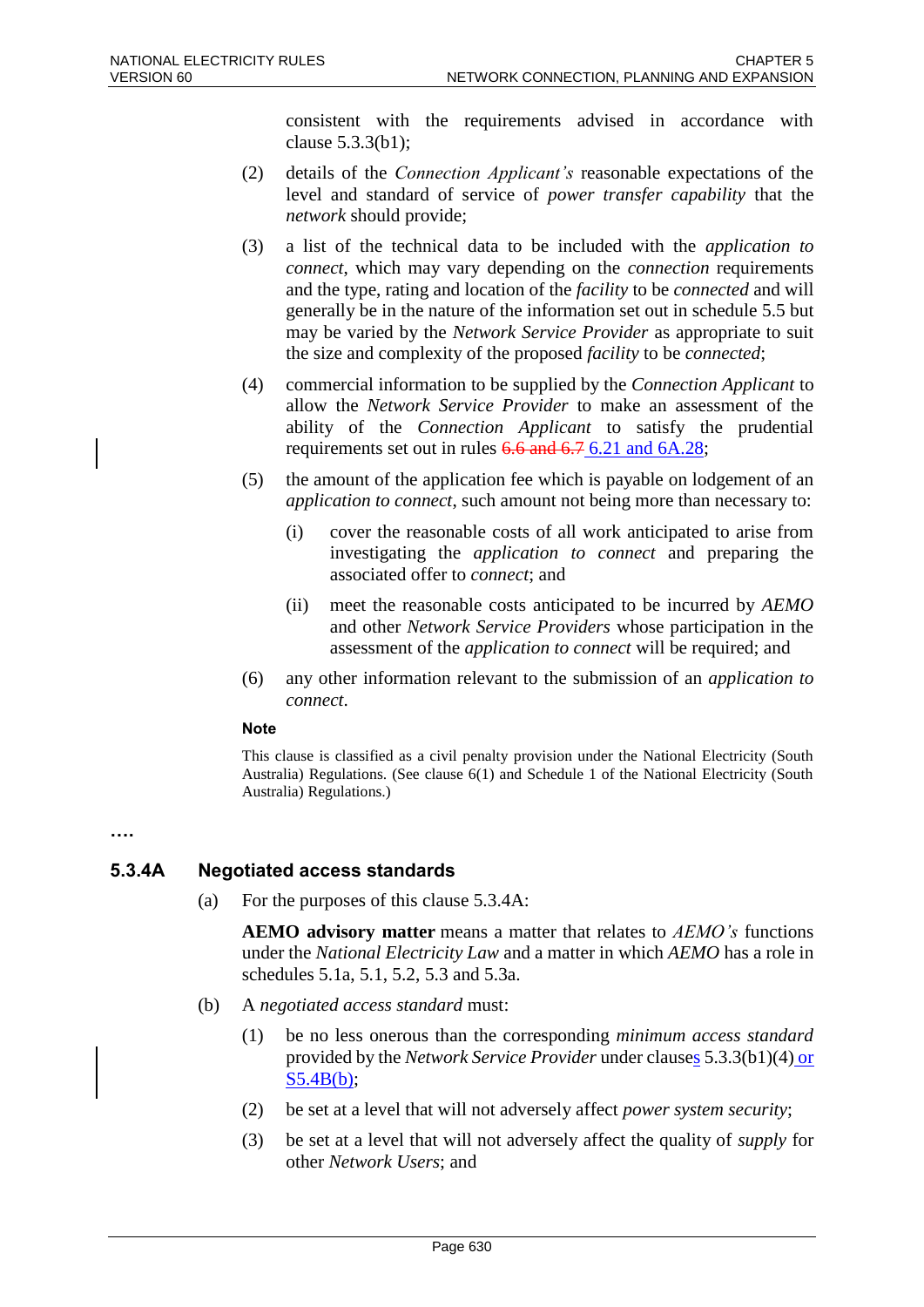- (4) in respect of *generating plant*, meet the requirements applicable to a *negotiated access standard* in clauses S5.2.5, S5.2.6, S5.2.7 and S5.2.8.
- (c) A *Network Service Provider* must following the receipt of a proposed *negotiated access standard* under clause 5.3.4(e), paragraph (h)(3) or clause 5.3A.9(f), or paragraph (h) consult with *AEMO* as soon as practicable in relation to *AEMO* advisory matters for that proposed standard.

#### **Note**

This clause is classified as a civil penalty provision under the National Electricity (South Australia) Regulations. (See clause 6(1) and Schedule 1 of the National Electricity (South Australia) Regulations.)

- (d) *AEMO* must within 20 *business days* following the submission of a proposed *negotiated access standard* under clause  $5.3.4(e)$ <sub>2</sub>-or paragraph (h)(3) or clause 5.3A.9(f) respond to the *Network Service Provider* in writing in respect of any *AEMO* advisory matters.
- (e) A *Network Service Provider* must within 30 *business days* following the receipt of a proposed *negotiated access standard* in accordance with clause 5.3.4(e), paragraph (h)(3) or clause 5.3A.9(f), or paragraph (h)(3), accept or | reject a proposed *negotiated access standard*.

#### **Note**

This clause is classified as a civil penalty provision under the National Electricity (South Australia) Regulations. (See clause 6(1) and Schedule 1 of the National Electricity (South Australia) Regulations.)

- (f) The *Network Service Provider* must reject the proposed *negotiated access standard* if that *connection*, or alteration of the *generating plant* (as the case may be), at the *negotiated access standard* proposed by the *Connection Applicant* would:
	- (1) on *AEMO's* reasonable advice, adversely affect *power system security*;
	- (2) in the *Network Service Provider's* reasonable opinion, adversely affect quality of *supply* for other *Network Users*;
	- (3) in the reasonable opinion of *AEMO* or the *Network Service Provider*, in respect of a *AEMO* advisory matter or a matter allocated to the *Network Service Provider*, respectively, be lower than the corresponding *minimum access standard*; or
	- (4) in respect of *generating plant*, in *AEMO's* reasonable opinion, not satisfy paragraph (b)(4).

#### **Note**

This clause is classified as a civil penalty provision under the National Electricity (South Australia) Regulations. (See clause 6(1) and Schedule 1 of the National Electricity (South Australia) Regulations.)

(g) If a *Network Service Provider* rejects a proposed *negotiated access standard*, the *Network Service Provider* must when rejecting the proposed *negotiated access standard*, advise the *Connection Applicant* of a *negotiated access standard* that the *Network Service Provider* will accept.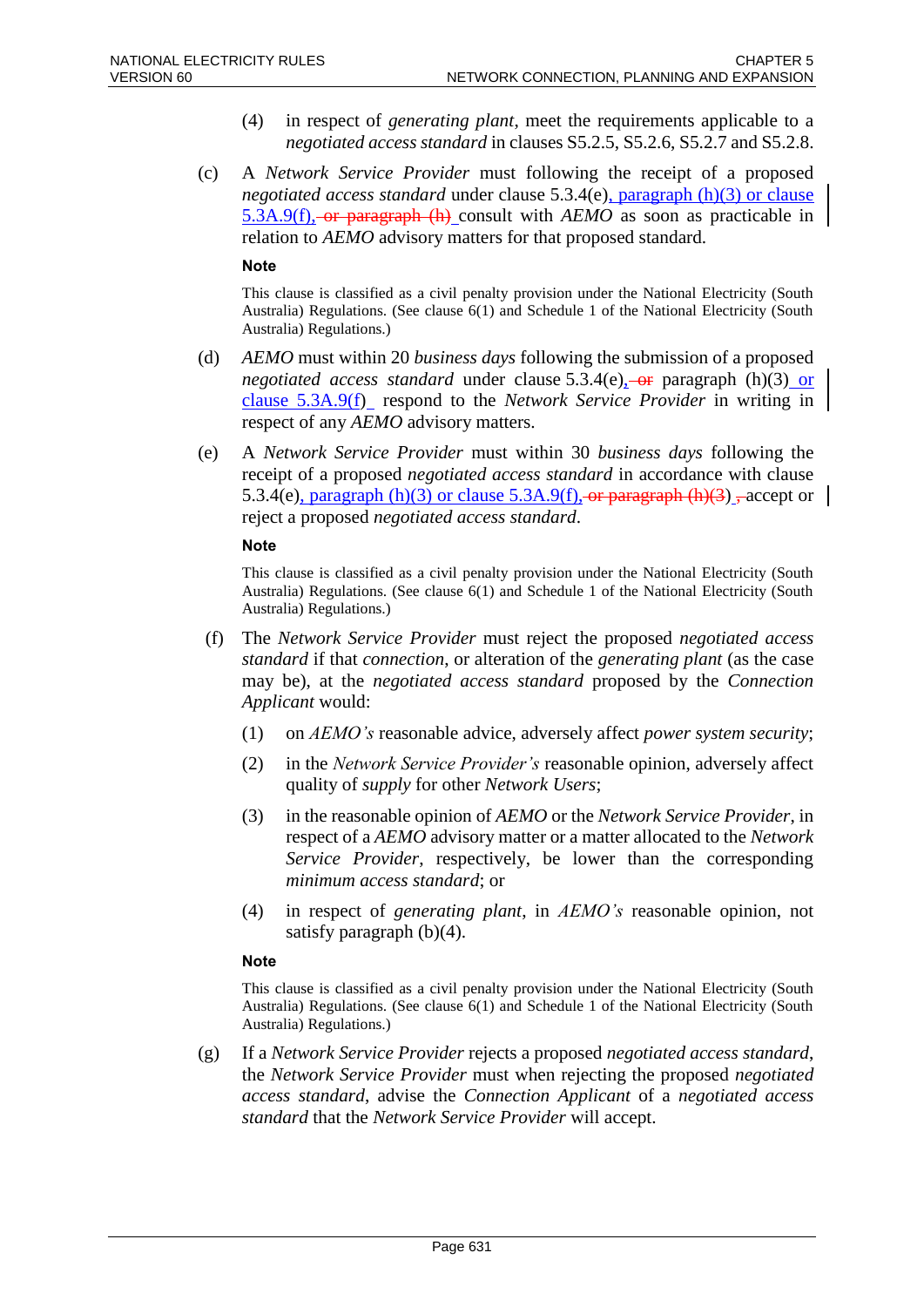#### **Note**

This clause is classified as a civil penalty provision under the National Electricity (South Australia) Regulations. (See clause 6(1) and Schedule 1 of the National Electricity (South Australia) Regulations.)

- (h) The *Connection Applicant* may in relation to a proposed *negotiated access standard* advised by a *Network Service Provider* in accordance with paragraph (g):
	- (1) accept the proposed *negotiated access standard*;
	- (2) reject the proposed *negotiated access standard*;
	- (3) propose an alternative *negotiated access standard* to be further evaluated in accordance with the criteria in paragraph (b); or
	- (4) elect to adopt the relevant *automatic access standard* or a corresponding *plant standard*.
- (i) An *automatic access standard* or if the procedures in this clause 5.3.4A have been followed a *negotiated access standard*, that forms part of the terms and conditions of a *connection agreement*, is taken to be the *performance standard* applicable to the *connected plant* for the relevant technical requirement.

#### **…**

#### **5.3.6 Offer to connect**

(a) Subject to clause 5.3.3(b)(6), the *Network Service Provider* processing the *application to connect* must make an offer to *connect* the *Connection Applicant's facilities* to the *network* within the time period specified in the *preliminary program*.

#### **Note**

This clause is classified as a civil penalty provision under the National Electricity (South Australia) Regulations. (See clause 6(1) and Schedule 1 of the National Electricity (South Australia) Regulations.)

- (a) A *Network Service Provider* processing an *application to connect* must make an offer to *connect* the *Connection Applicant's facilities* to the *network* within the following timeframes:
	- (1) where the *application to connect* was made under clause 5.3.4(a), the time period specified in the *preliminary program*, subject to clause 5.3.3(b)(6);
	- (2) where the *application to connect* was made under clause 5.3A.9(b), a period of time no longer than 4 months from the date of receipt of the *application to connect*, unless otherwise agreed.

**RECOMMENDATION**: This clause is classified as a civil penalty provision under the National Electricity (South Australia) Regulations. (See clause 6(1) and Schedule 1 of the National Electricity (South Australia) Regulations.)

(a1) The *Network Service Provider* may amend the time period referred to in paragraph clause 5.3.6(a)(1) and (3) to allow for any additional time taken in excess of the period allowed in the *preliminary program* for the negotiation of *negotiated access standards* in accordance with clause 5.3.4A.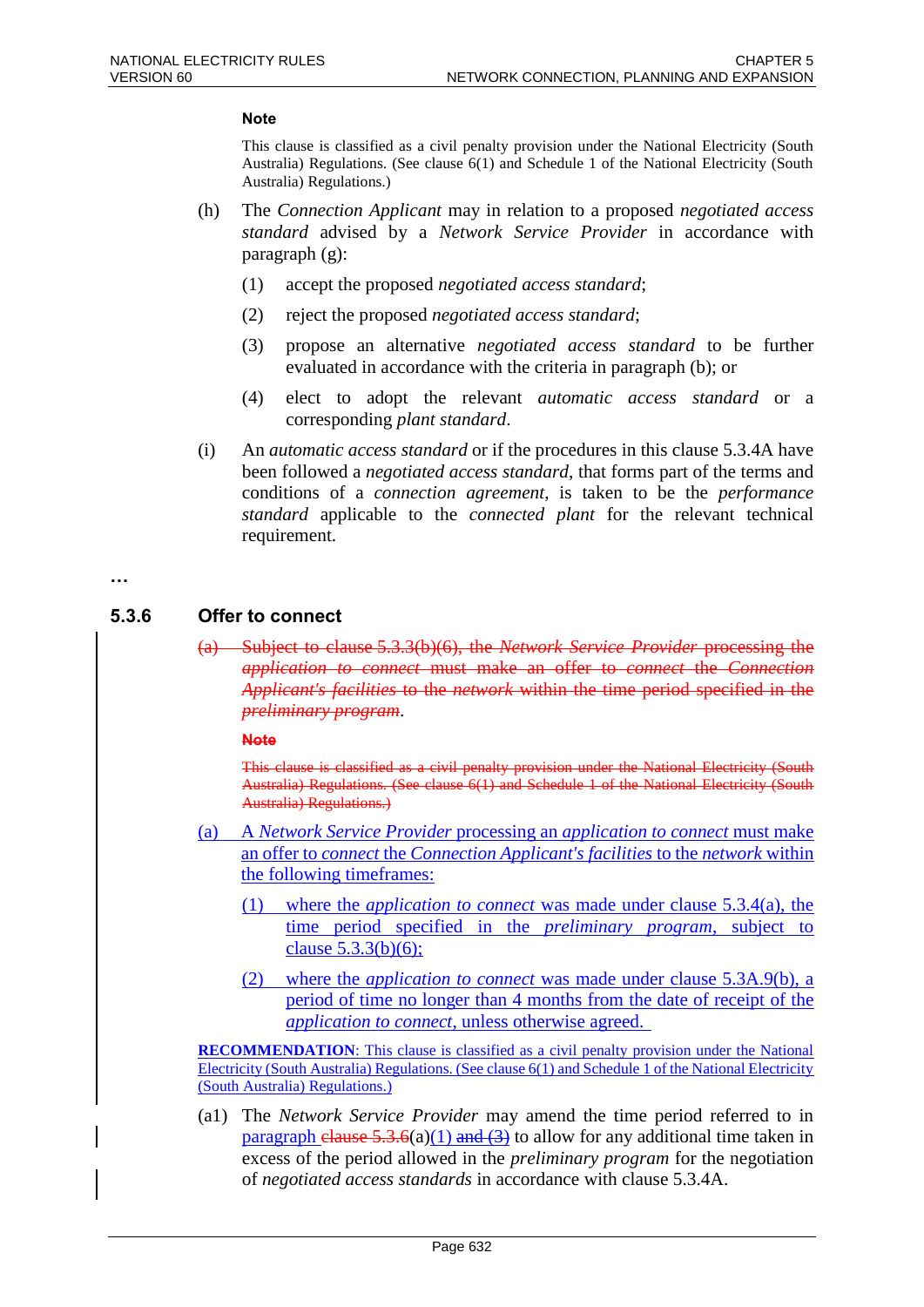- (a2) In relation to the time period agreed under subparagraph  $(a)(2)$ :
	- (1) any period taken by the *Transmission Network Service Provider* or *AEMO* when consulted under clause 5.3A.10(b) or (c); and
	- (2) the period between commencement and conclusion of any dispute initiated under clause 5.3A.11 or rule 8.2,

is to be disregarded for the purposes of calculating elapsed time.

- (b) In relation to an *application to connect* made under clause 5.3.4(a), t<del>T</del>he offer to *connect* must contain the proposed terms and conditions for *connection* to the *network* including:
	- (1) for each technical requirement identified by the *Network Service Provider* under clause 5.3.3(b1), the *automatic access standard* or the *negotiated access standard* as determined in accordance with clauses 5.3.4 and 5.3.4A; and
	- (2) the terms and conditions of the kind set out in schedule 5.6,

and must be capable of acceptance by the *Connection Applicant* so as to constitute a *connection agreement*.

#### **Note**

This clause is classified as a civil penalty provision under the National Electricity (South Australia) Regulations. (See clause 6(1) and Schedule 1 of the National Electricity (South Australia) Regulations.)

(b1) The proposed terms and conditions detailed in the offer to *connect* must be no lower than the applicable *minimum access standards*.

**Note**

- (b2) An offer to *connect* made under paragraph (a)(2), must be accompanied by:
	- (1) an itemised statement of *connection* costs including, so far as is relevant:
		- (i) *connection services* charges;
		- (ii) costs associated with *metering* requirements contained in the offer to *connect;*
		- (iii) costs of network *extension;*
		- (iv) details of *augmentation* required to provide the *connection* and associated costs;
		- (v) costs of interface equipment contained in the offer to *connect;*
		- (vi) details of any ongoing operation and maintenance costs and charges for work to be undertaken by the *Distribution Network Service Provider;* and
		- (vii) other incidental costs and their basis of calculation;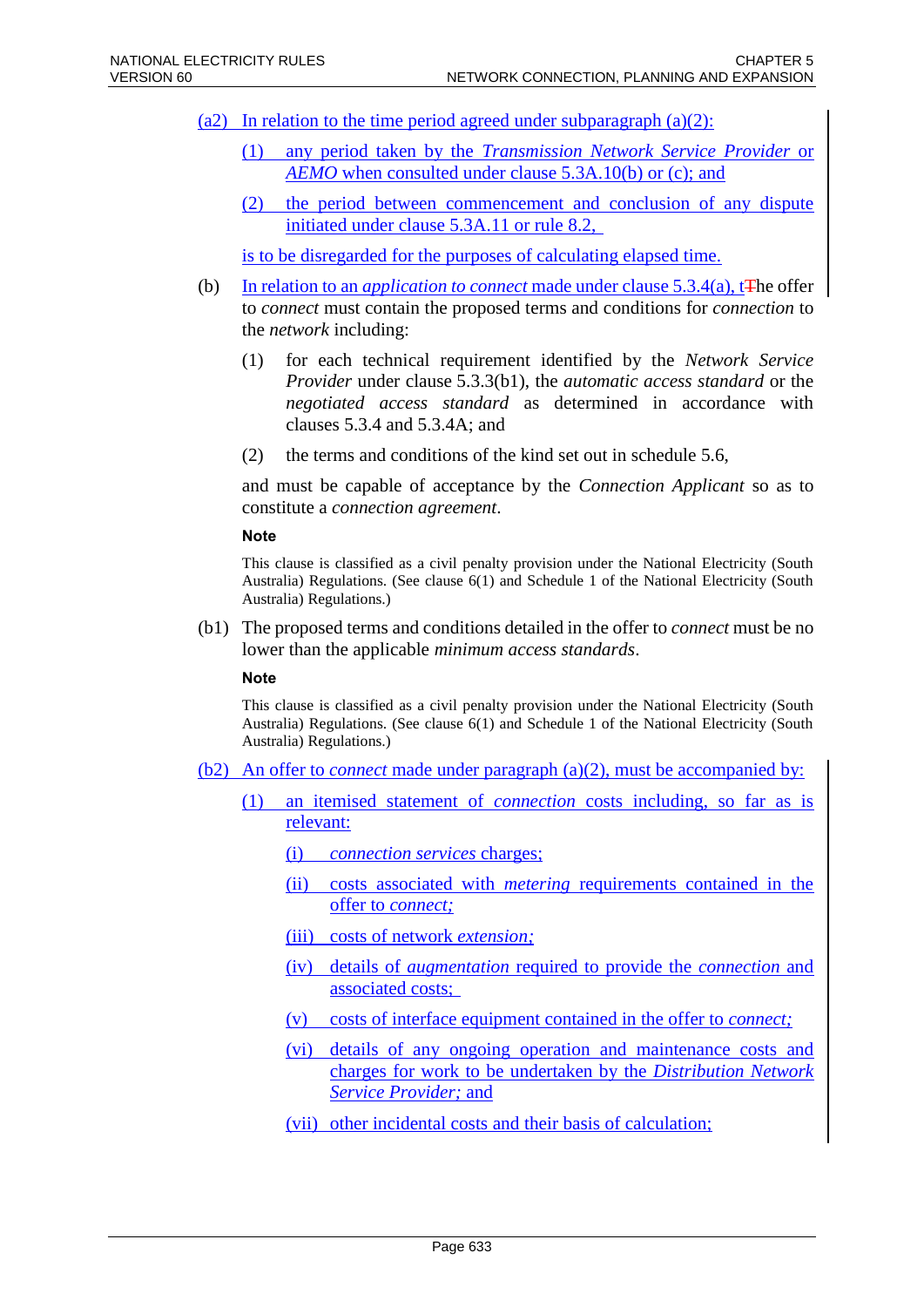- (2) if any item in the schedule in subparagraph (1) differs substantially from the estimate provided under clause S5.4B(h), an explanation of the differences;
- (3) a *connection agreement* capable of execution by the *Connection Applicant*, which must contain the proposed terms and conditions for *connection* to the *network* (of the kind set out in Schedule 5.6) including, for each technical requirement identified by the *Distribution Network Service Provider* in the detailed response provided under clause 5.3A.8(c), the *automatic access standard* or the *negotiated access standard* as determined in accordance with clause 5.3.4A; and
- (4) an explanation:
	- (i) of how the offer to *connect* can be accepted; and
	- (ii) that the offer to *connect* remains open for 20 *business days*, unless otherwise agreed.
- (b3) An offer to *connect* made under paragraph (a)(2) must remain open for acceptance for 20 *business days* from the date it is made and, if not accepted within that period, lapses unless the period for acceptance is extended by agreement between the *Connection Applicant* and the *Distribution Network Service Provider.*
- (c) The offer to *connect* must be fair and reasonable and must be consistent with the safe and *reliable* operation of the *power system* in accordance with the *Rules*. Without limitation, unless the parties otherwise agree, to be fair and reasonable an offer to *connect* must offer *connection* and *network services* consistent with schedule 5.1 and (as applicable) schedules 5.2, 5.3 and 5.3a and must not impose conditions on the *Connection Applicant* which are more onerous than those contemplated in schedules 5.1, 5.2, 5.3 or 5.3a.

#### **Note**

- (c1) **[Deleted]**
- (d) The *Network Service Provider* must use its reasonable endeavours to provide the *Connection Applicant* with an offer to *connect* in accordance with the reasonable requirements of the *Connection Applicant*, including without limitation, the location of the proposed *connection point* and the level and standard of *power transfer capability* that the *network* will provide.
- (e) An offer to *connect* may contain options for *connection* to a *network* at more than one point in a *network* and/or at different levels of service and with different terms and conditions applicable to each *connection point* according to the different characteristics of *supply* at each *connection point*.
- (f) Both the *Network Service Provider* and the *Connection Applicant* are entitled to negotiate with each other in respect of the provision of *connection* and any other matters relevant to the provision of *connection* and, if negotiations occur, the *Network Service Provider* and the *Connection Applicant* must conduct such negotiations in good faith.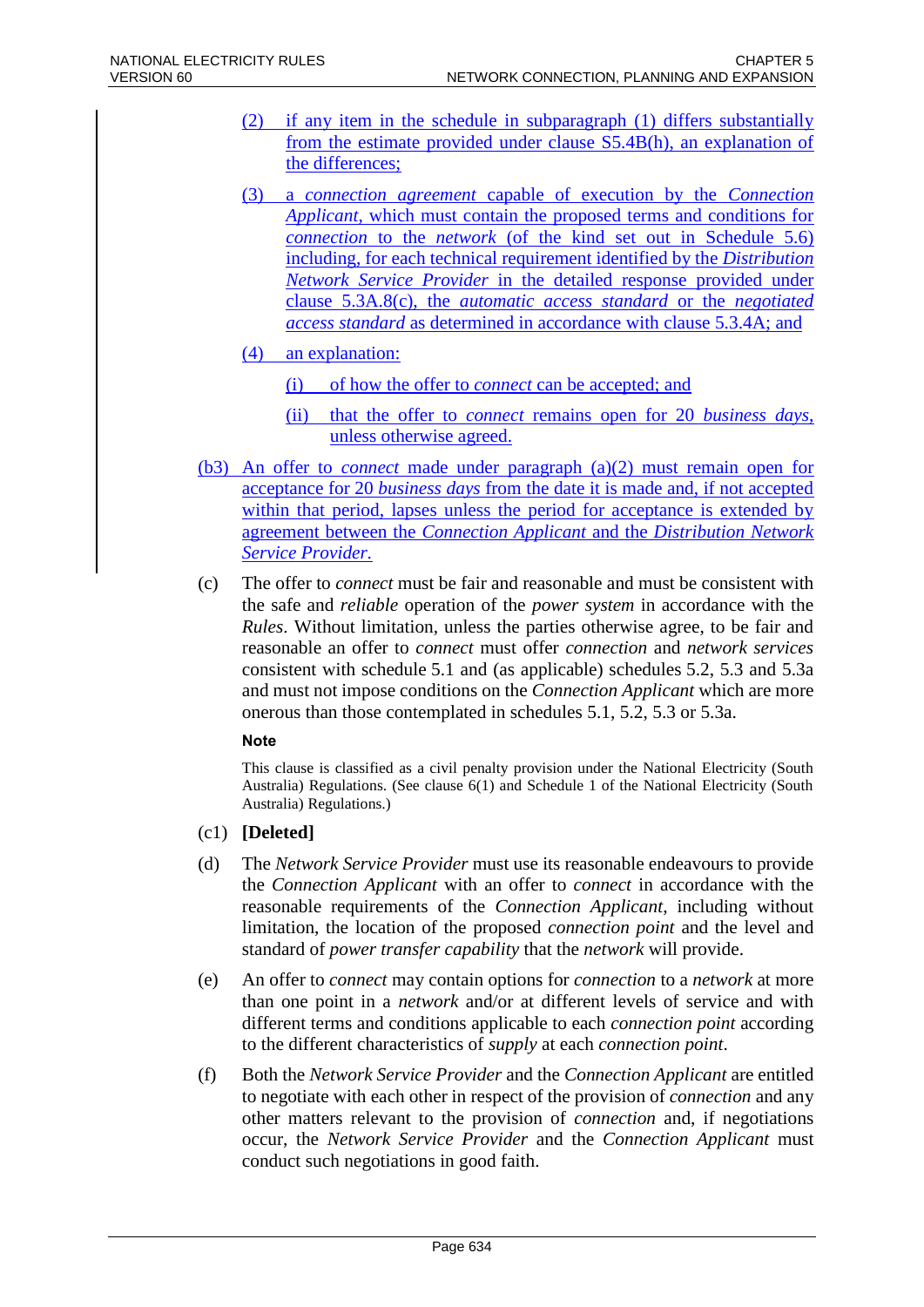(g) An offer to *connect* must define the basis for determining *transmission service* charges in accordance with Chapter 6A, including the prudential requirements set out in that Chapter.

#### **Note**

This clause is classified as a civil penalty provision under the National Electricity (South Australia) Regulations. (See clause 6(1) and Schedule 1 of the National Electricity (South Australia) Regulations.)

(h) An offer to *connect* must define the basis for determining *distribution service* charges in accordance with Chapter 6, including the prudential requirements set out in Part K of Chapter 6.

#### **Note**

This clause is classified as a civil penalty provision under the National Electricity (South Australia) Regulations. (See clause 6(1) and Schedule 1 of the National Electricity (South Australia) Regulations.)

(i) An offer to *connect* in respect of a *transmission network* must conform with the access arrangements set out in rule 5.4A.

#### **Note**

This clause is classified as a civil penalty provision under the National Electricity (South Australia) Regulations. (See clause 6(1) and Schedule 1 of the National Electricity (South Australia) Regulations.)

(j) An offer to *connect* in respect of a *distribution network* made to an *Embedded Generator* or a *Market Network Service Provider*, must conform with the relevant access arrangements set out in rule 5.5.

#### **Note**

This clause is classified as a civil penalty provision under the National Electricity (South Australia) Regulations. (See clause 6(1) and Schedule 1 of the National Electricity (South Australia) Regulations.)

(k) Nothing in the *Rules* is to be read or construed as imposing an obligation on a *Network Service Provider* to effect an extension of a *network* unless that extension is required to effect or facilitate the *connection* of a *Connection Applicant* and the *connection* is the subject of a *connection agreement*.

### **5.3.7 Finalisation of connection agreements**

- (a) If a *Connection Applicant* wishes to accept an offer to *connect*, the *Connection Applicant* must negotiate and enter into a *connection agreement* with each relevant *Network Service Provider* identified in accordance with clauses 5.3.3(b)(3) and (4) or clause  $5.3.4A(d)$  and (e) and in doing so must use its reasonable endeavours to negotiate in good faith with all parties with which the *Connection Applicant* must negotiate such a *connection agreement*.
- (b) The *connection agreement* must include proposed *performance standards* with respect to each of the technical requirements identified in schedules 5.2, 5.3 and 5.3a and each proposed *performance standard* must have been established in accordance with the relevant technical requirement.
- (c) The proposed *performance standards* must be based on the *automatic access standard* or, if the procedures in clause 5.3.4A have been followed, the *negotiated access standard*.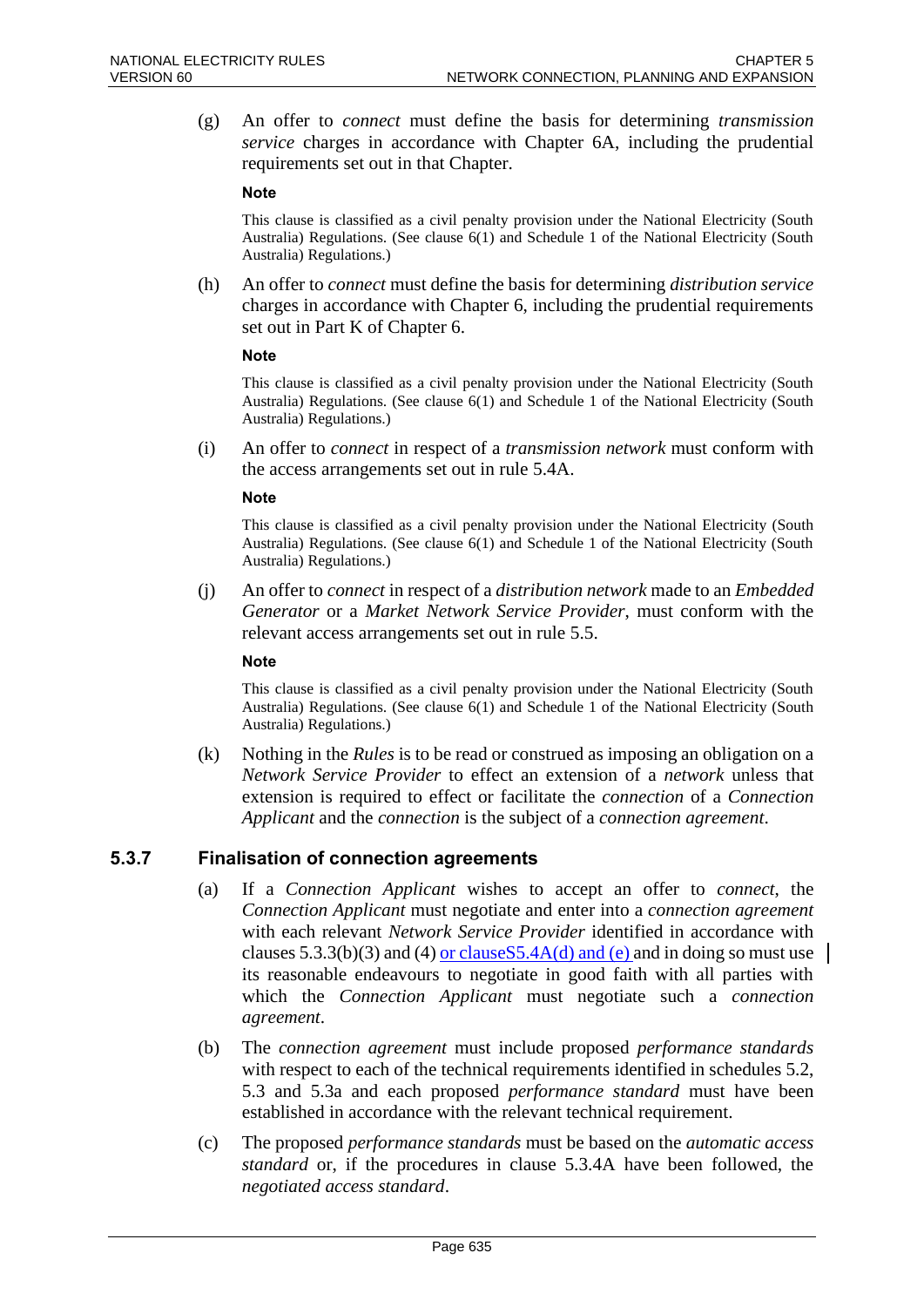- (d) The provision of *connection* by any *Network Service Provider* may be made subject to gaining environmental and planning approvals for any necessary *augmentation* or *extension* works to a *network*.
- (e) Where permitted by the applicable law in the relevant *participating jurisdiction*, the *connection agreement* may assign responsibility to the *Connection Applicant* for obtaining the approvals referred to in paragraph (d) as part of the project proposal and the *Network Service Provider* must provide all reasonable information and may provide reasonable assistance for a reasonable fee to enable preparation of applications for such approvals.
- (f) Subject to paragraph (e), each *connection agreement* must be based on the offer to *connect* as varied by agreement between the parties.
- (g) Within 20 *business days* of execution of the *connection agreement*, the *Network Service Provider* responsible for the *connection point* and the *Registered Participant* must jointly notify *AEMO* that a *connection agreement* has been entered into between them and forward to *AEMO* relevant technical details of the proposed *plant* and *connection*, including as applicable:
	- (1) details of all *performance standards* that form part of the terms and conditions of the *connection agreement*;
	- (2) if a *Generator*, the arrangements for:
		- (i) updating the *releasable user guide* and other information required under clause S5.2.4(b); and
		- (ii) informing *AEMO* when the *connection agreement* expires or is terminated;
	- (3) the proposed *metering installation*;
	- (4) arrangements to obtain physical access to the *metering installation* for the *Metering Provider* and the *Metering Data Provider* for *metering installations* type 5 and 6; and
	- (5) the terms upon which a *Registered Participant* is to supply any *ancillary services* under the *connection agreement*.

#### **Note**

This clause is classified as a civil penalty provision under the National Electricity (South Australia) Regulations. (See clause 6(1) and Schedule 1 of the National Electricity (South Australia) Regulations.)

(h) *AEMO* must, within 20 *business days* of receipt of the notice under paragraph (g), advise the relevant *Network Service Provider* and the *Registered Participant* of whether the proposed *metering installation* is acceptable for those *metering installations* associated with those *connection points* which are classified as *metering installation* types 1, 2, 3 and 4 as specified in schedule 7.2.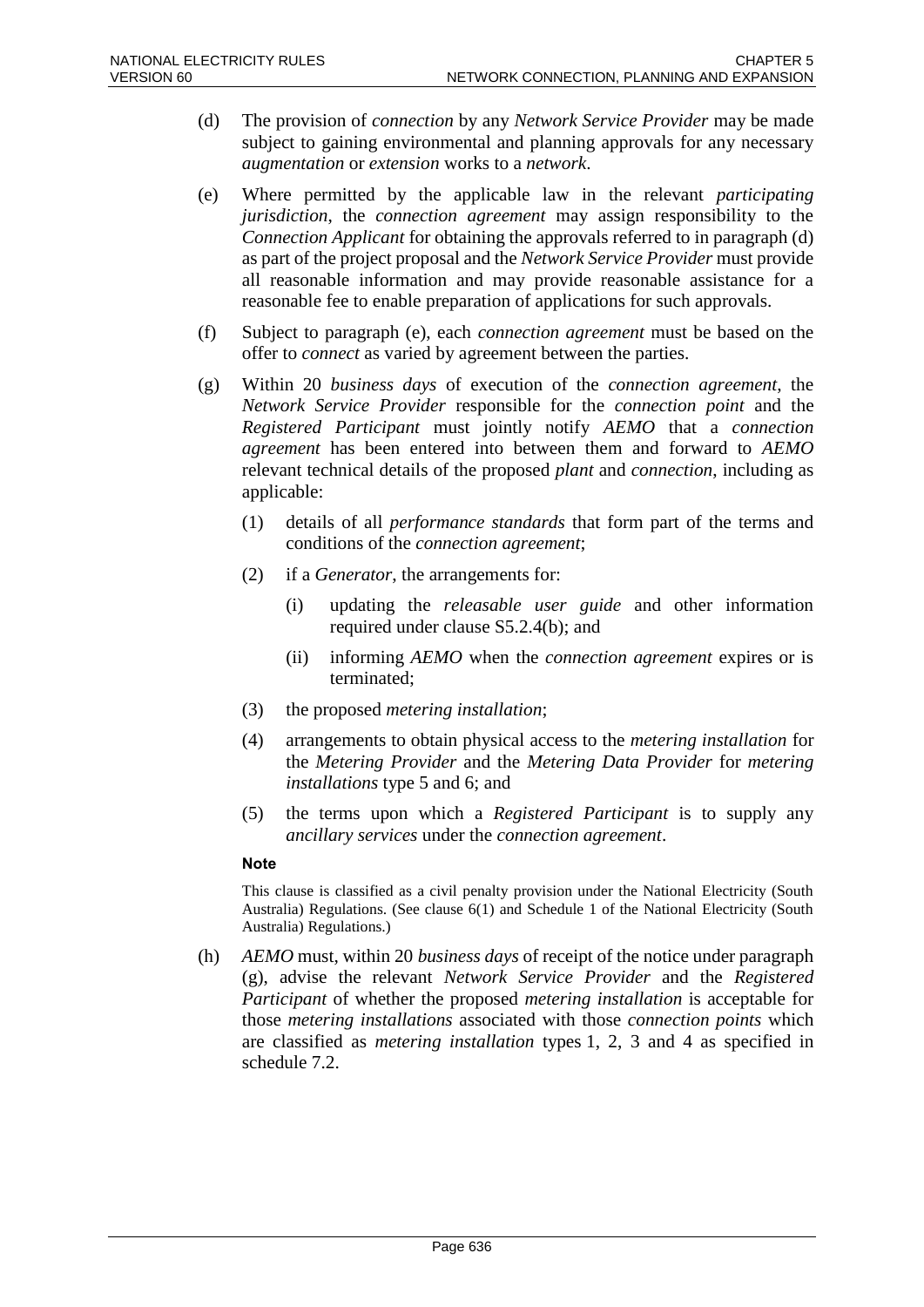**……**

### **5.3.8 Provision and use of information**

- (a) The data and information provided under  $\frac{1}{\text{this}}$ -rules 5.3 and 5.3A is *confidential information* and must:
	- (1) be prepared, given and used in good faith; and
	- (2) not be disclosed or made available by the recipient to a third party except as set out in clause 3.13.3 or this clause 5.3.8 or in accordance with rule 8.6.
- (b) The data and information to be provided under  $\frac{1}{100}$  rules 5.3 and 5.3A may be shared between a *Network Service Provider* and *AEMO* for the purpose of enabling:
	- (1) the *Network Service Provider* to advise *AEMO* of *ancillary services* ; and
	- (2) either party to:
		- (i) assess the effect of a proposed *facility* or proposed alteration to *generating plant* (as the case may be) on:
			- (A) the performance of the *power system*; or
			- (B) another proposed *facility* or another proposed alteration;
		- (ii) assess proposed *negotiated access standards*; or
		- (iii) determine the extent of any required *augmentation* or *extension*.
- (c) A *Network Service Provider* may disclose the data and information to be provided under this rules 5.3 and 5.3A to another *Network Service Provider* if the *Network Service Provider* considers the information or data is materially relevant to that provider for *connection*.
- (d) A person intending to disclose information under paragraphs (b) or (c) must first advise the relevant *Connection Applicant* of the extent of the disclosure, unless the information may be disclosed in accordance with rule 8.6.
- (e) If a *Connection Applicant* or *Network Service Provider* becomes aware of any material change to any information contained in or relevant to an *application to connect*, it must promptly notify the other party in writing of that change.

#### **Note**

This clause is classified as a civil penalty provision under the National Electricity (South Australia) Regulations. (See clause 6(1) and Schedule 1 of the National Electricity (South Australia) Regulations.)

(f) A *Registered Participant* must, within 5 *business days* of becoming aware that any information provided to *AEMO* in relation to a *performance standard* or other information of a kind required to be provided to *AEMO* under clause 5.3.7 is incorrect, advise *AEMO* of the correct information.

#### **Note**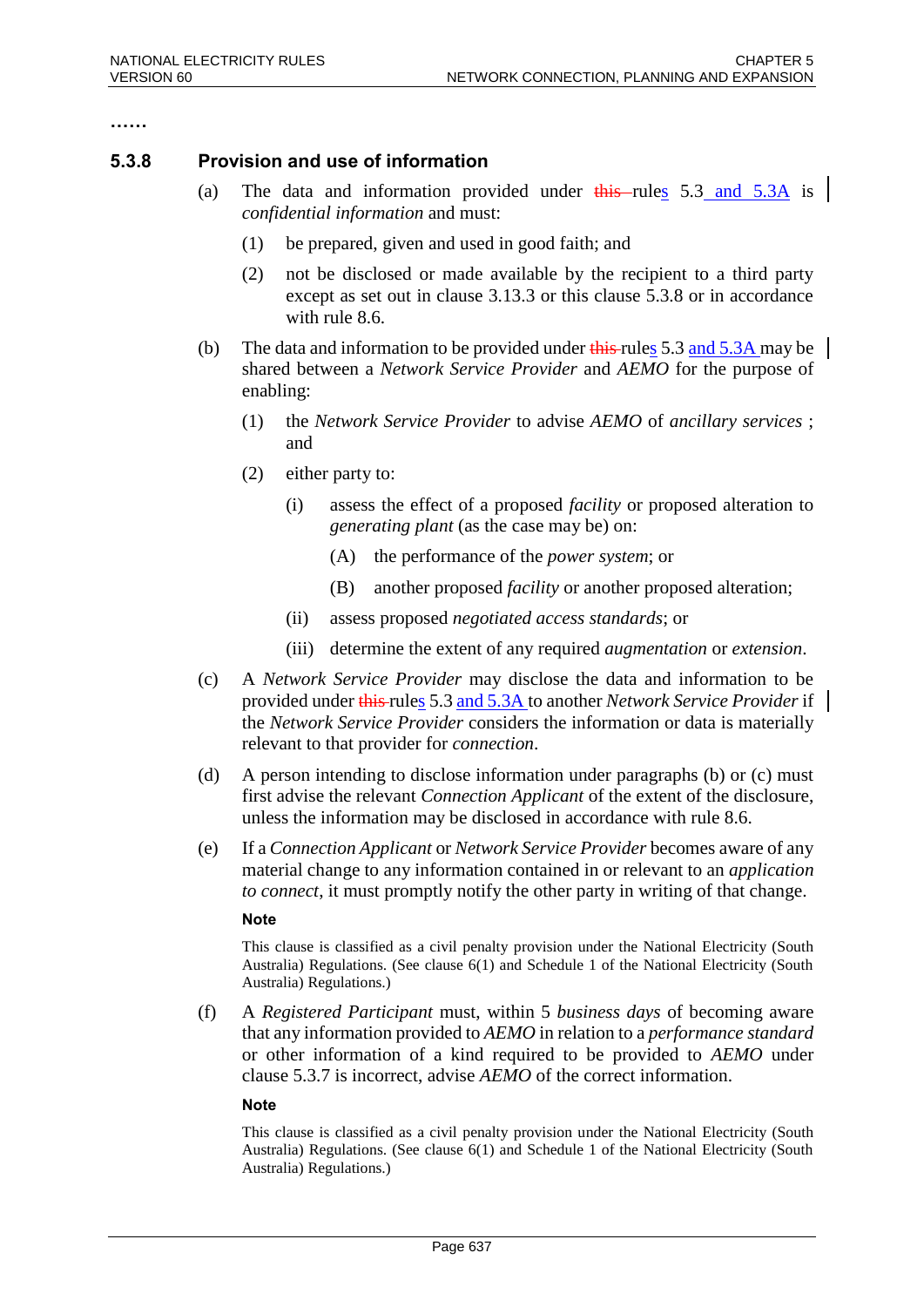**…….** 

### **5.3A Establishing or modifying connection - embedded generation**

### **5.3A.1 Application of rule 5.3A**

- (a) Where a *Connection Applicant* wishes to *connect* an *embedded generating unit*, this rule 5.3A applies.
- (b) For the purposes of this rule 5.3A
	- (1) reference to a *Connection Applicant* is to a person who intends to be an *Embedded Generator* and who makes a *connection* enquiry under clause 5.3A.5 or an *application to connect* under clause 5.3A.9 in relation to any *generating units* or group of *generating units,* or any *network elements* used in the provision of a *network service,* as the case may be; and
	- (2) the *Distribution Network Service Provider* is the *Distribution Network Service Provider* required under clause 5.3A.5 to process and respond to a *connection* enquiry or required under clause 5.3A.10 to prepare an offer to *connect* for the establishment or modification of a *connection* to the *distribution network* owned, controlled or operated by that *Distribution Network Service Provider* or for the provision of *network service.*

### **5.3A.2 Definitions and miscellaneous**

(a) In this rule 5.3A and Schedules 5.4A and 5.4B:

**detailed response** means the response to a connection enquiry prepared under clause 5.3A.8.

**establish a connection** has the same meaning as in clause 5.3.1.

**information pack** means information relevant to the making of an *application to connect* specified in clause 5.3A.3(b).

**preliminary response** means the response to a connection enquiry prepared under clause 5.3A.7.

**sub-transmission line** has the same meaning as in clause 5.10.2.

**zones substation** has the same meaning as in clause 5.10.2.

- (b) To the extent a *Distribution Network Service Provider* has provided information required to be provided under this clause 5.3A by the inclusion of that information in:
	- (1) its demand side engagement document under clause 5.13.1(g); or
	- (2) a *Distribution Annual Planning Report,*

it will comply with the relevant information provision requirements of rule 5.3A by including hyperlinks to the relevant information in information provided to a *Connection Applicant*.

(c) Where this rule 5.3A fixes a time limit for the provision of information or a response then, for the purposes of calculating elapsed time, the period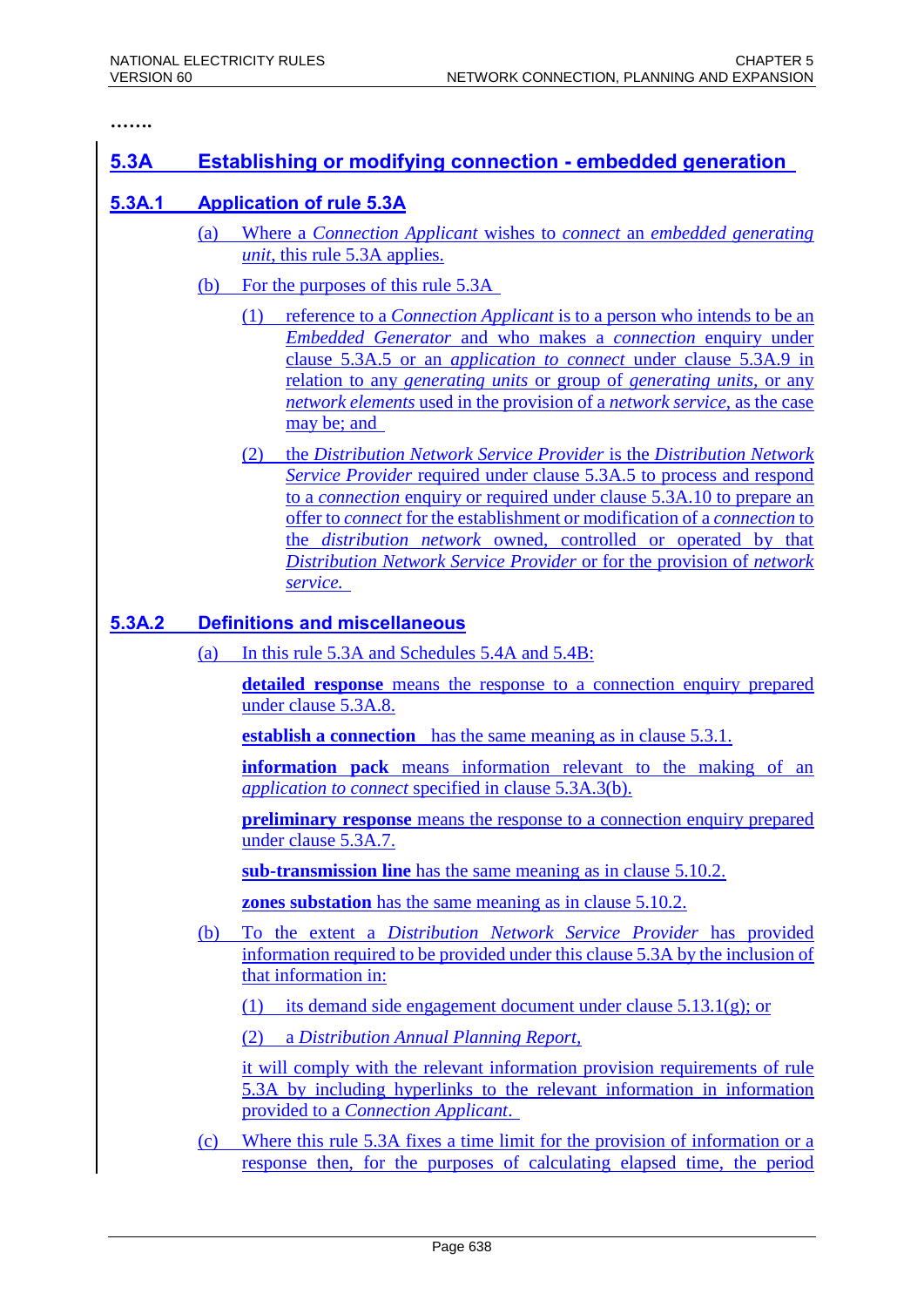between commencement and conclusion of any dispute initiated under rule 8.2 is to be disregarded.

### **5.3A.3 Publication of Information**

- (a) A *Distribution Network Service Provider* must *publish* the following in the same location on its website:
	- (1) an enquiry form for *connection* of an *embedded generating unit*;
	- (2) a register of completed embedded generation projects under clause 5.4.5; and
	- (3) an information pack.
- (b) An information pack must include:
	- (1) a description of the process for lodging an *application to connect* for an *embedded generating unit,* including:
		- (i) the purpose of each stage of the *connection* enquiry and application processes;
		- (ii) the steps a *Connection Applicant* will need to follow at each stage of the *connection* enquiry and application processes;
		- (iii) the information that is to be included by the *Connection Applicant* with a *connection* enquiry and the information that will be made available to the *Connection Applicant* by the *Distribution Network Service Provider* at each stage of the *connection* enquiry;
		- (iv) the information that is to be included with an *application to connect* and the type of information that will be made available to the *Connection Applicant* by the *Distribution Network Service Provider* after lodgement of the application;
		- (v) the factors taken into account by the *Distribution Network Service Provider,* at each stage of the *connection* enquiry and application, when assessing an *application to connect* for an *embedded generating unit*;
		- (vi) the process for negotiating *access standards* under clause 5.3.4A and a summary of the factors the *Distribution Network Service Provider* takes into account when considering proposed *negotiated access standards*;
	- (2) single line diagrams of the *Distribution Network Service Provider's*  preferred *connection* arrangements, and a range of other possible *connection* arrangements for integration of an *embedded generating unit*, showing the *connection point*, the point of common coupling, the *embedded generating unit(s)*, *load(s)*, *meter(s)*, circuit breaker(s) and isolator(s);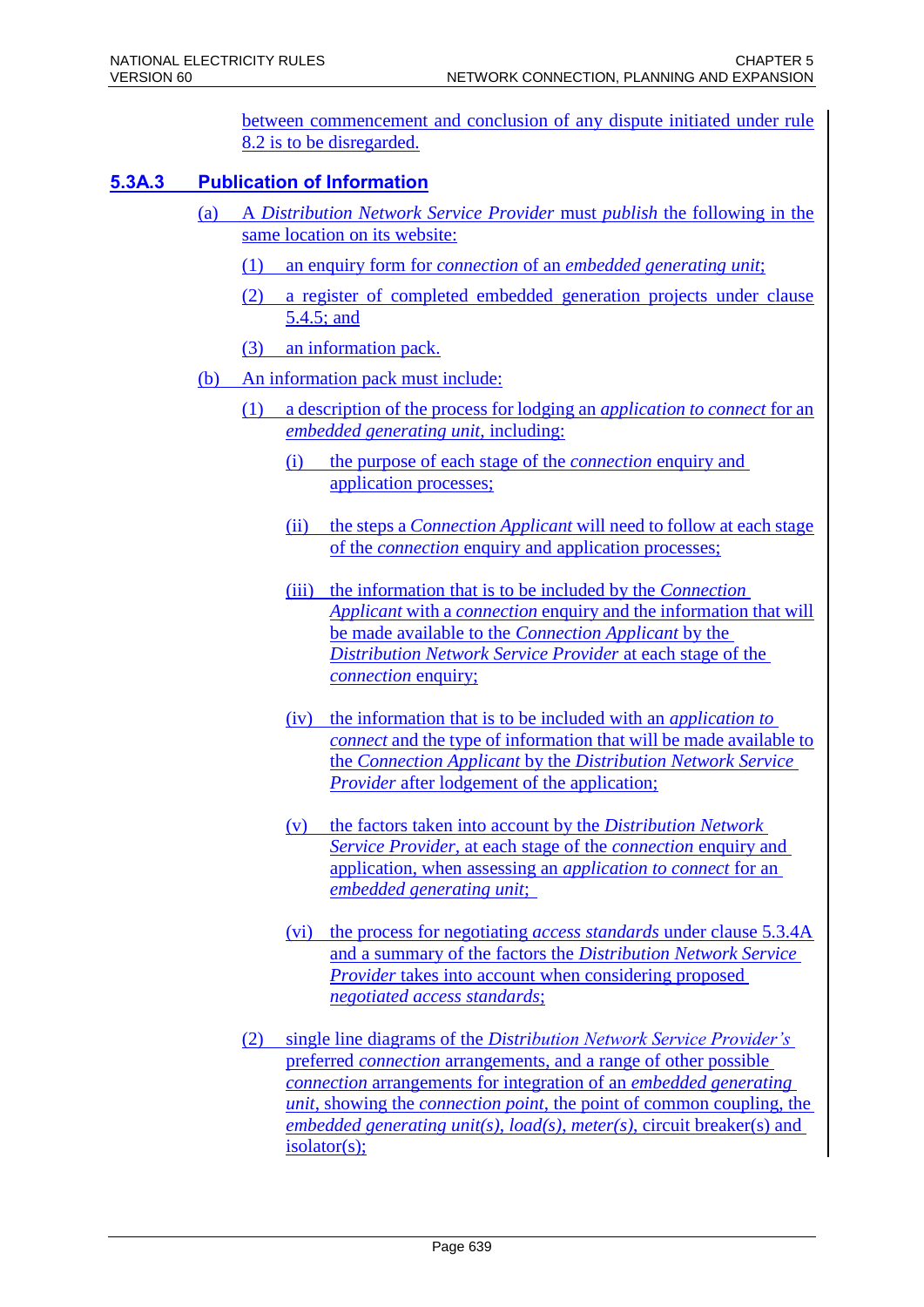- (3) a sample schematic diagram of the *protection system* and *control system* relevant to the *connection* of an *embedded generating unit* to the *distribution network*, showing the *protection system* and *control system*, including all relevant current circuits, relay potential circuits, alarm and monitoring circuits, back-up systems and parameters of protection and control system elements;
- (4) worked examples of *connection service* charges, enquiry and application fees for the *connection* of *embedded generating units*, based on the preferred and possible *connection* arrangements set out in paragraph  $(b)(2)$ ;
- (5) details of any *minimum access standards* or *plant standards* the *Distribution Network Service Provider* considers are applicable to *embedded generating units* and *generating plant*;
- (6) technical requirements relevant to the processing of a *connection* enquiry or an *application to connect*, including information of the type, but not limited to:
	- (i) *protection systems* and protection schemes;
	- (ii) fault level management principles;
	- (iii) *reactive power capability* and *power factor* correction;
	- (iv) power quality and how limits are allocated;
	- (v) responses to frequency and *voltage* disturbances;
	- (vi) *voltage* control and regulation;
	- (vii) *remote monitoring equipment*, control and communication requirements;
	- (viii) earthing requirements and other relevant safety requirements;
	- (ix) circumstances in which aggregation may be required to facilitate integration of an *embedded generating unit* into the *network*; and
	- (x) commissioning and testing requirements; and
- (7) model *connection agreements* used by that *Distribution Network Service Provider*.

### **5.3A.4 Fees**

- (a) A *Distribution Network Service Provider* may charge a *Connection Applicant* an enquiry fee, the amount of which must not be more than necessary to cover the reasonable costs of work required to prepare a detailed response to the enquiry.
- (b) The enquiry fee may be payable in components.
- (c) The enquiry fee, or such component of it identified by the *Distribution Network Service Provider* is payable either:

(1) on lodgement of the further information identified in S5.4A(o);

(2) on receipt of advice from the *Distribution Network Service Provider* provided pursuant to clause 5.3A.7(b).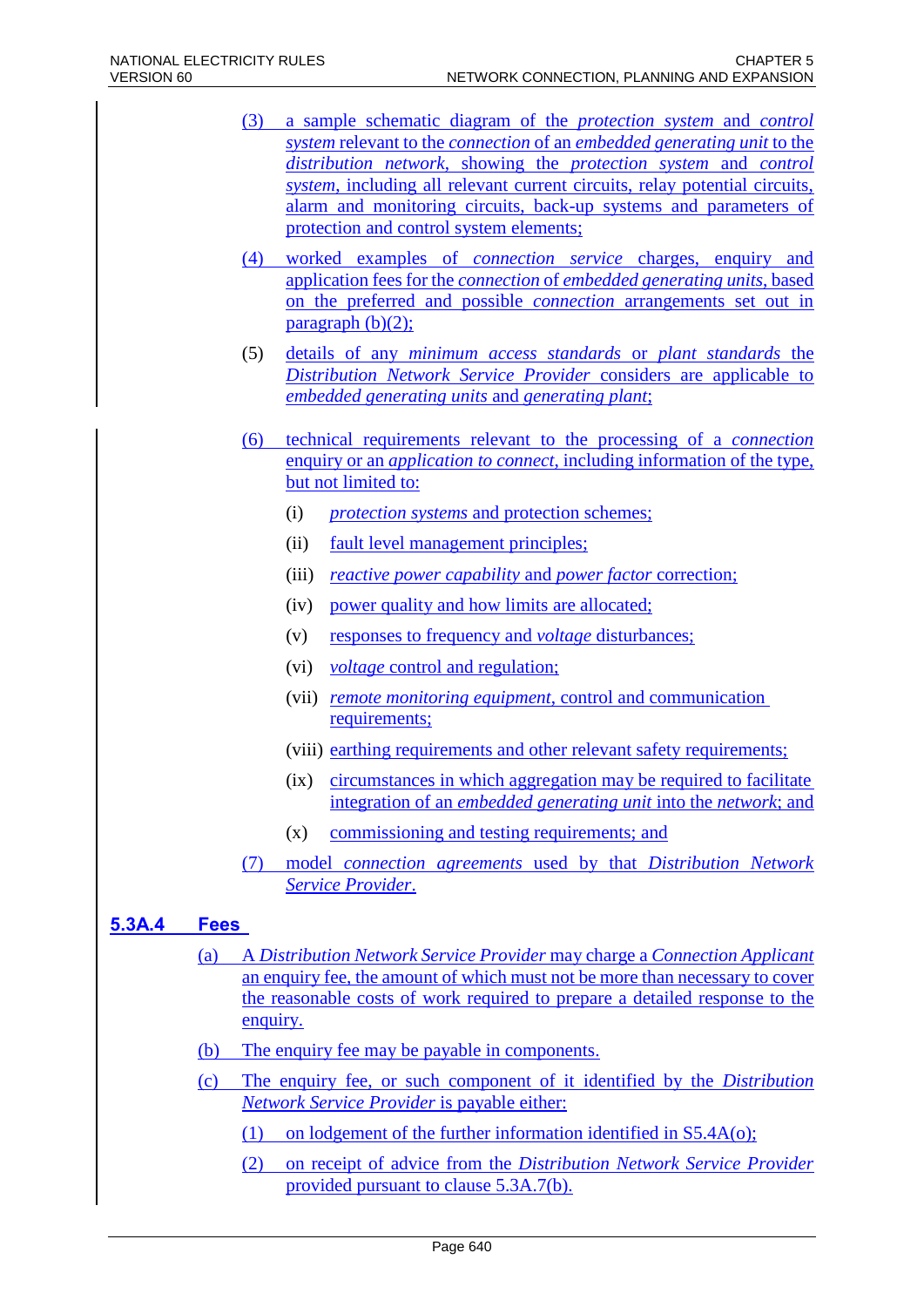- (d) A *Distribution Network Service Provider* must not charge a fee for the provision of a preliminary response.
- (e) A *Distribution Network Service Provider* may charge an application fee, payable on lodgement of an *application to connect,* provided that the fee must not:
	- (1) include an amount for cover work that was completed in preparing the detailed response to the enquiry; and
	- (2) be more than necessary to:
		- (i) cover the costs of work and expenses reasonably incurred by the *Distribution Network Service Provider* in assessing the *application to connect* and making an offer to *connect;* and
		- (ii) meet the reasonable costs anticipated to be incurred by *AEMO* and other *Network Service Providers* whose participation in the assessment of the *application to connect* will be required.

### **5.3A.5 Enquiry**

- (a) A *Connection Applicant* who wishes to make an *application to connect* must first make a *connection* enquiry with the *Local Network Service Provider*.
- (b) Subject to paragraph (c), an enquiry must be in the form determined by the *Local Network Service Provider*.
- (c) An enquiry form under paragraph (b) must require the *Connection Applicant* to provide:
	- (1) a qualitative description of the objectives of the project proposal the subject of the *application to connect*;
	- (2) the information specified in Schedule 5.4; and
	- (3) a list of the information required from the *Local Network Service Provider* in relation to its *application to connect* and supporting reasons for its requests.
- (d) A *Local Network Service Provider* must, within 5 *business days* after receiving an enquiry, provide written acknowledgment of receipt of the *connection* enquiry.
- (e) Where the *Local Network Service Provider* considers that the *connection* enquiry should be jointly examined by more than one *Distribution Network Service Provider*, with the agreement of the *Connection Applicant*, one of those *Distribution Network Service Providers* may be allocated the task of liaising with the *Connection Applicant* and the other *Distribution Network Service Providers* to process and respond to the enquiry.
- (f) If the enquiry is incomplete in a material respect, or the *Connection Applicant* has lodged an enquiry other than in accordance with the form determined by a *Distribution Network Service Provider,* that *Distribution Network Service Provider* must, within 5 *business days* after receipt of the enquiry, advise the *Connection Applicant* of the deficiency, and may require the *Connection Applicant* to provide the necessary information.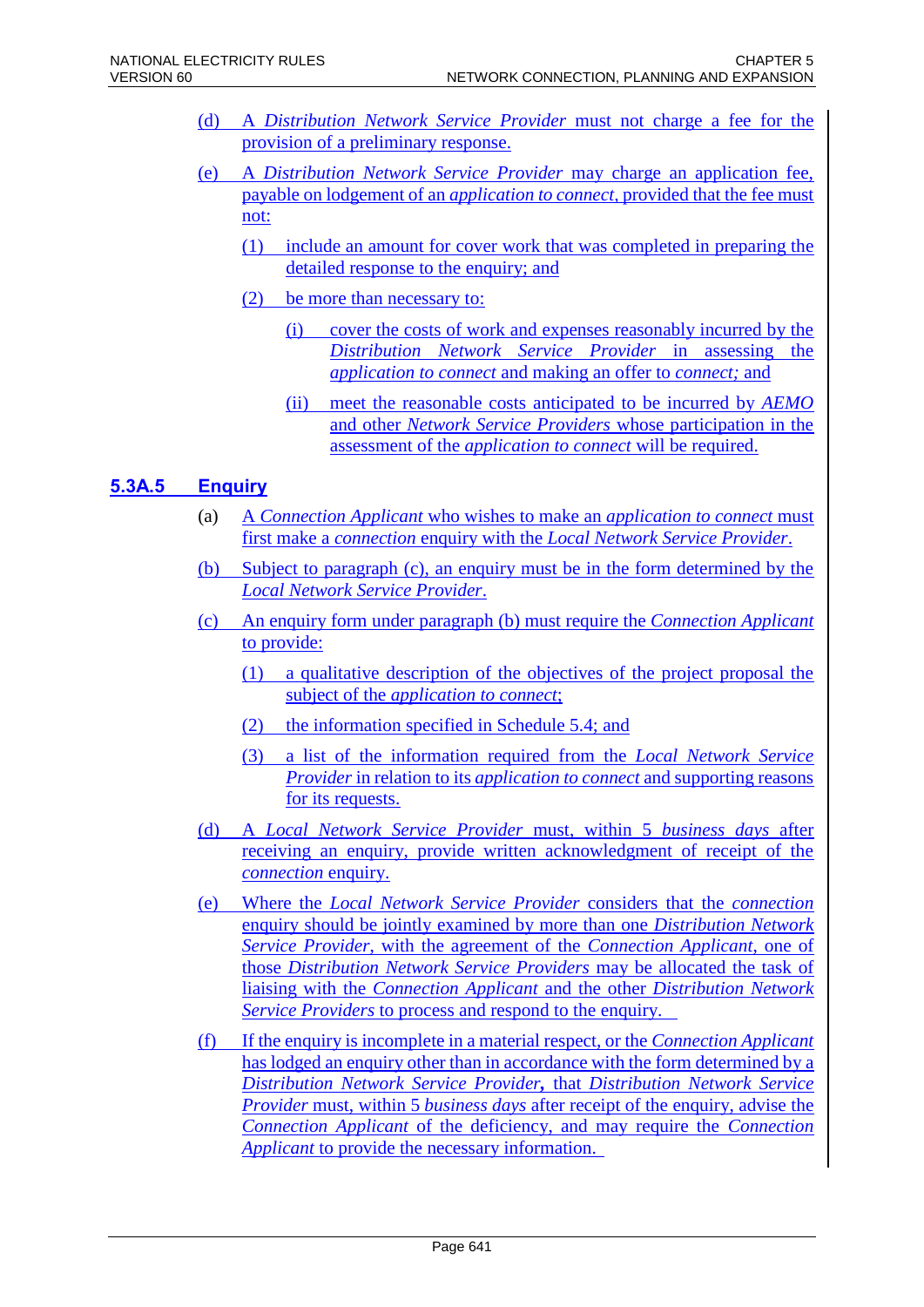(g) A *Connection Applicant* may request in a *connection* enquiry made under paragraph (a), that the *Local Network Service Provider* provide only a detailed response under clause 5.3A.8(c) to its enquiry. The *Local Network Service Provider* must, within 5 *business days* after receipt of the enquiry, advise the *Connection Applicant* if it agrees to the request.

### **5.3A.6 Response to Enquiry**

- (a) In response to a *connection* enquiry, the *Distribution Network Service Provider* must provide:
	- (1) subject to clause 5.3A.5(g) or receiving any further information requested under clause 5.3A.5(f), a preliminary response; and
	- (2) subject to receiving the enquiry fee and the further information requested under clause 5.3A.8(b), if relevant, a detailed response.
- (b) In preparing either the detailed response or preliminary response, the *Distribution Network Service Provider* must liaise with other *Network Service Providers* with whom it has *connection agreements*, if the *Distribution Network Service Provider* believes, in its reasonable opinion, that compliance with the terms and conditions of those *connection agreements* will be affected. The *Distribution Network Service Provider* responding to the *connection* enquiry may include in its preliminary response or detailed response, the reasonable requirements of any such other *Network Service Providers* for information to be provided by the *Connection Applicant*.

### **5.3A.7 Preliminary Response to Enquiry**

- (a) Unless agreed otherwise, a preliminary response must be provided within 15 *business days* of receipt of a *connection* enquiry and include the information specified in Schedule 5.4A.
- (b) If the *Distribution Network Service Provider* has agreed under clause 5.3A.5(g) to not provide a preliminary response, it must advise the *Connection Applicant* of the:
	- (1) estimate of the enquiry fee payable by the *Connection Applicant* for the detailed response, including details of how components of the fee were calculated; and
	- (2) the component of the estimate of the enquiry fee payable by the *Connection Applicant* to request the detailed response,

within 15 *business days* of receipt of a *connection* enquiry, unless agreed otherwise.

- (c) A *Distribution Network Service Provider* may seek an extension of a time period specified in paragraphs (a) or (b) by giving notice, in writing to the *Connection Applicant* specifying the reasons required for the extension. The *Connection Applicant* may not unreasonably withhold consent to that extension.
- (d) Nothing in paragraph (a) or Schedule 5.4A is to be read or construed as requiring the *Distribution Network Service Provider* to undertake detailed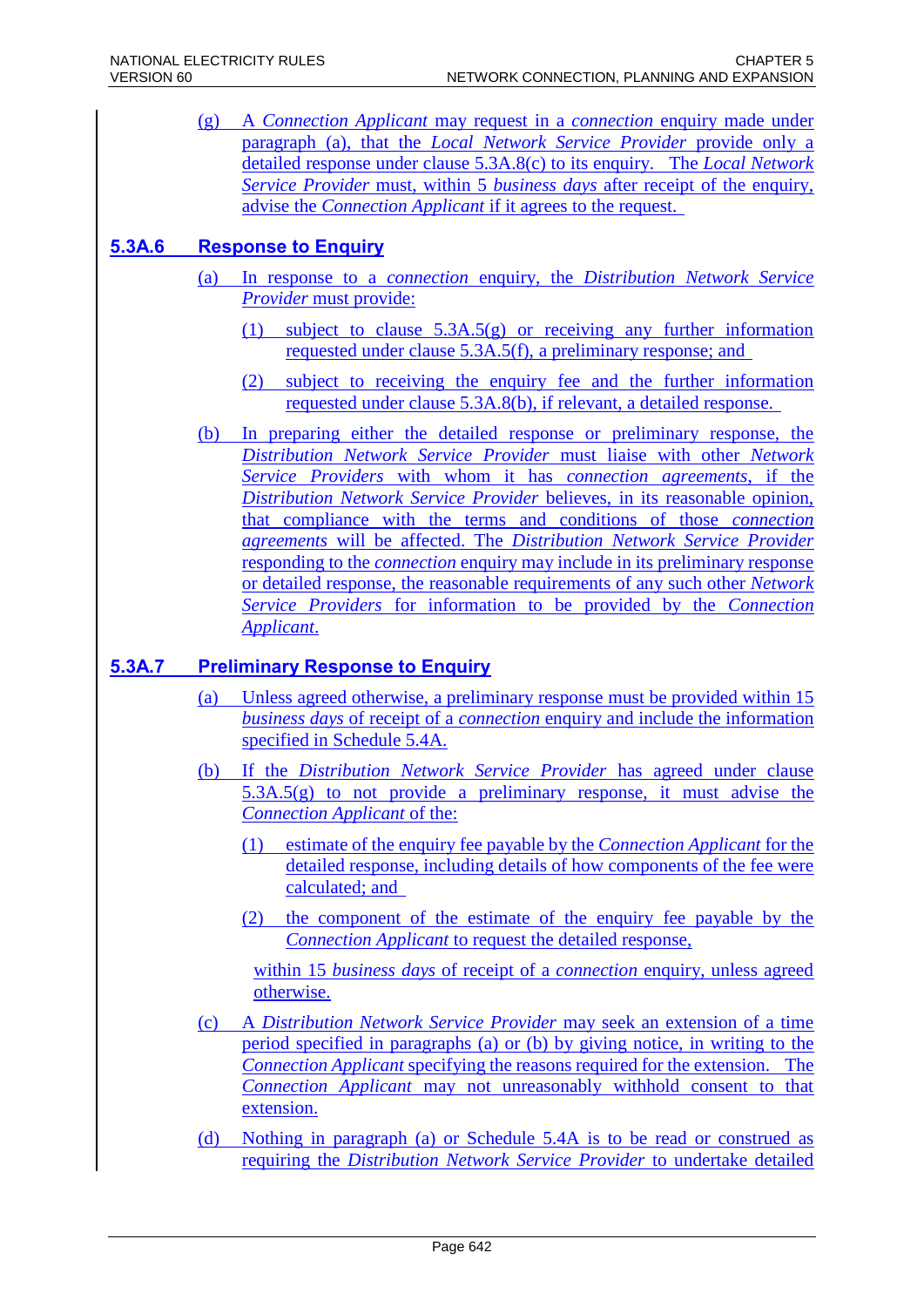design or to perform detailed technical studies or analysis to prepare a preliminary response.

### **5.3A.8 Detailed Response to Enquiry**

- (a) Subject to clause 5.3A.5(g), a *Distribution Network Service Provider* must within 5 *business days* after receiving the further information identified in clause S5.4A(o) provide written acknowledgment of receipt of it.
- (b) If the further information provided under subparagraph (a) is incomplete in a material respect the *Distribution Network Service Provider* must within 10 *business days* after receipt of it, advise the *Connection Applicant* of the deficiency and what is required to address it.
- (c) Unless:
	- (1) agreed otherwise; or
	- (2) the proposed *connection* requires the application of the *regulatory investment test for distribution,*

the *Distribution Network Service Provider* must provide a detailed response within 30 *business days* of the date specified under paragraph (d).

- (d) For the purposes of paragraph (c) the relevant date is the date on which the *Distribution Network Service Provider* has received all of the following:
	- (1) the enquiry fee, or any component of the enquiry fee requested by the *Distribution Network Service Provider*;
	- (2) if the *Connection Applicant* was required to remedy a deficiency in further information provided under clause 5.3A.8(b), the provision of that further information; and
	- (3) if the *Connection Applicant* was required under clause S5.4A(o) to provide further information, that information; and
- (e) A *Distribution Network Service Provider* may seek an extension of the time period specified in subparagraph (c) by giving notice, in writing to the *Connection Applicant* specifying the reasons required for the extension. The *Connection Applicant* may not unreasonably withhold consent to that extension.
- (f) Where the proposed *connection* requires the application of the *regulatory investment test for distribution*, the *Distribution Network Service Provider* and the *Connection Applicant* are to agree a timeframe for the provision of a detailed response, taking into account the status of the relevant RIT-D project (as defined in clause 5.10.2).
- (g) A detailed response must include the information specified in:
	- (1) paragraphs (f), (g) and (m) of Schedule  $5.4B$ ;

**RECOMMENDATION:** This clause is classified as a civil penalty provision under the National Electricity (South Australia) Regulations. (See clause 6(1) and Schedule 1 of the National Electricity (South Australia) Regulations.)

(2) paragraphs (a)-(e),  $(h) - (l)$  and  $(n)$ -(o) of Schedule 5.4B.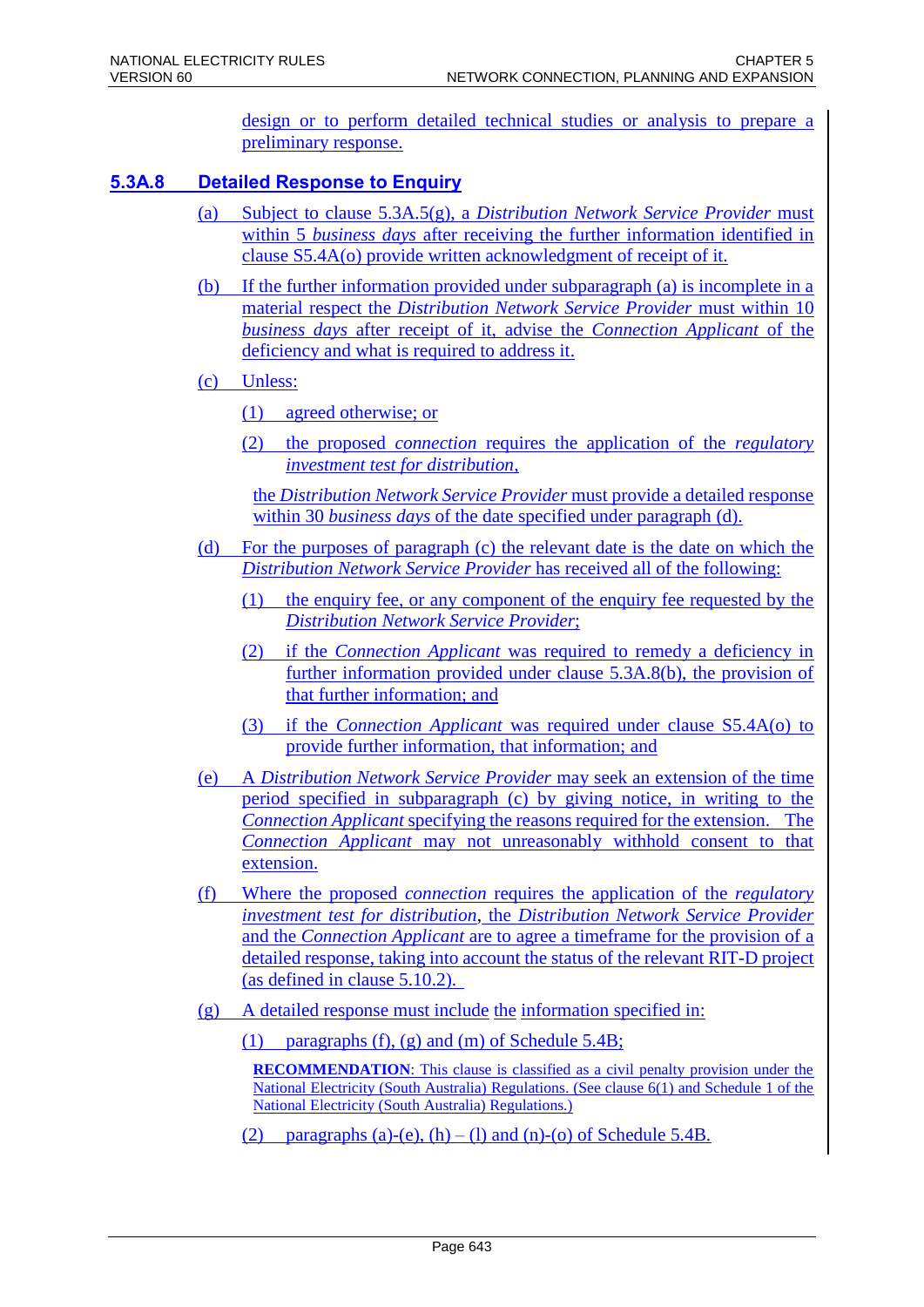(h) A *Connection Applicant* that is a *Registered Participant, AEMO* or an *interested party* may make a request in relation to technical requirements for access to the *Reliability Panel* in accordance with clause 5.3.3(b2)-(b4).

### **5.3A.9 Application for connection**

- (a) Following receipt of a detailed response under clause 5.3A.8, a *Connection Applicant* may make an *application to connect* in accordance with this clause 5.3A.9 and clause 5.3.4A.
- (b) To be eligible for *connection*, the *Connection Applicant* must submit an *application to connect* containing the information specified in clause S5.4B(o) and the application fee specified under clause S5.4B(m) to the *Distribution Network Service Provider.*
- (c) The *Connection Applicant* may submit an *application to connect* to more than one *Distribution Network Service Provider* in order to receive additional offers to *connect* in respect of *facilities* to be provided that are *contestable*.
- (d) If the *application to connect* is incomplete in a material respect the *Distribution Network Service Provider* must, within 5 *business days* after receipt of it, advise the *Connection Applicant* of the deficiency, and the steps required to address it.
- (e) To the extent that an application fee includes amounts to meet the reasonable costs anticipated to be incurred by any other *Network Service Providers* or *AEMO* in the assessment of the *application to connect*, a *Distribution Network Service Provider* who receives the *application to connect* and associated fee must pay such amounts to the other *Network Service Providers* or *AEMO*, as appropriate.
- (f) For each technical requirement where the proposed arrangement will not meet the *automatic access standards* nominated by the *Distribution Network Service Provider* pursuant to clause S5.4B(b) and (d), the *Connection Applicant* must submit with the *application to connect* a proposal for a *negotiated access standard* for each such requirement to be determined in accordance with clause 5.3.4A.
- (g) The *Connection Applicant* may:
	- (1) lodge separate *applications to connect* and separately liaise with the other *Network Service Providers* identified in clause 5.3A.5(e) who may require a form of agreement; or
	- (2) lodge one *application to connect* with the *Distribution Network Service Provider* who processed the *connection* enquiry and require it to liaise with those other *Network Service Providers* and obtain and present all necessary draft agreements to the *Connection Applicant*.

### **5.3A.10 Preparation of offer to connect**

- (a) The *Distribution Network Service Provider* to whom the *application to connect* is submitted under clause 5.3A.9(a):
	- (1) at the *automatic access standard;* or
	- (2) at a negotiated access standard that the provider has accepted under clause 5.3.4A(e),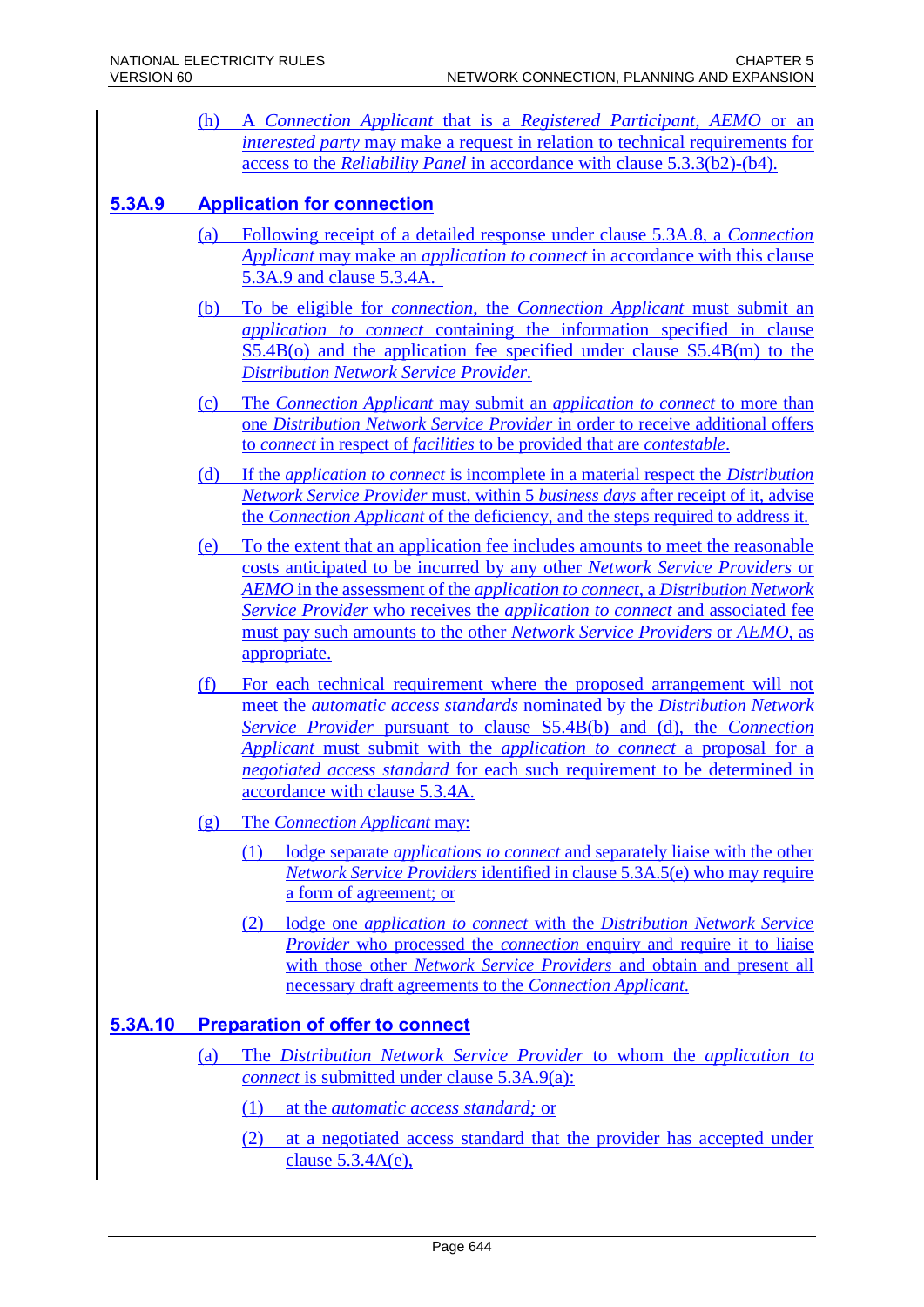must proceed to prepare an offer to *connect* in response.

- (b) So as to maintain levels of service and quality of *supply* to existing *Registered Participants* in accordance with the *Rules*, the *Distribution Network Service Provider* in preparing the offer to *connect* must consult with *AEMO* and other *Registered Participants* with whom it has *connection agreements*, if the *Distribution Network Service Provider* believes in its reasonable opinion, that compliance with the terms and conditions of those *connection agreements* will be affected, in order to assess the *application to connect* and determine:
	- (1) the technical requirements for the equipment to be *connected*;
	- (2) the extent and cost of *augmentations* and changes to all affected *networks*;
	- (3) any consequent change in *network service* charges; and
	- (4) any possible material effect of this new *connection* on the *network power transfer capability* including that of other *networks*.
- (c) If the *application to connect* involves the connection of *embedded generating units* having a nameplate rating of 10 MW or greater, the *Distribution Network Service Provider* must consult the relevant *Transmission Network Service Provider* regarding the impact of the *connection* contemplated by the *application to connect* on fault levels, line reclosure protocols, and stability aspects.
- (d) The *Transmission Network Service Provider* consulted under paragraph (c) must determine the reasonable costs of addressing those matters for inclusion in the offer to *connect* and the *Distribution Network Service Provider* must make it a condition of the offer to *connect* that the *Connection Applicant* pay these costs.
- (e) The *Distribution Network Service Provider* preparing the offer to *connect* must include provision for payment of the reasonable costs associated with *remote control equipment* and *remote monitoring equipment* as required by *AEMO* and it may be a condition of the offer to *connect* that the *Connection Applicant* pay these costs.

**RECOMMENDATION:** This clause is classified as a civil penalty provision under the National Electricity (South Australia) Regulations. (See clause 6(1) and Schedule 1 of the National Electricity (South Australia) Regulations.)

### **5.3A.11 Technical Dispute**

(a) Rule 8.2 applies to any dispute between a *Distribution Network Service Provider* and a *Connection Applicant* as to the technical requirements to establish or modify a *connection* sought by a *Connection Applicant* in a *connection* enquiry made under clause 5.3A.5 or an *application to connect*  under clause 5.3A.9.

**……**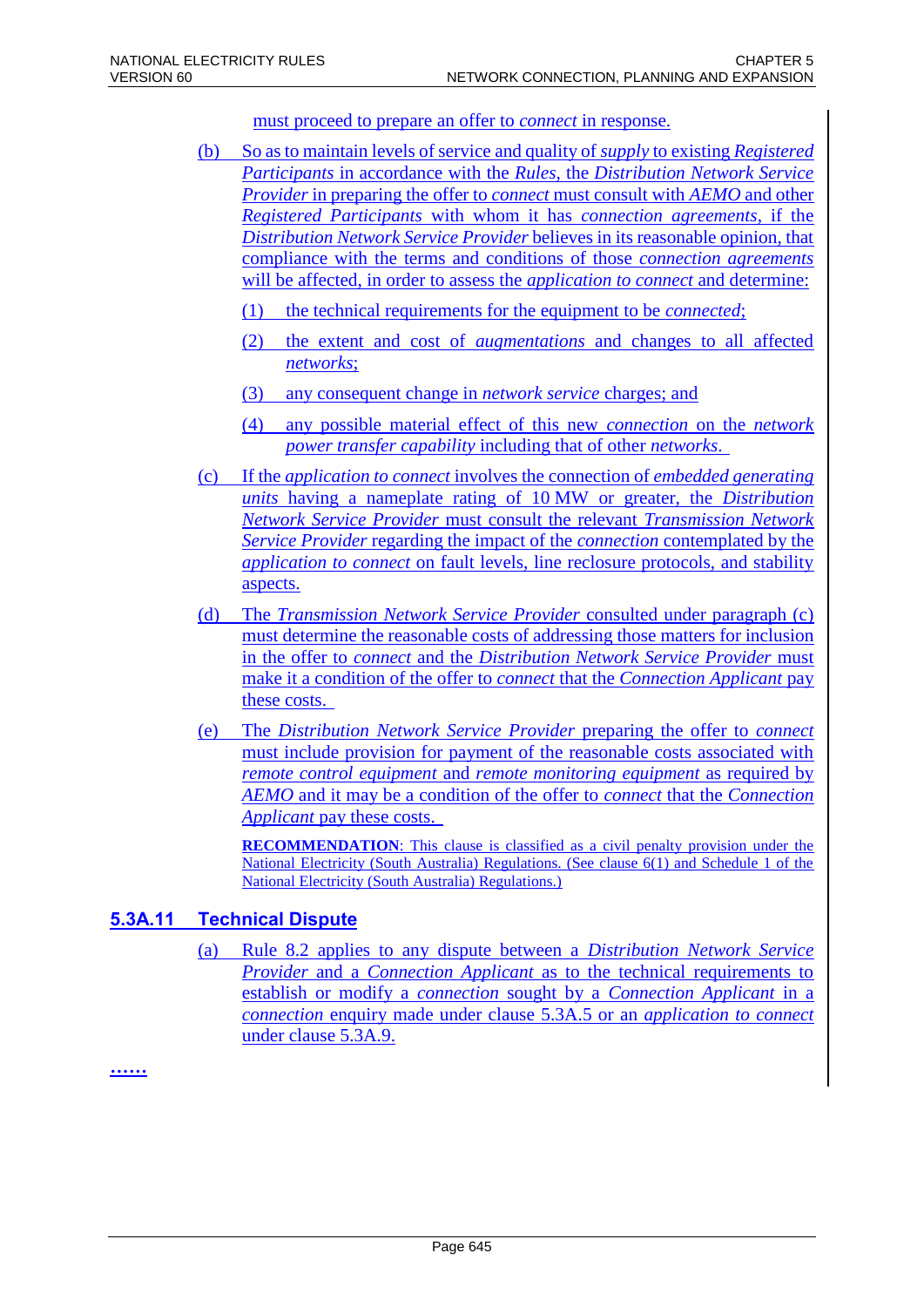### **5.4 Design of Connected Equipment**

### **5.4.1 Application**

This rule 5.4 applies to new installations and modifications to existing installations that include alterations to existing *generating plant*, after:

- (a) 13 December 1998, in the case of installations located in *participating jurisdictions* other than Tasmania; and
- (b) 29 May 2005, in the case of installations located in Tasmania.

### **5.4.2 Advice of inconsistencies**

- (a) At any stage prior to commissioning the *facility* in respect of a *connection* if there is an inconsistency between the proposed equipment and the *connection agreement* including the *performance standards*, the *Registered Participant* or the person intending to be registered as a *Generator* must:
	- (1) advise the relevant *Network Service Provider* and, if the inconsistency relates to *performance standards*, *AEMO*, in writing of the inconsistency; and
	- (2) if necessary, negotiate in good faith with the *Network Service Provider* any necessary changes to the *connection agreement*.

#### **Note**

This clause is classified as a civil penalty provision under the National Electricity (South Australia) Regulations. (See clause 6(1) and Schedule 1 of the National Electricity (South Australia) Regulations.)

(b) If an inconsistency in a *connection agreement* including a *performance standard* is identified under paragraph (a), the *Registered Participant* or the person intending to be registered as a *Generator* and the *Network Service Provider* must not commission the *facility* in respect of a *connection* unless the *facility* or the *connection agreement* or *performance standard* has been varied to remove the inconsistency.

#### **Note**

This clause is classified as a civil penalty provision under the National Electricity (South Australia) Regulations. (See clause 6(1) and Schedule 1 of the National Electricity (South Australia) Regulations.)

(c) **[Deleted]**

### **5.4.3 Additional information**

A *Registered Participant* must provide any additional information in relation to its *plant* or associated equipment as the relevant *Network Service Provider* reasonably requests.

### **5.4.4 Advice on possible non-compliance**

(a) If the relevant *Network Service Provider* reasonably believes that the design of a proposed *facility* has potential to adversely and materially affect the performance of the *power system*, the *Network Service Provider* may require the *Registered Participant* to submit to it specified design information and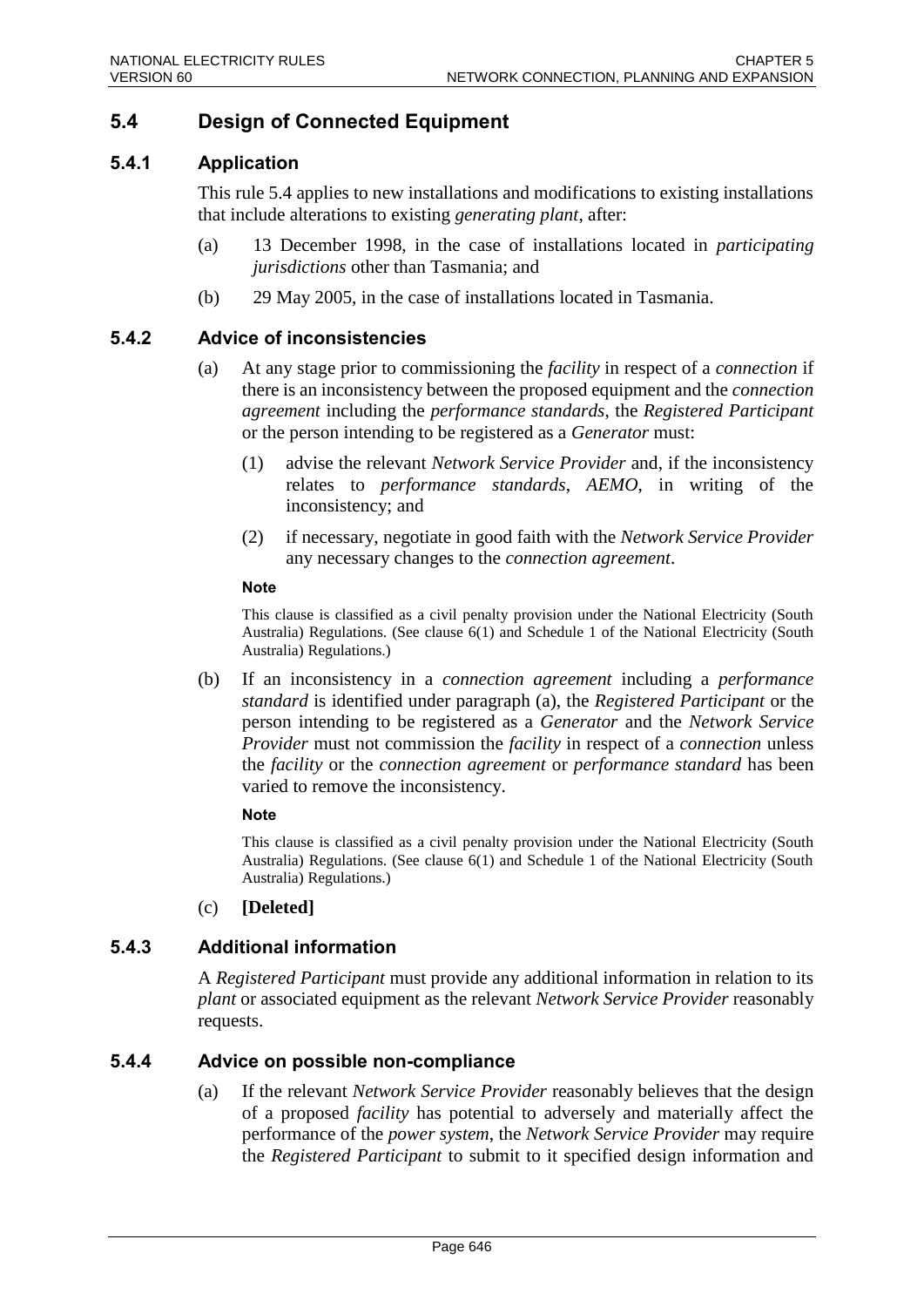drawings to enable the *Network Service Provider* to assess the performance of the *facility* in respect of its interaction with the *power system*:

- (1) after the *Registered Participant* has entered into an agreement for the supply of *plant* or associated equipment to be connected; and
- (2) when the relevant contractor's designs have progressed to a point where preliminary designs are available but prior to manufacture of equipment.
- (b) The *Network Service Provider* must, within 40 *business days* of receipt of such information, use its reasonable endeavours to advise the *Registered Participant* in writing of any design deficiencies which the *Network Service Provider* believes would cause the design to be inconsistent with the *connection agreement* or the *Rules*.
- (c) Notwithstanding clause 5.4.4(b), it is the *Registered Participant's* sole responsibility to ensure that all *plant* and equipment associated with the *connection* complies with the *connection agreement* and the *Rules*.

### **5.4.5 Register of completed embedded generation projects**

- (a) For the purposes of this clause 5.4.5, **DAPR date** has the same meaning as in clause 5.13.2.
- (b) In relation to *embedded generating units* connected to its *network*, a *Distribution Network Service Provider* must establish and maintain a register of the *plant,* including but not limited to:
	- (1) technology of *generating unit* (e.g. *synchronous generating unit*, induction generator, photovoltaic array, etc)
	- (2) maximum power *generation* capacity of all *embedded generating units* comprised in the relevant *generating system*;
	- (3) contribution to fault levels;
	- (4) the size and rating of the relevant *transformer*;
	- (5) a single line diagram of the *connection* arrangement;
	- (6) *protection systems*;
	- (7) *voltage* control and *reactive power capability;*
	- (8) details specific to the location of a *facility connected* to the *network* that are relevant to any of the details in subparagraphs (1)-(7).
- (c) Subject to satisfying any relevant exemptions contained in clause 8.6.2, the *Distribution Network Service Provider* must not *publish confidential information* as part of, or in connection with, the register.
- (d) The *Distribution Network Service Provider* must include in the register the details contained in paragraph (b) for all *embedded generating units* connected to its *network* within the 5 year period preceding the establishment of the register and update the register by the DAPR date each year thereafter with details of all *embedded generating units connected* to its *network* in the 5 year period preceding the review date.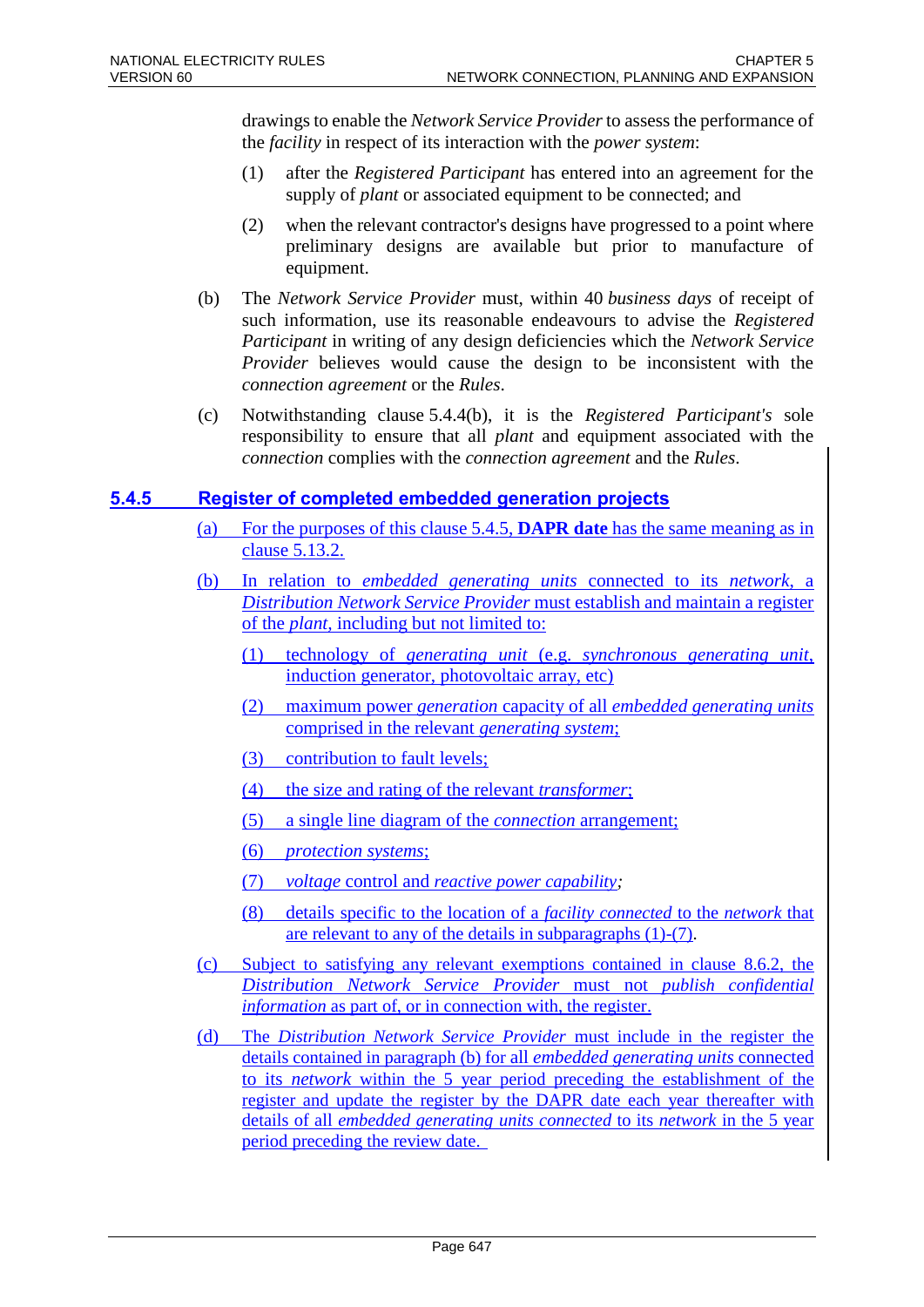### **5.5 Access arrangements relating to Distribution Networks**

- (a) In this rule 5.5:
	- (1) the *Distribution Network Service Provider* is the *Distribution Network Service Provider* required under clauses 5.3.3 or 5.3A.5 to process and respond to a *connection* enquiry or required under clauses 5.3.5 or 5.3A.10 to prepare an offer to *connect* for the establishment or modification of a *connection* to the *distribution network* owned, controlled or operated by that *Distribution Network Service Provider* or for the provision of *network service*; and
	- (2) the references to a *Connection Applicant* are to an *Embedded Generator* or *Market Network Service Provider* who makes a *connection* enquiry under clauses 5.3.2 or 5.3A.5 or an application to *connect* under clauses 5.3.4 5.3A.10 in relation to any *generating units* or group of *generating units*, or any *network elements* used in the provision of *network service*, as the case may be.
- (b) If requested by a *Connection Applicant*, whether as part of a *connection* enquiry, application to *connect* or the subsequent negotiation of a *connection agreement*, the *Distribution Network Service Provider* must negotiate in good faith with the *Connection Applicant* to reach agreement in respect of the *distribution network user access* arrangements sought by the *Connection Applicant*.
- (c) As a basis for negotiations under paragraph (b):
	- (1) the *Connection Applicant* must provide to the *Distribution Network Service Provider* such information as is reasonably requested relating to the expected operation of:
		- (i) its *generating units* (in the case of an *Embedded Generator*); or
		- (ii) its *network elements* used in the provision of *network service* (in the case of a *Market Network Service Provider*); and
	- (2) the *Distribution Network Service Provider* must provide to the *Connection Applicant* such information as is reasonably requested to allow the *Connection Applicant* to fully assess the commercial significance of the *distribution network user access* arrangements sought by the *Connection Applicant* and offered by the *Distribution Network Service Provider*.
- (d) A *Connection Applicant* may seek *distribution network user access* arrangements at any level of *power transfer capability* between zero and:
	- (1) in the case of an *Embedded Generator*, the *maximum power input* of the relevant *generating units* or group of *generating units*; and
	- (2) in the case of a *Market Network Service Provider*, the *power transfer capability* of the relevant *network elements*.
- (e) The *Distribution Network Service Provider* must use reasonable endeavours to provide the *distribution network user access* arrangements being sought by the *Connection Applicant* subject to those arrangements being consistent with *good electricity industry practice* considering: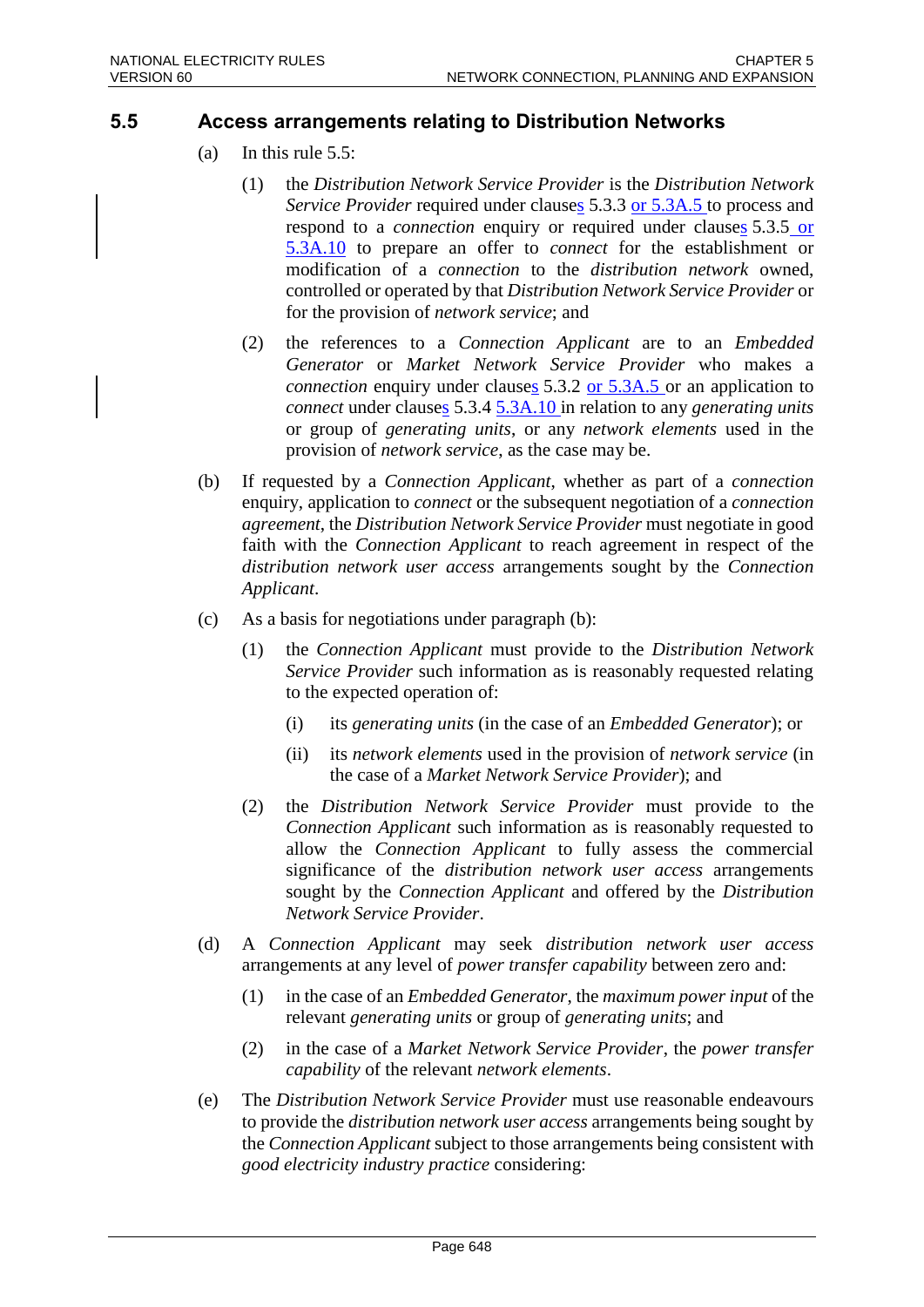- (1) the *connection assets* to be provided by the *Distribution Network Service Provider* or otherwise at the *connection point*; and
- (2) the potential *augmentations* or *extensions* required to be undertaken on all affected *transmission networks* or *distribution networks* to provide that level of *power transfer capability* over the period of the *connection agreement* taking into account the amount of *power transfer capability* provided to other *Registered Participants* under *transmission network* user access or *distribution network user access* arrangements in respect of all affected *transmission networks* and *distribution networks*.
- (f) The *Distribution Network Service Provider* and the *Connection Applicant* must negotiate in good faith to reach agreement as appropriate on:
	- (1) the *connection service* charge to be paid by the *Connection Applicant* in relation to *connection assets* to be provided by the *Distribution Network Service Provider*;
	- (2) in the case of a *Market Network Service Provider*, the service level standards to which the *Market Network Service Provider* requires the *Distribution Network Service Provider* to adhere in providing it services;
	- (3) the *use of system services* charge to be paid:
		- (i) by the *Connection Applicant* in relation to any *augmentations* or *extensions* required to be undertaken on all affected *transmission networks* and *distribution networks*; and
		- (ii) where the *Connection Applicant* is a *Market Network Service Provider*, to the *Market Network Service Provider* in respect of any reduction in the long run marginal cost of *augmenting* the *distribution network* as a result of it being *connected* to the *distribution network*,

(*negotiated use of system charges*); and

- (4) the following amounts:
	- (i) the amount to be paid by the *Connection Applicant* to the *Distribution Network Service Provider* in relation to the costs reasonably incurred by the *Distribution Network Service Provider* in providing *distribution network user access*;
	- (ii) where the *Connection Applicant* is an *Embedded Generator*:
		- (A) the compensation to be provided by the *Distribution Network Service Provider* to the *Embedded Generator* in the event that the *generating units* or group of *generating units* of the *Embedded Generator* are *constrained off* or *constrained on* during a *trading interval*; and
		- (B) the compensation to be provided by the *Embedded Generator* to the *Distribution Network Service Provider* in the event that dispatch of the *Embedded Generator's generating units* or group of *generating units* causes another *Generator's generating units* or group of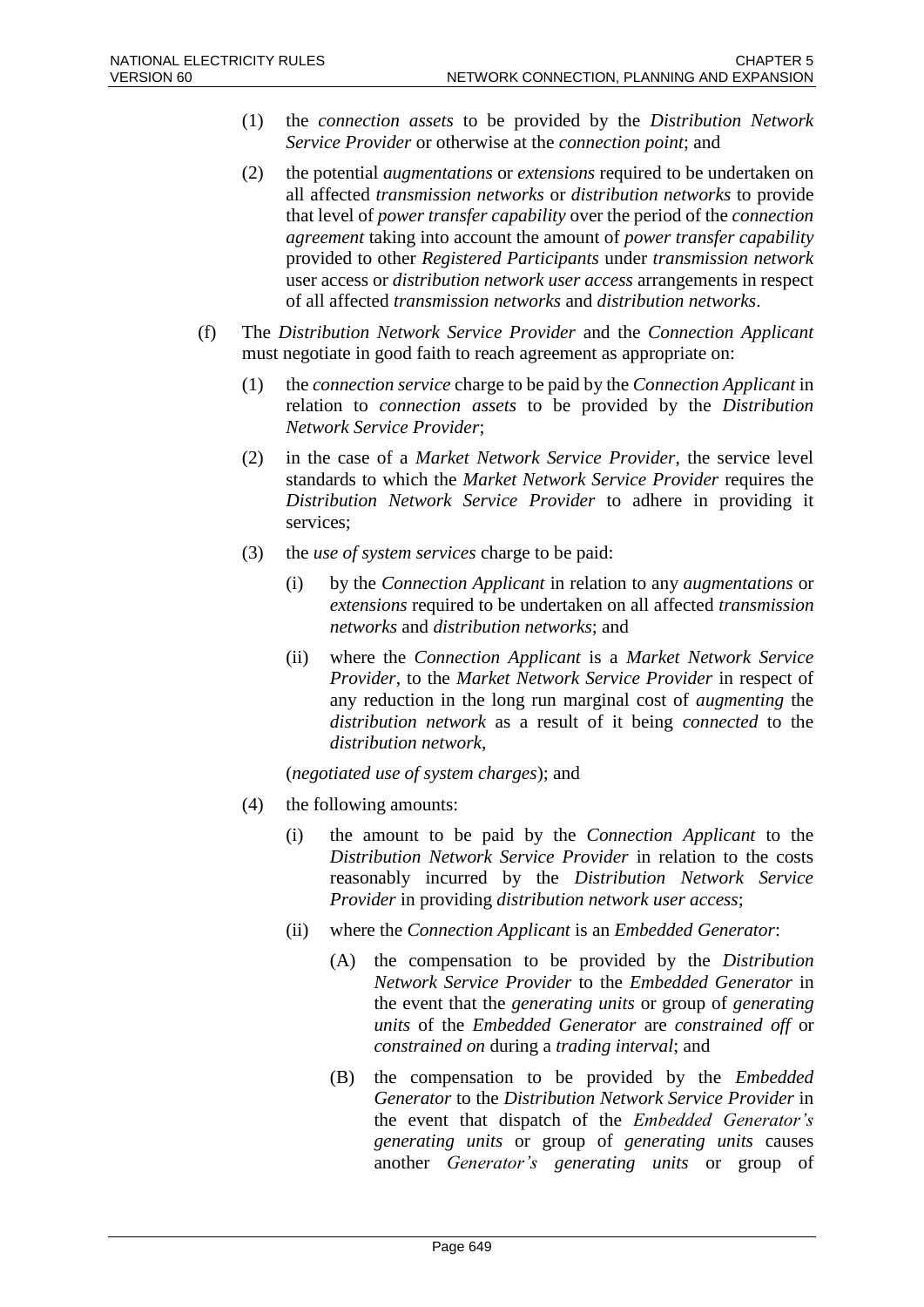*generating units* to be *constrained off* or *constrained on* during a *trading interval*; and

- (iii) where the *Connection Applicant* is a *Market Network Service Provider*:
	- (A) the compensation to be provided by the *Distribution Network Service Provider* to the *Market Network Service Provider* in the event that the *distribution network user access* is not provided; and
	- (B) the compensation to be provided by the *Market Network Service Provider* to the *Distribution Network Service Provider* in the event that *dispatch* of the relevant *market network service* causes a *Generator's generating units* or group of *generating units* to be *constrained off* or *constrained on* during a *trading interval* or causes the *dispatch* of another *market network service* to be *constrained*.
- (g) The maximum negotiated *use of system* charges applied by a *Distribution Network Service Provider* must be in accordance with the applicable requirements of Chapter 6 and the *Negotiated Distribution Service Criteria* applicable to the *Distribution Network Service Provider*.
- (h) A *Distribution Network Service Provider* must pass through to a *Connection Applicant* the amount calculated in accordance with paragraph (i) for the locational component of *prescribed TUOS services* that would have been payable by the *Distribution Network Service Provider* to a *Transmission Network Service Provider* had the *Connection Applicant* not been *connected* to its *distribution network* ('**avoided charges for the locational component of** *prescribed TUOS services*').

#### **Note**

This clause is classified as a civil penalty provision under the National Electricity (South Australia) Regulations.

- (i) To calculate the amount to be passed through to a *Connection Applicant* in accordance with paragraph (h), a *Distribution Network Service Provider* must, if prices for the locational component of *prescribed TUOS services* were in force at the relevant *transmission network connection point* throughout the relevant *financial year*:
	- (1) determine the charges for the locational component of *prescribed TUOS services* that would have been payable by the *Distribution Network Service Provider* for the relevant *financial year*:
		- (i) where the *Connection Applicant* is an *Embedded Generator*, if that *Embedded Generator* had not injected any *energy* at its *connection point* during that *financial year*;
		- (ii) where the *Connection Applicant* is a *Market Network Service Provider*, if the *Market Network Service Provider* had not been *connected* to the *Distribution Network Service Provider's distribution network* during that *financial year*; and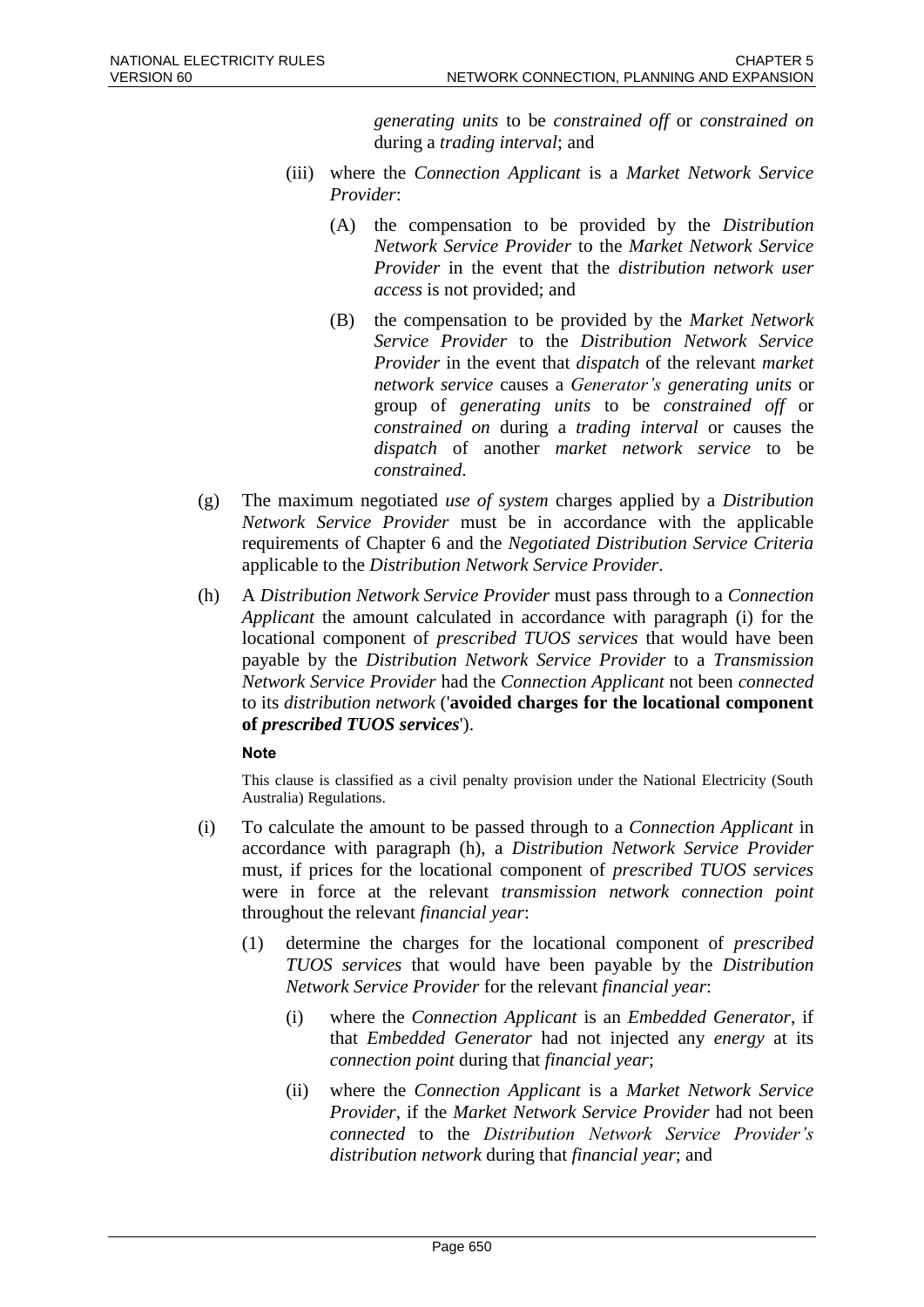- (2) determine the amount by which the charges calculated in subparagraph (1) exceed the amount for the locational component of *prescribed TUOS services* actually payable by the *Distribution Network Service Provider*, which amount will be the relevant amount for the purposes of paragraph (h).
- (j) Where prices for the locational component of *prescribed TUOS services* were not in force at the relevant *distribution network connection point* throughout the relevant *financial year*, as referred to in paragraph (i), the *Distribution Network Service Provider* must apply an equivalent procedure to that referred to in paragraph (i) in relation to that component of its *transmission use of system service* charges which is deemed by the relevant *Transmission Network Service Provider* to represent the marginal cost of *transmission*, less an allowance for locational signals present in the *spot market*, to determine the relevant amount for the purposes of paragraph (h).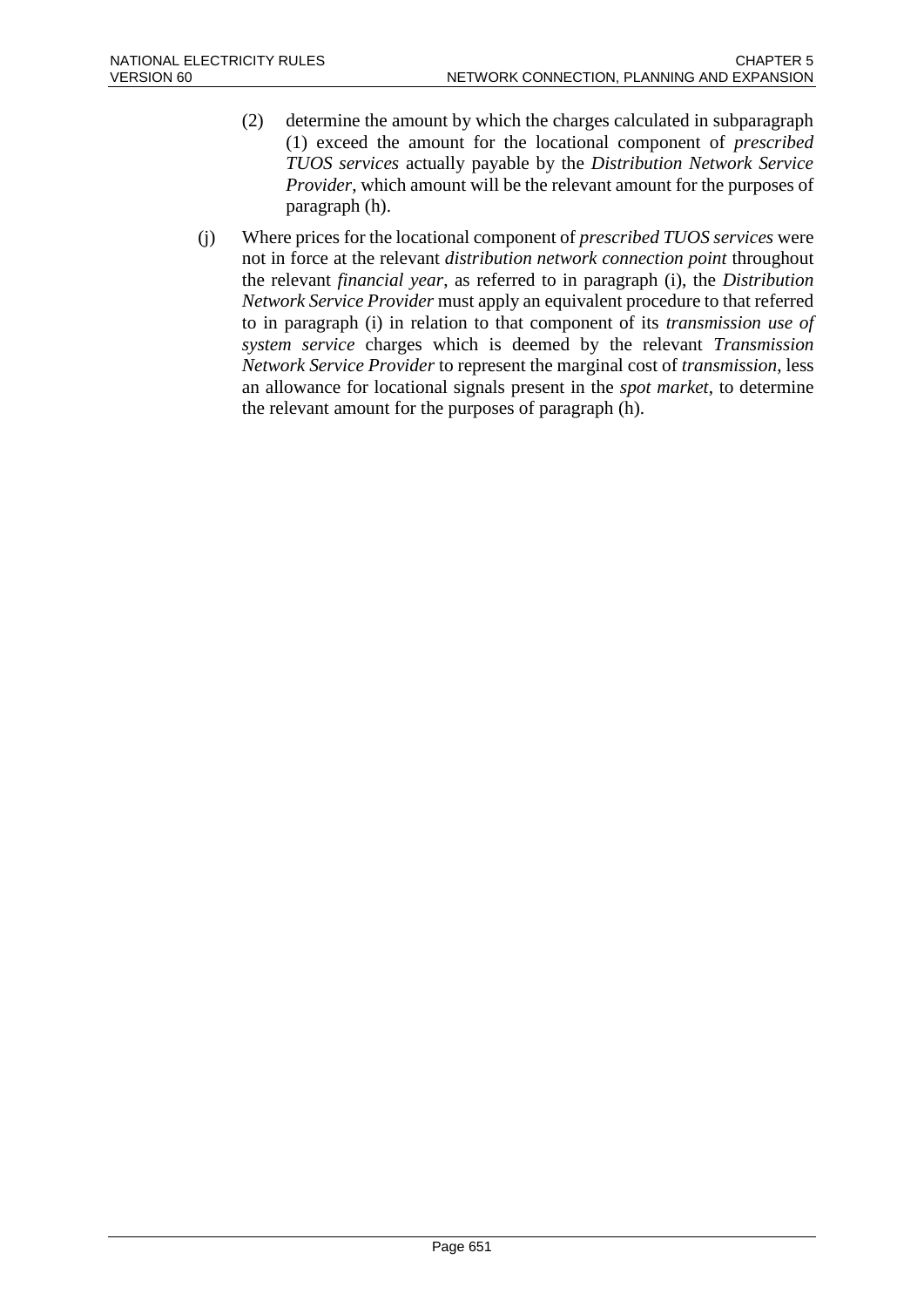### **Schedule 5.4A Preliminary Response**

For the purposes of clause 5.3A.7(a), the following information must be included in the preliminary response:

- (a) relevant technical information about the *Distribution Network Service Provider's distribution network*, including guidance on how the *Connection Applicant* may meet the following requirements if it were to proceed to prepare an *application to connect*:
	- (1) primary protection and backup protection;
	- (2) other protection and control requirements applicable to *embedded generating units* and associated *plant*;
	- (3) *remote monitoring equipment* and control communications *facilities*;
	- (4) insulation co-ordination and lightning protection;
	- (5) existing maximum and minimum fault levels and *fault clearance times* of relevant local zone substations;
	- (6) switching and *isolation* facilities;
	- (7) interlocking and *synchronising* arrangements; and
	- (8) *metering installations.*
- (b) if not otherwise provided in accordance with paragraph (a), to the extent the *Distribution Network Service Provider* holds technical information necessary to prepare an *application to connect,* that information.
- (c) information relevant to each technical requirement of the proposed *plant* as relevant to:
	- (1) the *automatic access standards*;
	- (2) any relevant *minimum access standards*;
	- (3) any applicable *plant standards*;
	- (4) the *normal voltage level*, if it is expected to change from the nominal voltage level;
- (d) the identity of other parties that the *Distribution Network Service Provider* considers:
	- (1) will need to be involved in planning to make the *connection* or must be involved under clause 5.3A.10(c); and
	- (2) must be paid for *transmission services* or *distribution services*;
- (e) whether it will be necessary for any of the parties identified in subparagraph (d) to enter into an agreement with the *Connection Applicant* in respect of the provision of *connection services* or other *transmission services* or *distribution services* or both, to the *Connection Applicant*;
- (f) whether any service the *Distribution Network Service* Provider proposes to provide is *contestable* in the relevant *participating jurisdiction;*
- (g) worked examples of *connection service* charges relevant to the enquiry and an explanation of the factors on which the charges depend;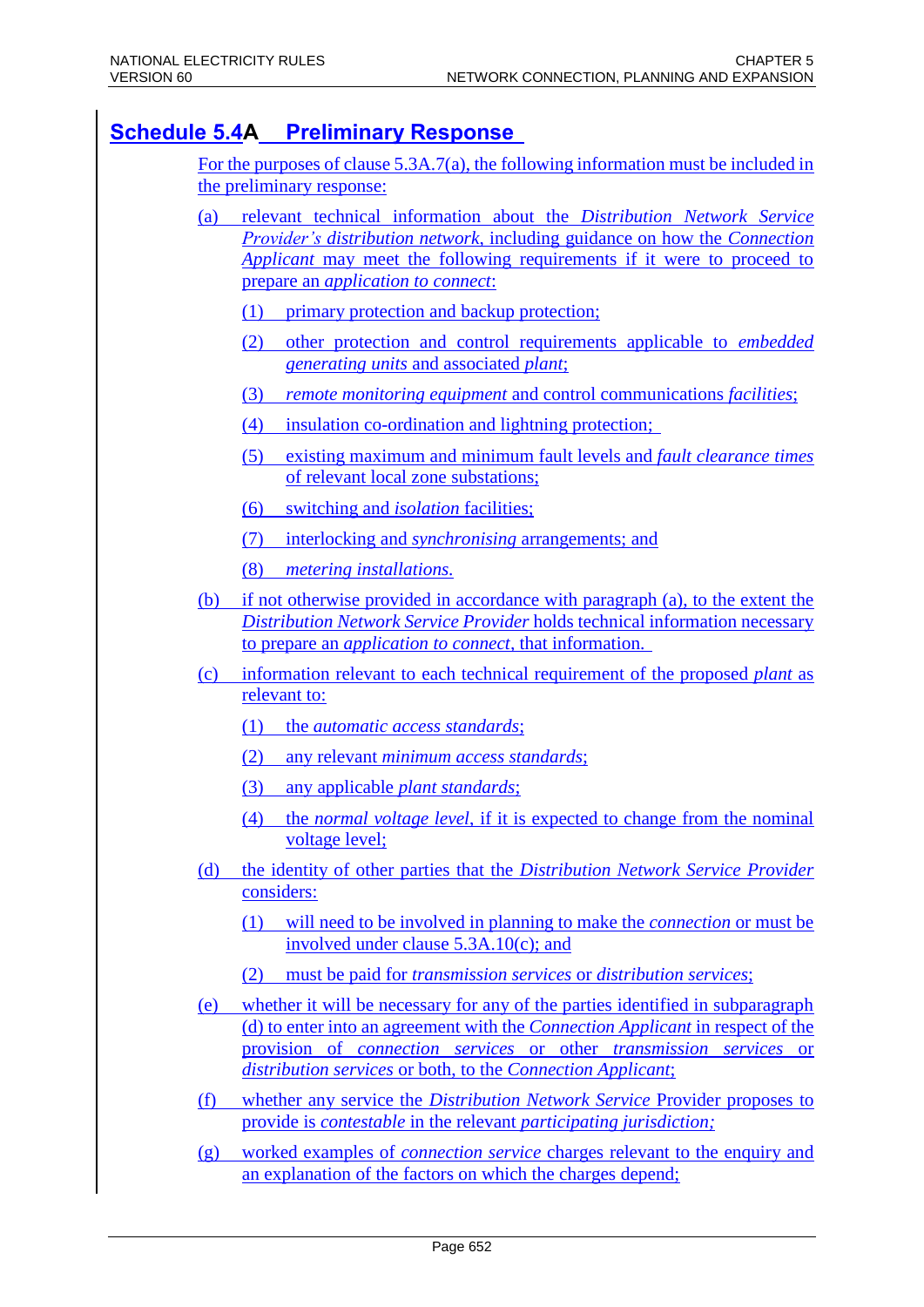- (h) information regarding the *Distribution Network Service Provider* and its *network*, system limitations for sub-transmission lines and zone substations and other information relevant to constraints of the *network* as such information is relevant to the *application to connect*;
- (i) an indication of whether *network augmentation* may be required and if required, what work the *network augmentation* may involve;
- (j) a hyperlink to the *Distribution Network Service Provider*'s information pack;
- (k) the contact details for the person within the *Distribution Network Service Provider* managing the *connection* enquiry;
- (l) the *Distribution Network Service Provider's* response to the objectives of the *connection* sought as included by the *Connection Applicant* in its enquiry under clause 5.3A.5(b)(1)*;*
- (m) a description of the process for the provision of the detailed response, including the further information to be provided by the *Connection Applicant* and analysis to be undertaken by the *Distribution Network Service Provider* as part of the preparation of the detailed response; and
- (n) an overview of any available options for *connection* to a *network*, as relevant to an enquiry lodged*,* at more than one *connection point* in a *network*, including:
	- (1) a single line diagram and relevant *protection systems* and *control systems* of existing *connection* arrangements
	- (2) different characteristics of supply; and
	- (3) an indication of the likely impact on terms and conditions of *connection*,

at each differing *connection point*.

- (o) a statement of further information required from the *Connection Applicant* for the preparation of the detailed response, including:
	- (1) details of the *Connection Applicant's connection* requirements, and the *Connection Applicant's* specifications of the *facility* to be *connected*, consistent with the requirements advised in accordance with paragraphs (a) to  $(c)$ ;
	- (2) details of the *Connection Applicant's* reasonable expectations of the level and standard of service of *power transfer capability* that the *network* should provide;
- (p) an estimate of the enquiry fee payable by the *Connection Applicant* for the detailed response, including details of how components of the fee were calculated;
- (q) the component of the estimate of the enquiry fee payable by the *Connection Applicant* to request the detailed response;
- (r) an estimate of the application fee which is payable on submitting an *application to connect;* and
- (s) any additional information relevant to the enquiry.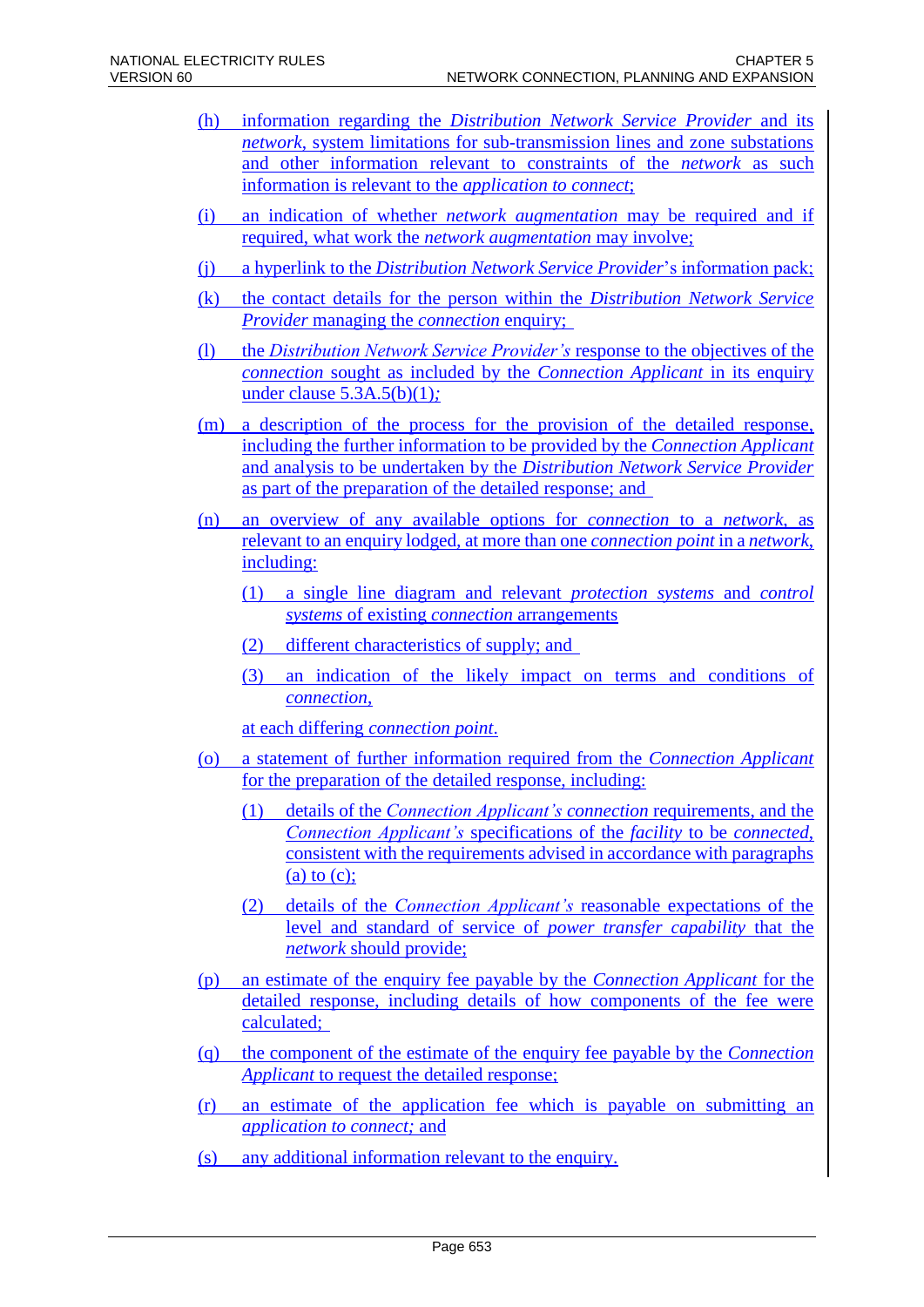### **Schedule 5.4B Detailed Response to Enquiry**

For the purposes of clause  $5.3A.8(g)$ , the following information must be included in the detailed response:

- (a) the contact details for the person within the *Distribution Network Service Provider* who will manage the *application to connect*;
- (b) written details of each technical requirement relevant to the proposed *plant* as relevant to the
	- (1) *automatic access standards*;
	- (2) *minimum access standards*;
	- (3) any applicable *plant standards*;
	- (4) *normal voltage level*, if that is to change from the nominal voltage level;
- (c) details of the *connection* requirements based on the *Connection Applicant's* specifications of the *facility* to be *connected*;
- (d) details of the level and standard of service of *power transfer capability* that the *Distribution Network Service Provider,* with reasonable endeavours, considers the *network* provides at the location of the *connection point* or *connection points*, if options have been made available under clause S5.4A(n);
- (e) whether negotiated *access standards* may be required and if so the aspects of the standards that will be the subject of negotiation;
- (f) a list of the technical data to be included with the *application to connect*, which may vary depending on the *connection* requirements and the type, rating and location of the *facility* to be *connected* and will generally be in the nature of the information set out in schedule 5.5 but may be varied by the *Distribution Network Service Provider* as appropriate to suit the size and complexity of the proposed *facility* to be *connected;*
- (g) commercial information to be supplied by the *Connection Applicant* to allow a *Network Service Provider* (as is relevant) to make an assessment of the ability of the *Connection Applicant* to satisfy the prudential requirements set out in rules 6.21 and 6A.28;
- (h) an itemised estimate of *connection* costs including, so far as is relevant:
	- (1) *connection services* charges;
	- (2) cost associated with the proposed *metering* requirements for the connection;
	- (3) costs of any *network extension;*
	- (4) details of *augmentation* required to provide the *connection* and associated cost;
	- (5) costs of interface equipment contained in the offer to *connect;*
	- (6) details of any ongoing operation and maintenance costs and charges to be undertaken by the *Distribution Network Service Provider;*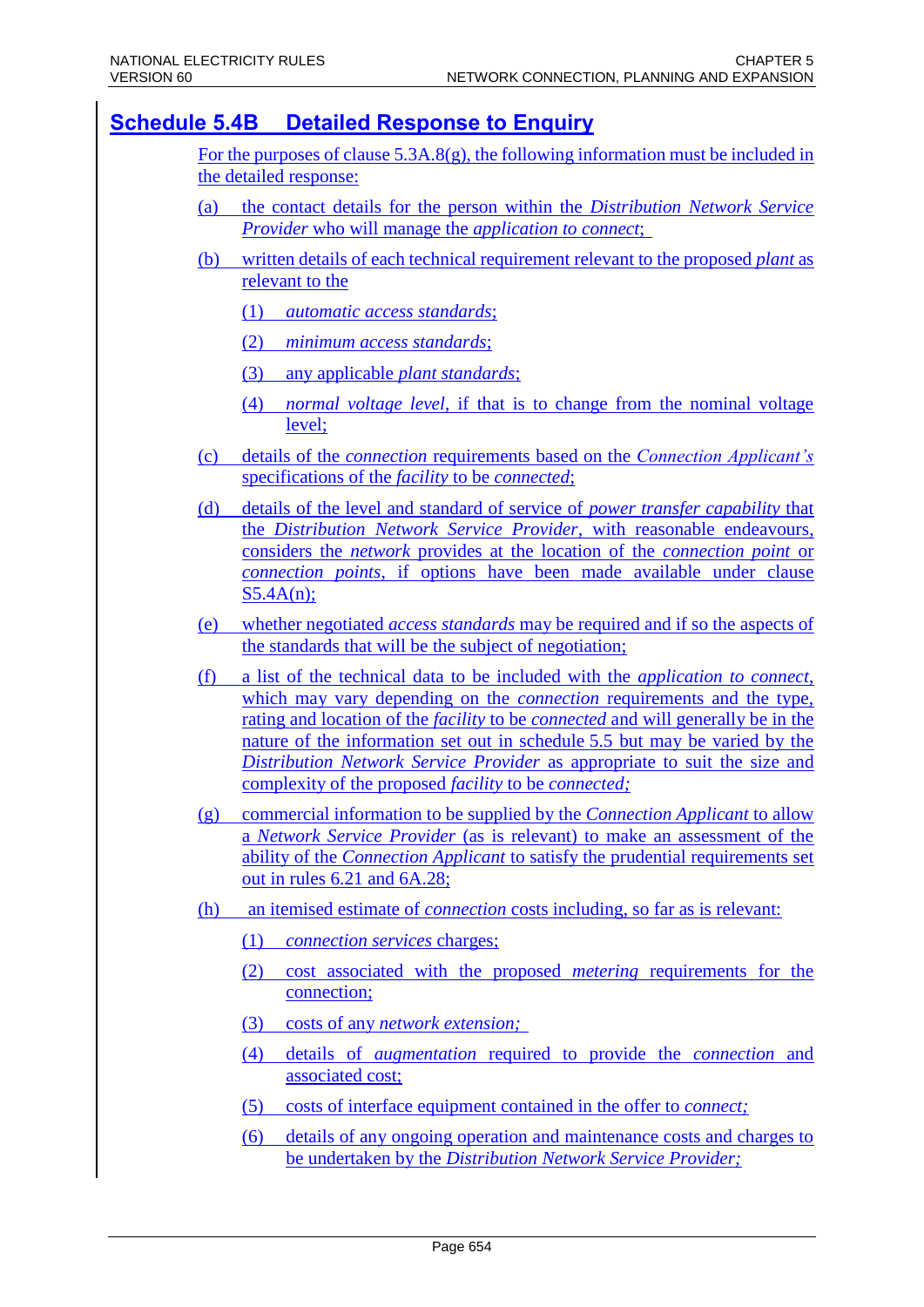- (7) other incidental costs and their basis of calculation;
- (i) an explanation of the factors affecting each component of the itemised estimate of *connection* costs and the further information that will be taken into account by the *Distribution Network Service Provider* in preparing the final itemised statement of *connection* costs to be provided under clause  $5.3.6(b2)(1)$ ;
- (j) using reasonable endeavours, all risks and obligations in respect of the proposed *connection* associated with planning and environmental laws not contained in the *Rules*;
- (k) a draft *connection agreement* that contains the proposed terms and conditions for *connection* to the *network* including those of the kind set out in schedule 5.6 and:
	- (1) an explanation of the terms and conditions in the *connection agreement* that need to be finalised;
	- (2) if relevant, further information necessary from the *Connection Applicant* to finalise the *connection agreement;*
- (l) a description of the process for lodging the *application to connect*, including:
	- (1) the options open to the *Connection Applicant* in submitting an *application to connect* in accordance with clause 5.3A.9;
	- (2) the further analysis to be undertaken by the *Distribution Network Service Provider* as part of the *Distribution Network Service Provider*'s assessment of the *application to connect;*
	- (3) further information required from the Connection Applicant for the *Distribution Network Service Provider* to assess the *application to connect*;
	- (4) an outline of proposed milestones (and their timeframes) for *connection* and access activities which may be modified from time to time by agreement of the parties, where such agreement must not be unreasonably withheld;
- (m) the application fee payable when submitting an *application to connect*;
- (n) whether the *Distribution Network Service Provider* agrees to the detailed response remaining valid for a specified period of time to allow the *Connection Applicant* to lodge an *application to connect* within that time; and
- (o) any additional information relevant to the *application to connect*.

### **Schedule 5.8 Distribution Annual Planning Report**

#### **Note**

The local definitions in clause 5.10.2 apply to this schedule.

For the purposes of clause 5.13.2(c), the following information must be included in a *Distribution Annual Planning Report*:

(a) information regarding the *Distribution Network Service Provider* and its *network*, including: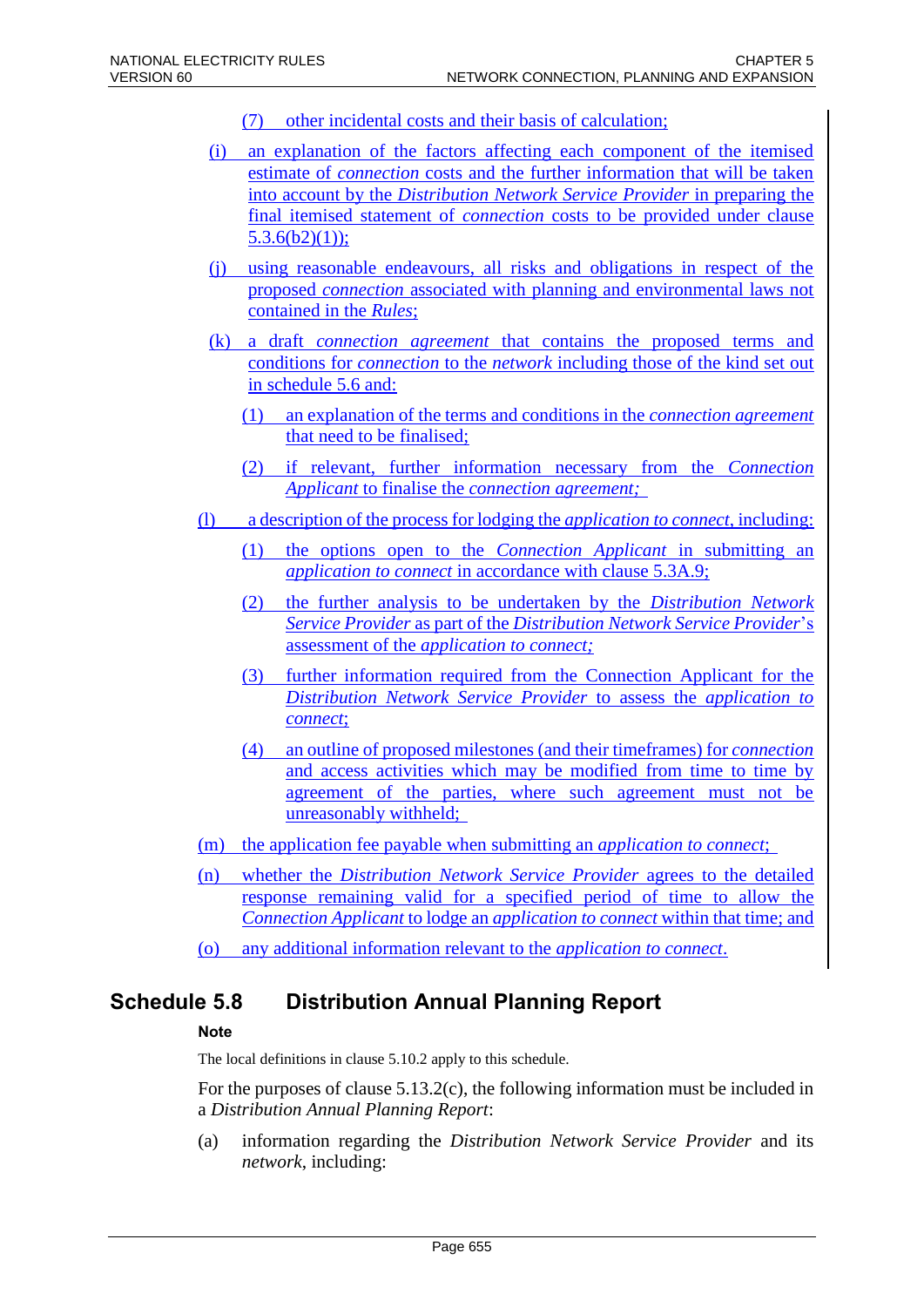- (1) a description of its *network*;
- (2) a description of its operating environment;
- (3) the number and types of its distribution assets;
- (4) methodologies used in preparing the *Distribution Annual Planning Report*, including methodologies used to identify system limitations and any assumptions applied; and
- (5) analysis and explanation of any aspects of forecasts and information provided in the *Distribution Annual Planning Report* that have changed significantly from previous forecasts and information provided in the preceding year;
- (b) forecasts for the forward planning period, including at least:
	- (1) a description of the forecasting methodology used, sources of input information, and the assumptions applied;
	- (2) *load* forecasts:
		- (i) at the transmission-distribution connection points;
		- (ii) for sub-transmission lines; and
		- (iii) for zone substations,

including, where applicable, for each item specified above:

- (iv) total capacity;
- (v) firm delivery capacity for summer periods and winter periods;
- (vi) *peak load* (summer or winter and an estimate of the number of hours per year that 95% of *peak load* is expected to be reached);
- (vii) *power factor* at time of *peak load*;
- (viii) load transfer capacities; and
- (ix) generation capacity of known *embedded generating units*;
- (3) forecasts of future transmission-distribution connection points (and any associated *connection assets*), sub-transmission lines and zone substations, including for each future transmission-distribution connection point and zone substation:
	- (i) location;
	- (ii) future *loading level*; and
	- (iii) proposed commissioning time (estimate of month and year);
- (4) forecasts of the *Distribution Network Service Provider's* performance against any reliability targets in a *service target performance incentive scheme*; and
- (5) a description of any factors that may have a material impact on its *network*, including factors affecting;
	- (i) fault levels;
	- (ii) *voltage* levels;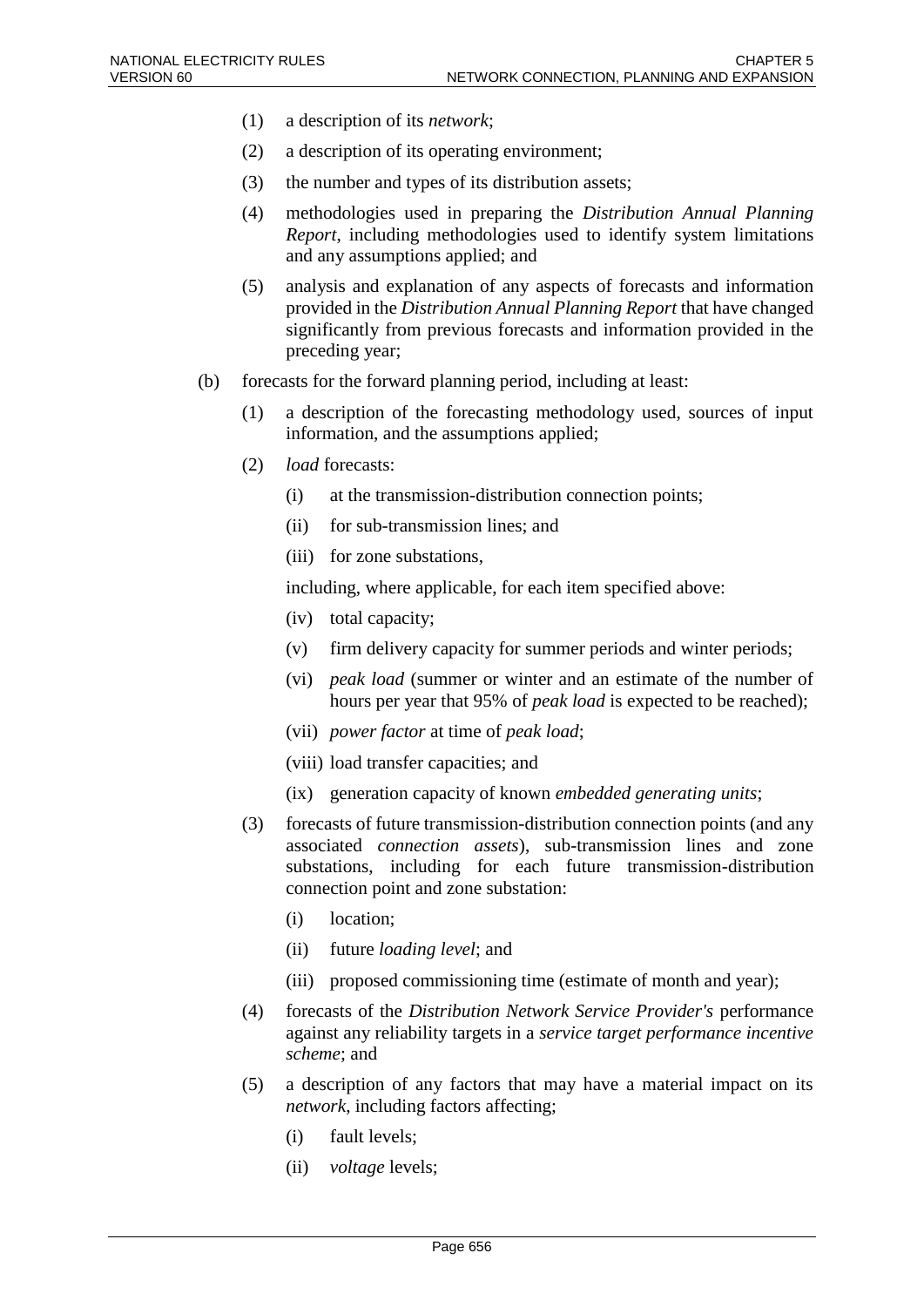- (iii) other *power system security* requirements;
- (iv) the quality of *supply* to other *Network Users* (where relevant); and
- (v) ageing and potentially unreliable assets;
- (c) information on system limitations for sub-transmission lines and zone substations, including at least:
	- (1) estimates of the location and timing (month(s) and year) of the system limitation;
	- (2) analysis of any potential for load transfer capacity between *supply* points that may decrease the impact of the system limitation or defer the requirement for investment;
	- (3) impact of the system limitation, if any, on the capacity at transmission-distribution connection points;
	- (4) a brief discussion of the types of potential solutions that may address the system limitation in the forward planning period, if a solution is required; and
	- (5) where an estimated reduction in forecast *load* would defer a forecast system limitation for a period of at least 12 months, include:
		- (i) an estimate of the month and year in which a system limitation is forecast to occur as required under subparagraph (1);
		- (ii) the relevant *connection points* at which the estimated reduction in forecast *load* may occur; and
		- (iii) the estimated reduction in forecast *load* in MW or improvements in *power factor* needed to defer the forecast system limitation;
- (d) for any primary distribution feeders for which a *Distribution Network Service Provider* has prepared forecasts of *maximum demands* under clause  $5.13.1(d)(1)(iii)$  and which are currently experiencing an overload, or are forecast to experience an overload in the next two years the *Distribution Network Service Provider* must set out:
	- (1) the location of the primary distribution feeder;
	- (2) the extent to which load exceeds, or is forecast to exceed, 100% (or lower utilisation factor, as appropriate) of the normal cyclic rating under normal conditions (in summer periods or winter periods);
	- (3) the types of potential solutions that may address the overload or forecast overload; and
	- (4) where an estimated reduction in forecast *load* would defer a forecast overload for a period of 12 months, include:
		- (i) estimate of the month and year in which the overload is forecast to occur;
		- (ii) a summary of the location of relevant *connection points* at which the estimated reduction in forecast *load* would defer the overload;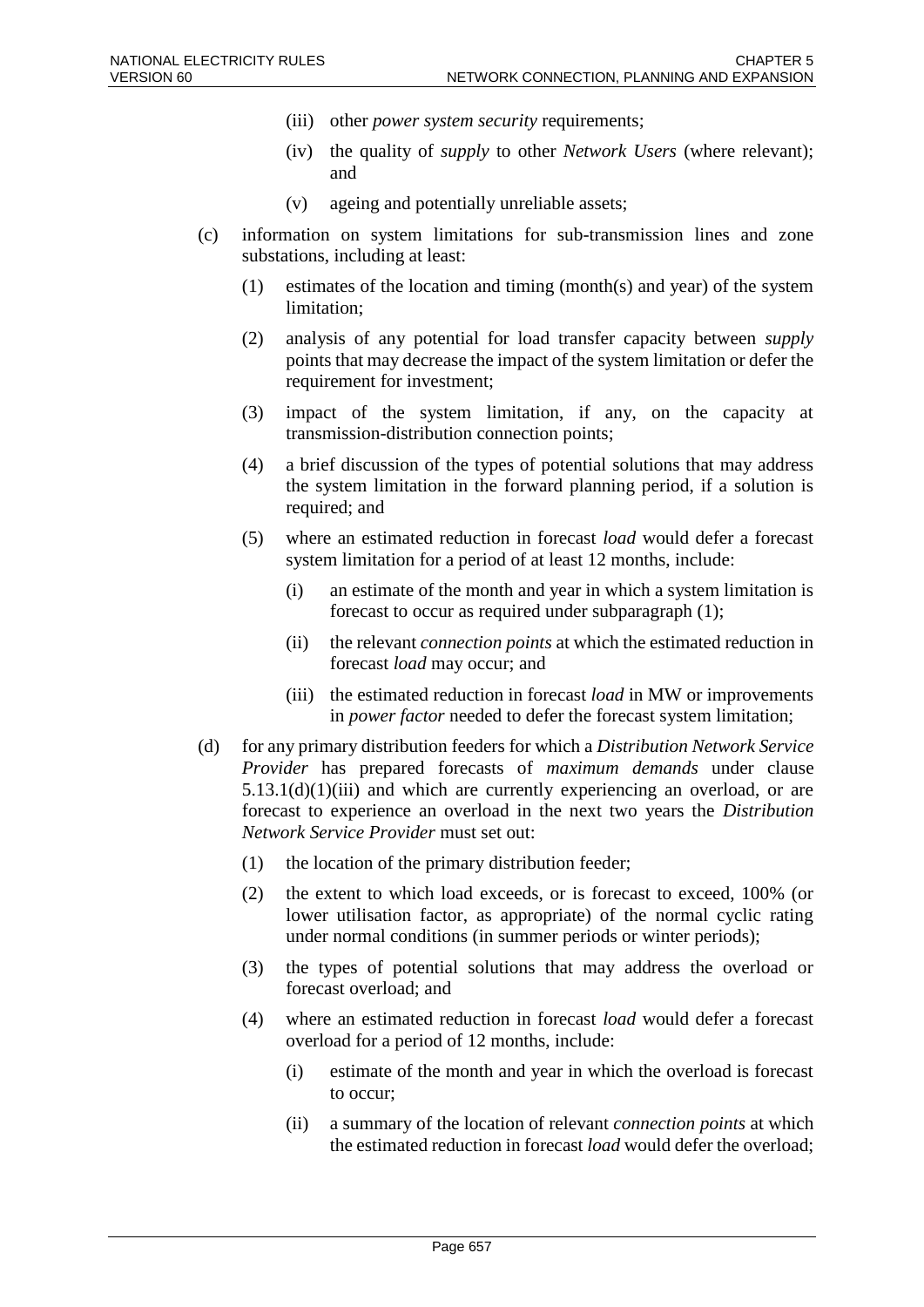- (iii) the estimated reduction in forecast *load* in MW needed to defer the forecast system limitation;
- (e) a high-level summary of each RIT-D project for which the *regulatory investment test for distribution* has been completed in the preceding year or is in progress, including:
	- (1) if the *regulatory investment test for distribution* is in progress, the current stage in the process;
	- (2) a brief description of the identified need;
	- (3) a list of the credible options assessed or being assessed (to the extent reasonably practicable);
	- (4) if the *regulatory investment test for distribution* has been completed a brief description of the conclusion, including:
		- (i) the net economic benefit of each credible option;
		- (ii) the estimated capital cost of the preferred option; and
		- (iii) the estimated construction timetable and commissioning date (where relevant) of the preferred option; and
	- (5) any impacts on *Network Users*, including any potential material impacts on *connection* charges and *distribution use of system* charges that have been estimated;
- (f) for each identified system limitation which a *Distribution Network Service Provider* has determined will require a *regulatory investment test for distribution*, provide an estimate of the month and year when the test is expected to commence;
- (g) a summary of all committed investments to be carried out within the forward planning period with an estimated capital cost of \$2 million or more (as varied by a cost threshold determination) that are to address:
	- (1) a refurbishment or replacement need; or
	- (2) an urgent and unforseen *network* issue as described in clause 5.17.3(a)(1),

including:

- (1) a brief description of the investment, including its purpose, its location, the estimated capital cost of the investment and an estimate of the date (month and year) the investment is expected to become operational;
- (2) a brief description of the alternative options considered by the *Distribution Network Service Provider* in deciding on the preferred investment, including an explanation of the ranking of these options to the committed project. Alternative options could include, but are not limited to, *generation* options, demand side options, and options involving other *distribution* or *transmission networks*;
- (h) the results of any joint planning undertaken with a *Transmission Network Service Provider* in the preceding year, including: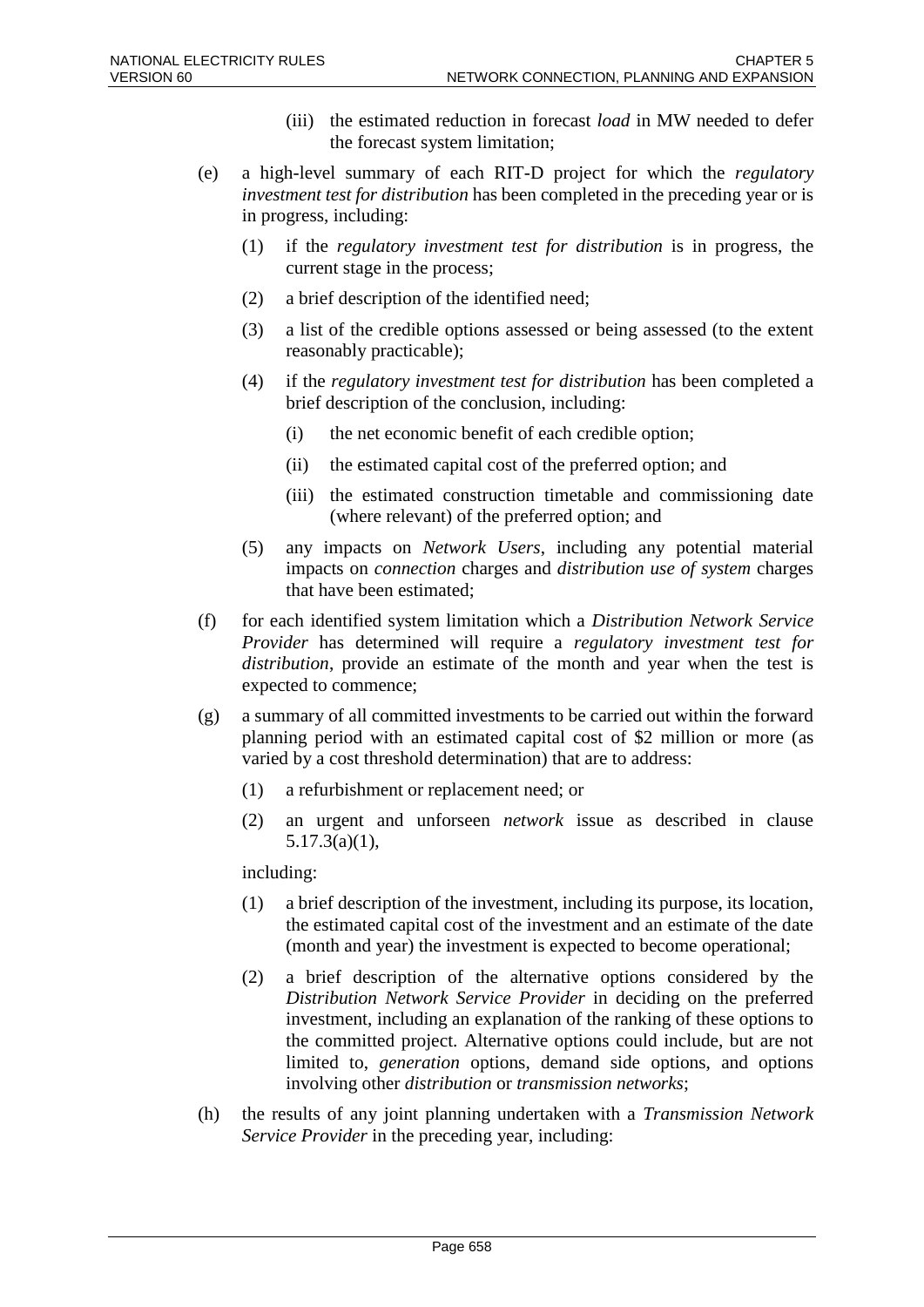- (1) a summary of the process and methodology used by the *Distribution Network Service Provider* and relevant *Transmission Network Service Providers* to undertake joint planning;
- (2) a brief description of any investments that have been planned through this process, including the estimated capital costs of the investment and an estimate of the timing (month and year) of the investment; and
- (3) where additional information on the investments may be obtained;
- (i) the results of any joint planning undertaken with other *Distribution Network Service Providers* in the preceding year, including:
	- (1) a summary of the process and methodology used by the *Distribution Network Service Providers* to undertake joint planning;
	- (2) a brief description of any investments that have been planned through this process, including the estimated capital cost of the investment and an estimate of the timing (month and year) of the investment; and
	- (3) where additional information on the investments may be obtained;
- (j) information on the performance of the *Distribution Network Service Provider's network*, including:
	- (1) a summary description of reliability measures and standards in *applicable regulatory instruments*;
	- (2) a summary description of the quality of *supply* standards that apply, including the relevant codes, standards and guidelines;
	- (3) a summary description of the performance of the *distribution network* against the measures and standards described under subparagraphs (1) and (2) for the preceding year;
	- (4) where the measures and standards described under subparagraphs (1) and (2) were not met in the preceding year, information on the corrective action taken or planned;
	- (5) a summary description of the *Distribution Network Service Provider's* processes to ensure compliance with the measures and standards described under subparagraphs (1) and (2); and
	- (6) an outline of the information contained in the *Distribution Network Service Provider's* most recent submission to the *AER* under the *service target performance incentive scheme*;
- (k) information on the *Distribution Network Service Provider's* asset management approach, including:
	- (1) a summary of any asset management strategy employed by the *Distribution Network Service Provider*;
	- (1A) an explanation of how the *Distribution Network Service Provider* takes into account the cost of *distribution losses* when developing and implementing its asset management and investment strategy;
	- (2) a summary of any issues that may impact on the system limitations identified in the *Distribution Annual Planning Report* that has been identified through carrying out asset management; and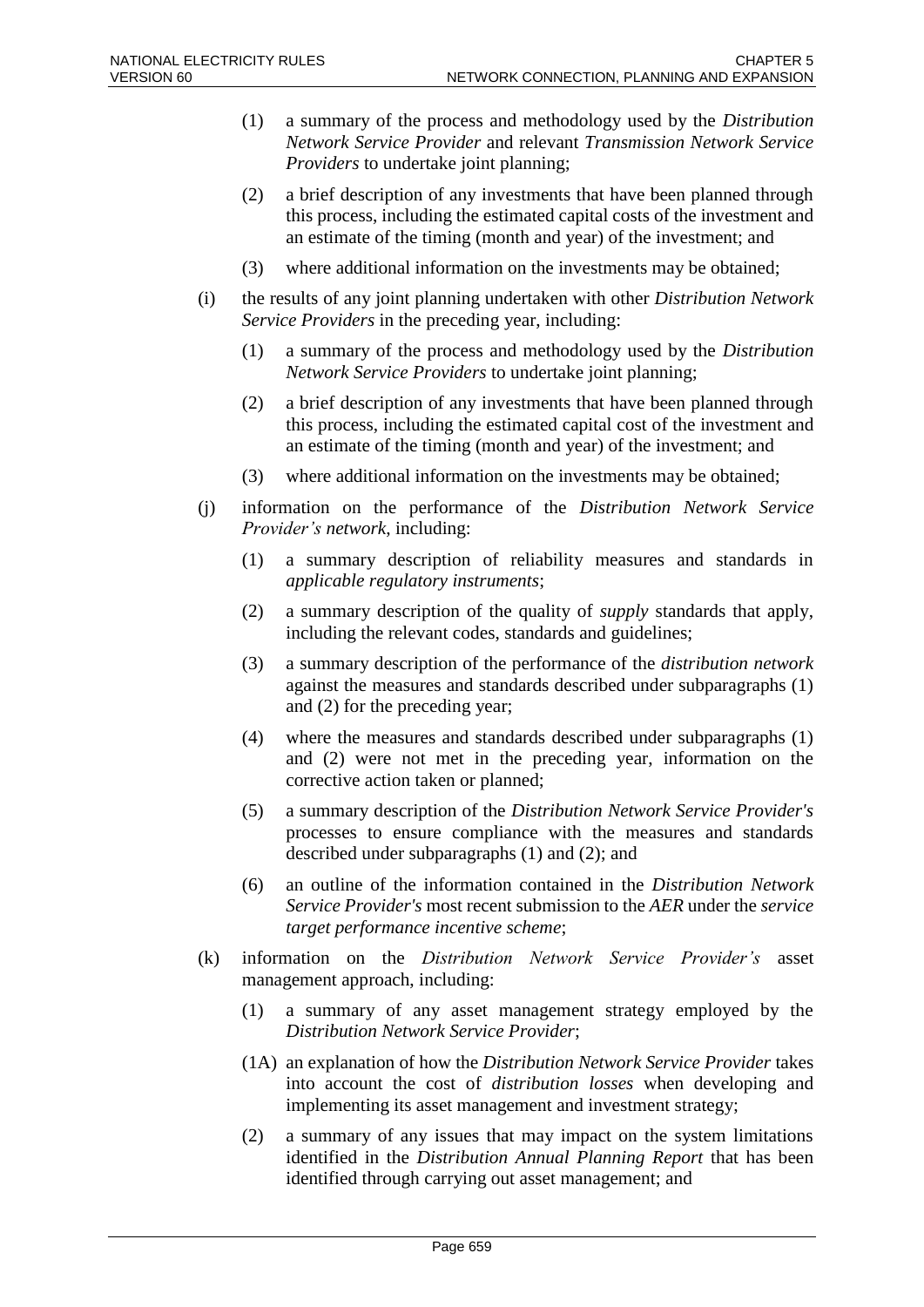.

- (3) information about where further information on the asset management strategy and methodology adopted by the *Distribution Network Service Provider* may be obtained;
- (l) information on the *Distribution Network Service Provider's* demand management activities, including:
	- (1) a qualitative summary of:
		- (i) non-network options that have been considered in the past year, including *generation* from *embedded generating units*;
		- (ii) key issues arising from *applications to connect embedded generating units* received in the past year;
		- (iii) actions taken to promote non-*network* proposals in the preceding year, including *generation* from *embedded generating units*; and
		- (iv) the *Distribution Network Service Provider's* plans for demand management and *generation* from *embedded generating units* over the forward planning period;
	- (2) a quantitative summary of:
		- (i) *connection* enquiries received under clause 5.3A.5;
		- (ii) *applications to connect* received under clause 5.3A.9; and
		- (iii) average time taken to finalise *applications to connect.*
- (m) information on the *Distribution Network Service Provider's* investments in metering or information technology systems which occurred in the preceding year, and planned investments in metering or information technology systems in the forward planning period; and
- (n) a regional development plan consisting of a map of the *Distribution Network Service Provider's network* as a whole, or maps by regions, in accordance with the *Distribution Network Service Provider's* planning methodology or as required under any *regulatory obligation or requirement*, identifying:
	- (1) sub-transmission lines, zone substations and transmission-distribution connection points; and
	- (2) any system limitations that have been forecast to occur in the forward planning period, including, where they have been identified, overloaded primary distribution feeders.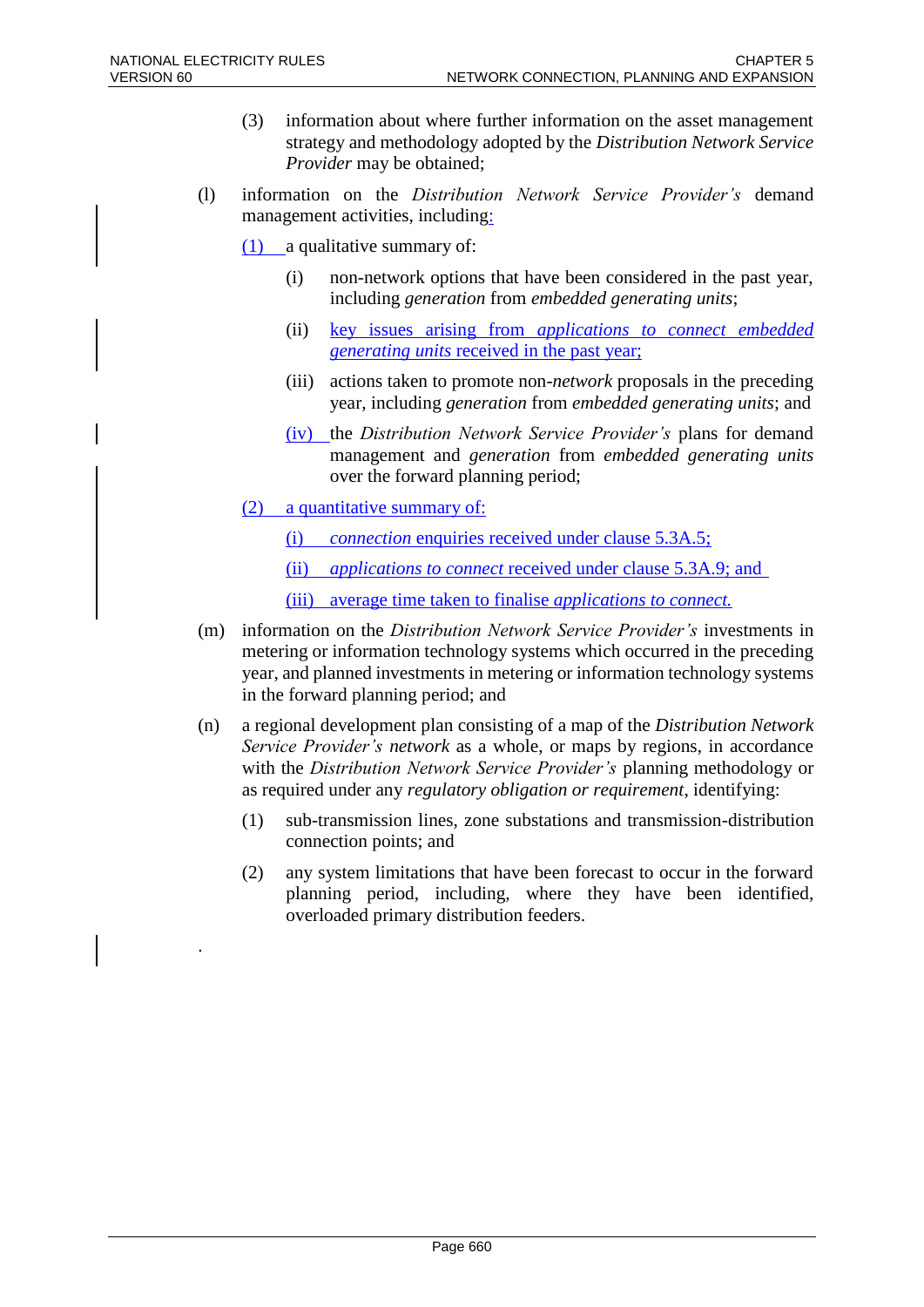### **CHAPTER 6**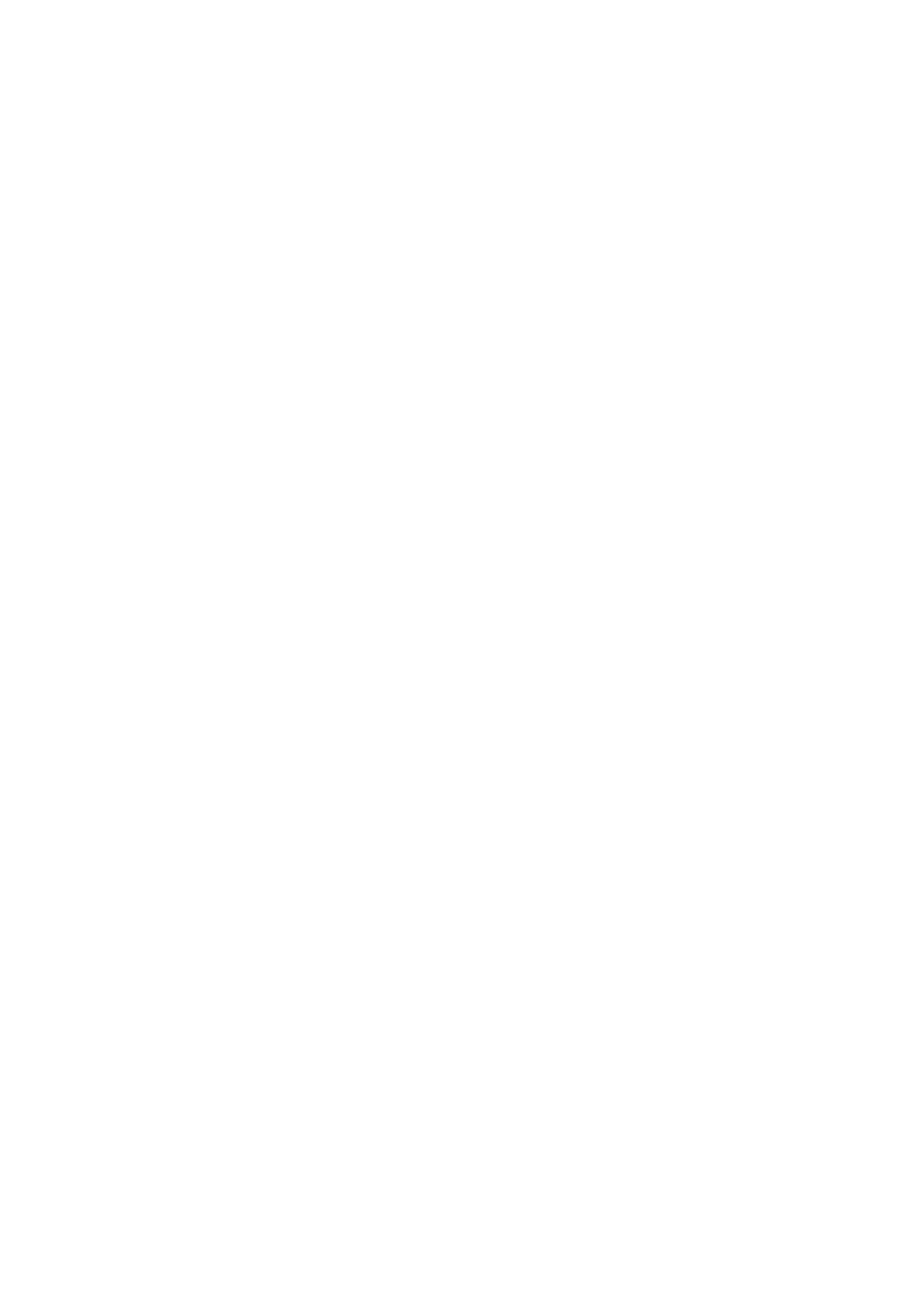# **6 Economic Regulation of Distribution Services**

### **Part A Introduction**

### **6.7.2 Determination of terms and conditions of access for negotiated distribution services**

- (a) A *Distribution Network Service Provider* must comply with:
	- (1) the provider's *negotiating framework*; and
	- (2) the provider's *Negotiated Distribution Service Criteria*,

when the provider is negotiating the *terms and conditions of access* to *negotiated distribution services*.

- (b) The *Distribution Network Service Provider* must also comply with any other applicable requirements of the *Rules*, including the requirements of:
	- (1) rules  $5.3, 5.3\text{\AA}$  and 5.5, when negotiating for the provision of *connection services* and the associated *connection service* charges in respect of the provision of *negotiated distribution services* which would have been *negotiated distribution services* regardless of the operation of clause 6.24.2(c);
	- (2) rules 5.3, 5.3A and 5.4A, when negotiating for the provision of *connection* services and the associated *connection service* charges in respect of the provision of *negotiated distribution services* which would have been treated as *negotiated transmission services* were it not for the operation of clause  $6.24.2(c)$ ;
	- (3) rule 5.5, when negotiating the *use of system services charges* and *access charges* to be paid to or by a *Distribution Network User* in respect of the provision of *negotiated distribution services* which would have been *negotiated distribution services* regardless of the operation of clause 6.24.2(c); and
	- (4) rule 5.4A, when negotiating the *use of system services charges* and *access charges* to be paid to or by a *Distribution Network User* in respect of the provision of *negotiated distribution services* which would have been treated as *negotiated transmission services* were it not for the operation of clause 6.24.2(c).

#### **6.7.5 Preparation of and requirements for negotiating framework for negotiated distribution services**

- (a) A *Distribution Network Service Provider* must prepare a document (the *negotiating framework*) setting out the procedure to be followed during negotiations between that provider and any person (the *Service Applicant* or applicant) who wishes to receive a *negotiated distribution service* from the provider, as to the *terms and conditions of access* for the provision of the service.
- (b) The *negotiating framework* for a *Distribution Network Service Provider* must comply with and be consistent with: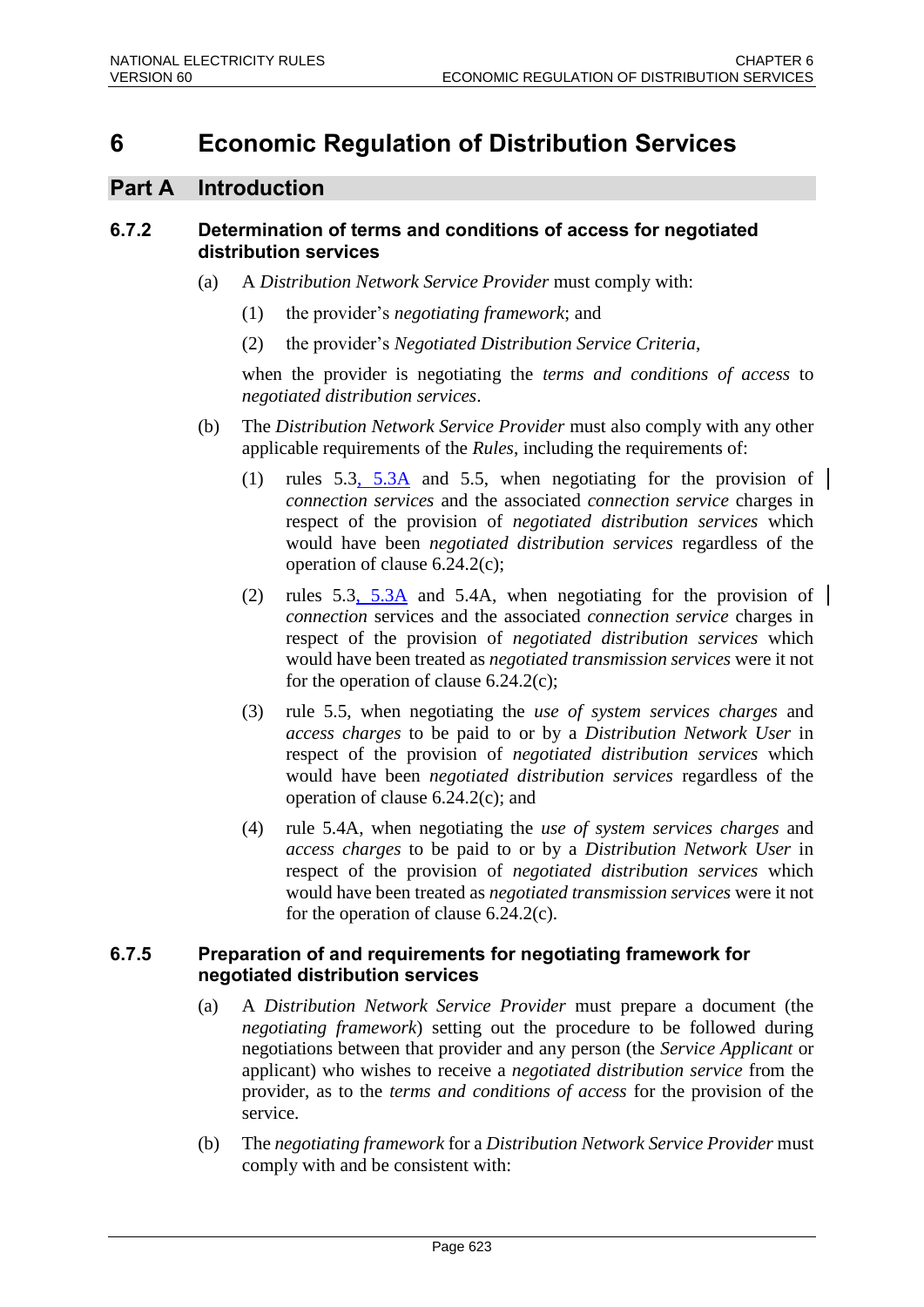(1) the applicable requirements of the relevant distribution determination; and

#### **Note:**

See clause 6.7.3.

- (2) paragraph (c), which sets out the minimum requirements for a *negotiating framework*.
- (c) The *negotiating framework* for a *Distribution Network Service Provider* must specify:
	- (1) a requirement for the provider and a *Service Applicant* to negotiate in good faith the *terms and conditions of access* to a *negotiated distribution service*; and
	- (2) a requirement for the provider to provide all such commercial information a *Service Applicant* may reasonably require to enable that applicant to engage in effective negotiation with the provider for the provision of the *negotiated distribution service*, including the cost information described in subparagraph (3); and
	- (3) a requirement for the provider:
		- (i) to identify and inform a *Service Applicant* of the reasonable costs and/or the increase or decrease in costs (as appropriate) of providing the *negotiated distribution service*; and
		- (ii) to demonstrate to a *Service Applicant* that the charges for providing the *negotiated distribution service* reflect those costs and/or the cost increment or decrement (as appropriate); and
		- (iii) to have appropriate arrangements for assessment and review of the charges and the basis on which they are made; and

#### **Note:**

If (for example) a charge, or an element of a charge, is based on a customer's actual or assumed *maximum demand*, the assessment and review arrangements should allow for a change to the basis of the charge so that it more closely reflects the customer's *load* profile where a reduction or increase in *maximum demand* has been demonstrated.

- (4) a requirement for a *Service Applicant* to provide all commercial information the provider may reasonably require to enable the provider to engage in effective negotiation with that applicant for the provision of the *negotiated distribution service*; and
- (5) a requirement that negotiations with a *Service Applicant* for the provision of the *negotiated distribution service* be commenced and finalised within specified periods and a requirement that each party to the negotiations must make reasonable endeavours to adhere to the specified time limits; and
- (6) a process for dispute resolution which provides that all disputes as to the *terms and conditions of access* for the provision of *negotiated distribution services* are to be dealt with in accordance with the relevant provisions of the Law and the *Rules* for dispute resolution; and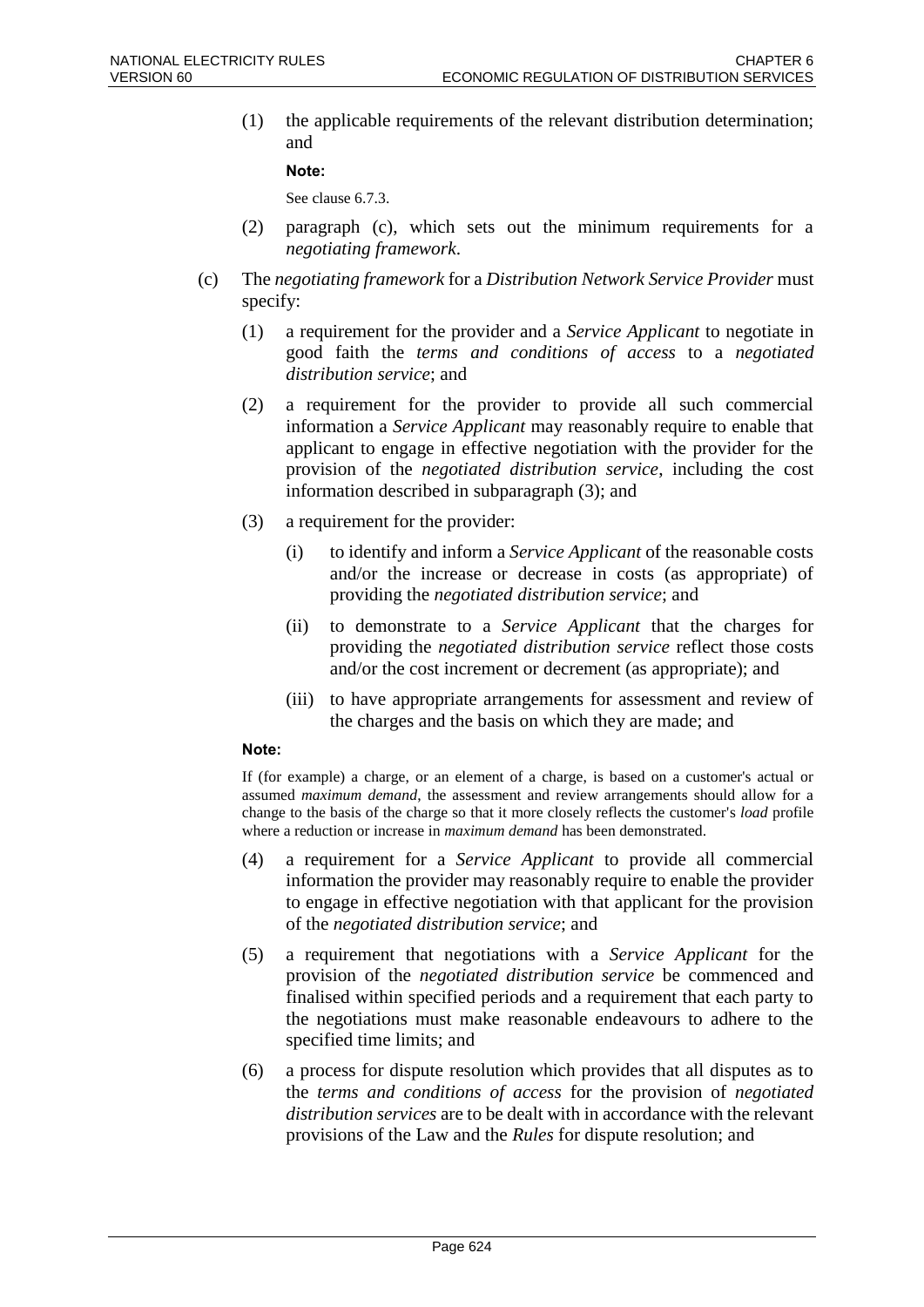- (7) the arrangements for payment by a *Service Applicant* of the provider's reasonable direct expenses incurred in processing the application to provide the *negotiated distribution service*; and
- (8) a requirement that the *Distribution Network Service Provider* determine the potential impact on other *Distribution Network Users* of the provision of the *negotiated distribution service*; and
- (9) a requirement that the *Distribution Network Service Provider* must notify and consult with any affected *Distribution Network Users* and ensure that the provision of *negotiated distribution services* does not result in non-compliance with obligations in relation to other *Distribution Network Users* under the *Rules*; and
- (10) a requirement that the *Distribution Network Service Provider publish* the results of negotiations on its website.
- (d) Notwithstanding the foregoing, the negotiating framework must not be inconsistent with any of the requirements of:
	- (1) rules 5.3, 5.3A and 5.5 insofar as the *negotiating framework* applies to *negotiated distribution services* which would have been *negotiated distribution services* regardless of the operation of clause 6.24.2(c); and
	- (2) rules 5.3, 5.3A and 5.4A insofar as the *negotiating framework* applies to *negotiated distribution services* which would have been treated as *negotiated transmission services* were it not for the operation of clause  $6.24.2(c)$ ,

and any other relevant provisions of this Chapter 6 and, in the event of any inconsistency, those requirements prevail.

(e) Each *Distribution Network Service Provider* and *Service Applicant* who is negotiating for the provision of a *negotiated distribution service* by the provider must comply with the requirements of the *negotiating framework* in accordance with its terms.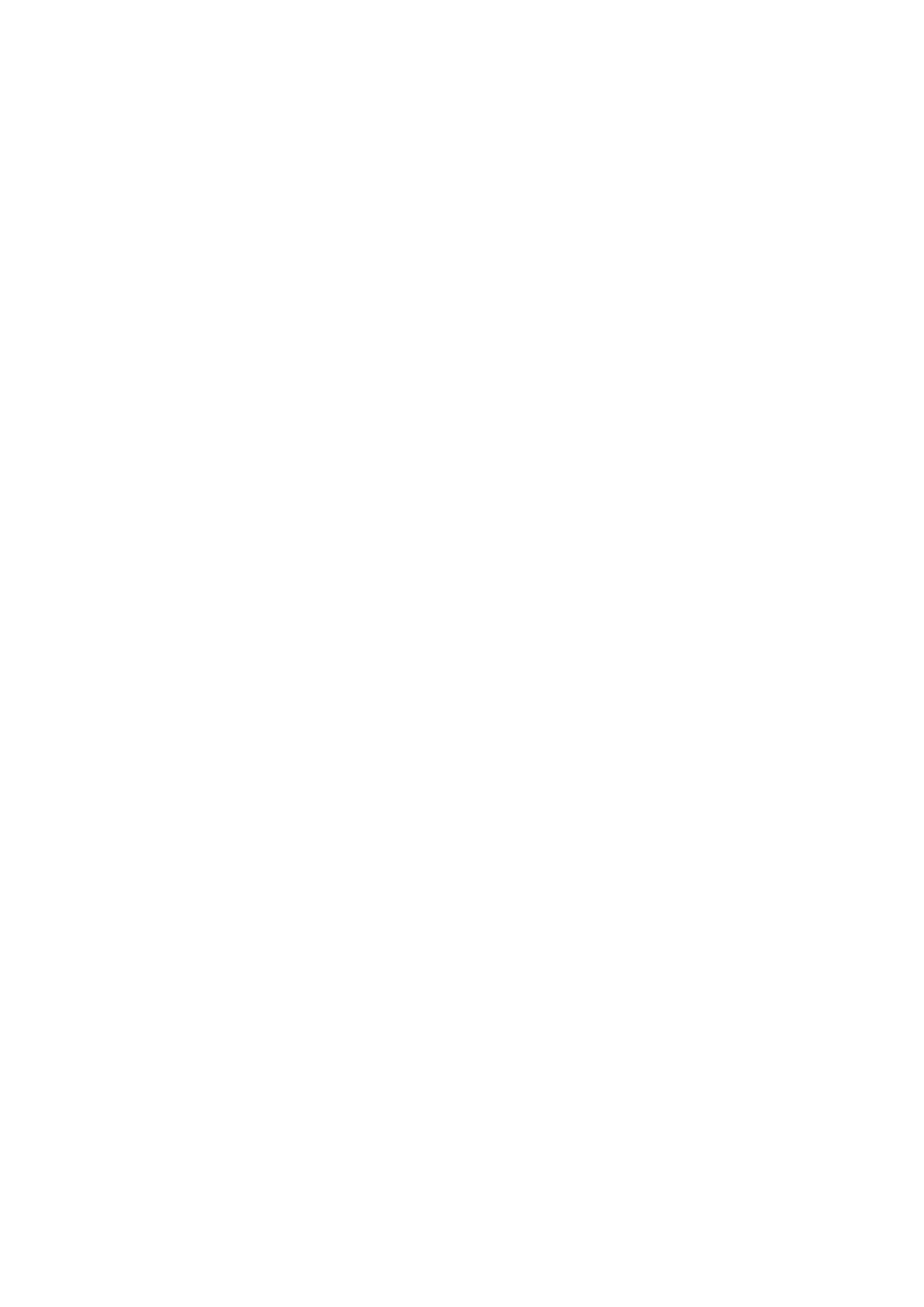### **CHAPTER 10**